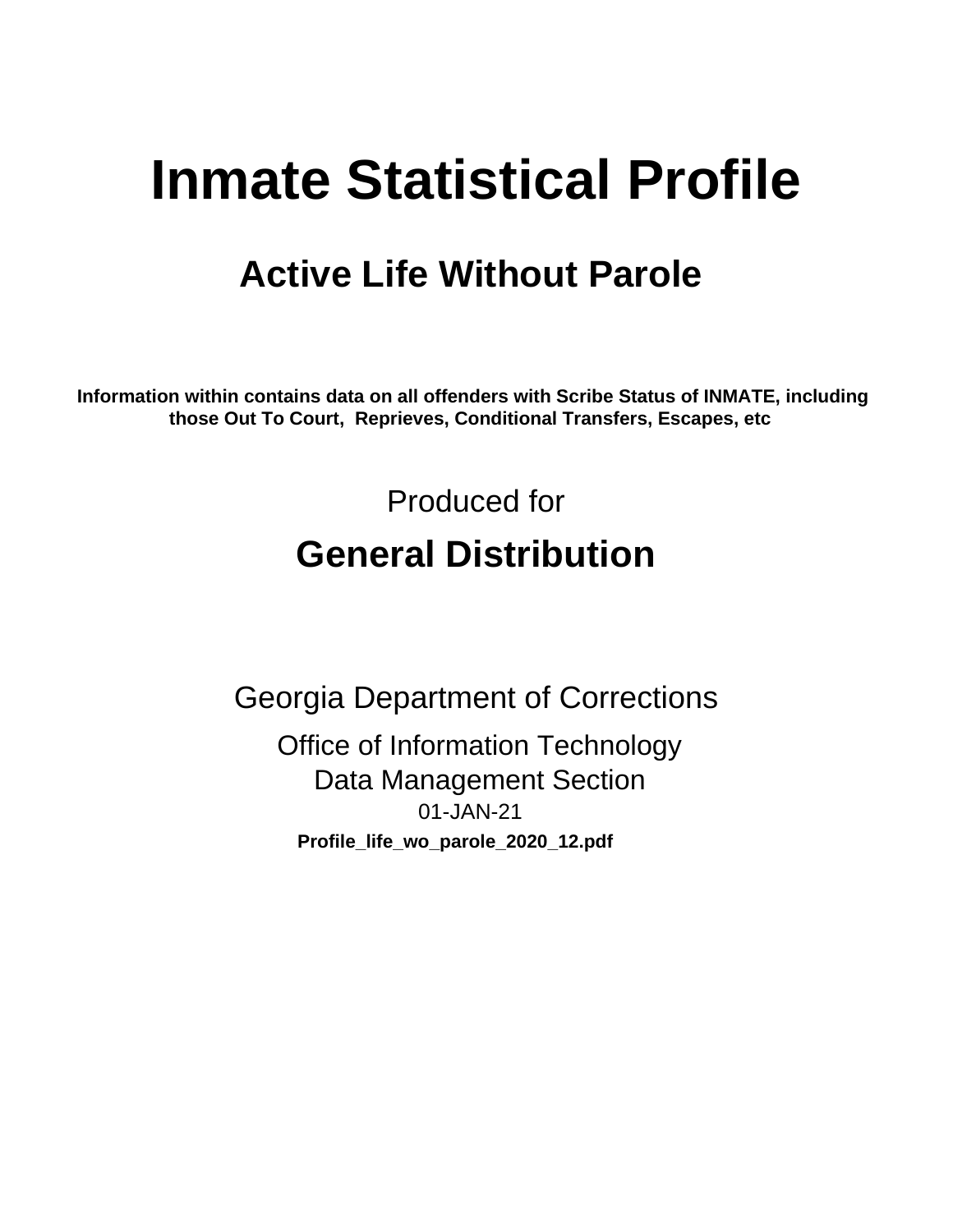## Inmate Statistical Profile 01-JAN-21

Contents

**Active Life Without Parole** 

**General Distribution** Produced for

## **Table of Contents**

|    | <b>Demographic information</b>                                        |
|----|-----------------------------------------------------------------------|
|    | 4 Current age, broken out in ten year age groups                      |
|    | 5 Race group                                                          |
|    | 6 Marital status, self-reported at entry to prison                    |
|    | 7 Number of Inmates with Dependents, self-reported at entry to prison |
|    | 8 Religious affiliation, self-reported at entry to prison             |
|    | 9 Home county - self-reported at entry to prison                      |
|    | 13 Employment status before prison, self-reported at entry to prison  |
|    | 14 Age at admission                                                   |
|    | 16 Height, measured at entry to prison                                |
|    | 17 Weight, measured at entry to prison                                |
|    | 18 Military service                                                   |
|    | <b>Correctional information</b>                                       |
|    | 19 Type of admission to prison                                        |
|    | 20 Current / last supervision level                                   |
|    | 21 Current / last institution type                                    |
|    | 22 Institution type - transitional centers                            |
|    | 23 Institution type - county prisons                                  |
|    | 24 Institution type - state prisons                                   |
|    | 25 Institution type - private prisons                                 |
|    | 26 Institution type - inmate boot camp                                |
|    | 27 Number of disciplinary reports                                     |
|    | 28 Number of transfers                                                |
|    | 29 Number of escapes                                                  |
|    | 30 Time served in current (or last) institution                       |
|    | Educational, psychological and physical information                   |
| 31 | Highest grade level attained                                          |
|    | 32 Culture fair IQ scores                                             |
|    | 33 Wide Range Achievement Test (WRAT) reading score                   |
|    | 34 Wide Range Achievement Test (WRAT) math score                      |
|    | 35 Wide Range Achievement Test (WRAT) spelling score                  |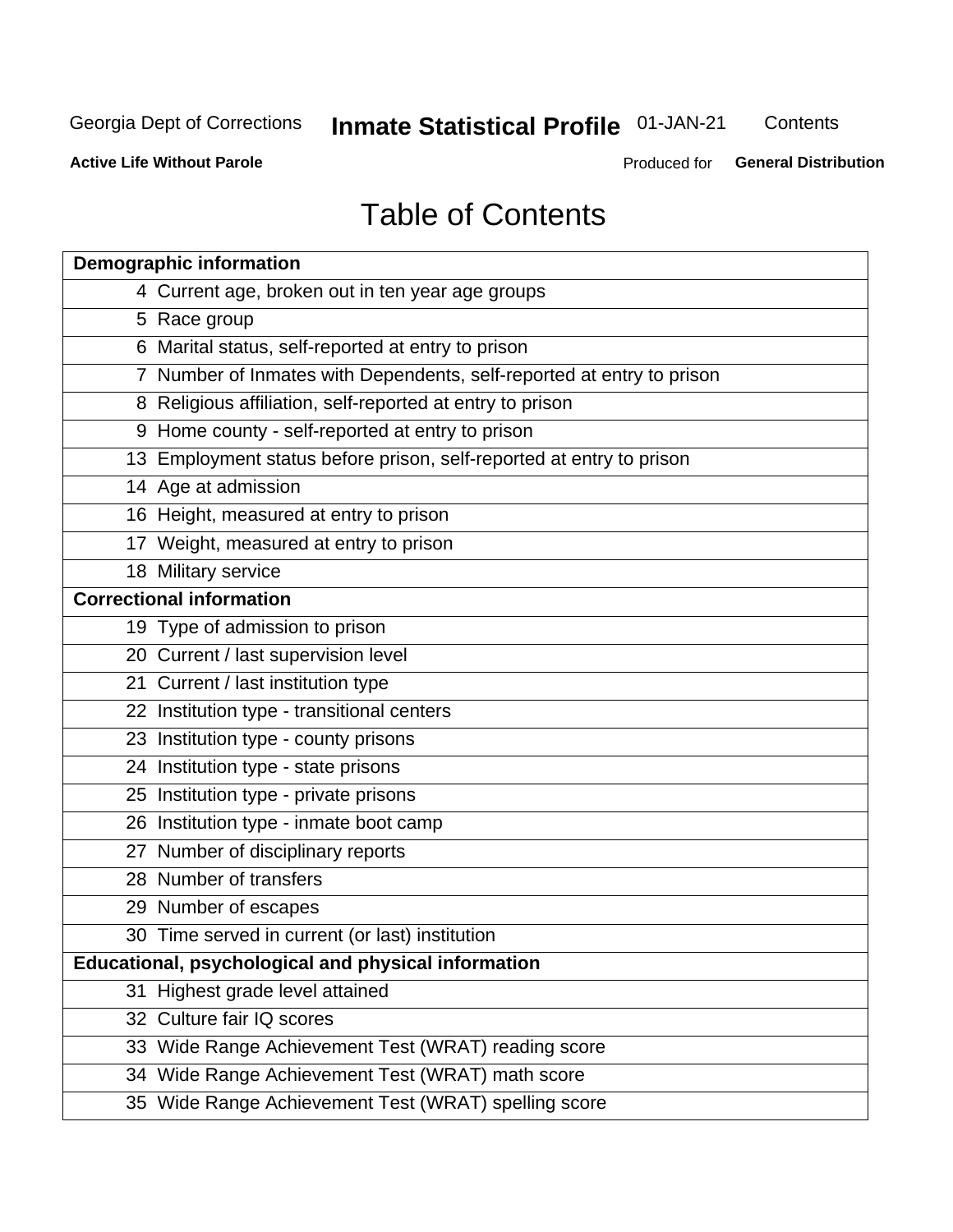## **Inmate Statistical Profile 01-JAN-21**

Contents

**Active Life Without Parole** 

**General Distribution** Produced for

## **Table of Contents**

| <b>Educational, psychological and physical information</b>       |
|------------------------------------------------------------------|
| 36 Current / last mental health treatment level                  |
| 37 PULHESDWIT medical scale - 'P' overall condition ('P'hysical) |
| 38 PULHESDWIT medical scale - 'U' upper body                     |
| 39 PULHESDWIT medical scale - 'L' lower body                     |
| 40 PULHESDWIT medical scale - 'H' hearing                        |
| 41 PULHESDWIT medical scale - 'E' vision                         |
| 42 PULHESDWIT medical scale -'S' psychiatric                     |
| 43 PULHESDWIT medical scale - 'D' dental                         |
| 44 PULHESDWIT medical scale - 'W' work ability                   |
| 45 PULHESDWIT medical scale - 'I' impairment                     |
| 46 PULHESDWIT medical scale - 'T' transportability               |
| <b>Crimes and criminal history information</b>                   |
| 47 Number of prior Georgia incarcerations                        |
| 48 Prison sentence in years                                      |
| 49 Primary offense, broken out into felonies vs misdemeanors     |
| 50 Primary offense, broken out into six broad crime categories   |
| 51 Primary offense, detailed offense code                        |
| 52 County of conviction of primary offense                       |
| 56 Circuit of conviction of primary offense                      |
| 58 Years served (jail + prison) in this incarceration            |
| <b>Medical information</b>                                       |
| 59 Results of most recent HIV test                               |
| 60 Results of most recent tuberculosis test                      |
| 61 Results of most recent syphilis test                          |
| 62 Results of most recent Hepatitis-C test                       |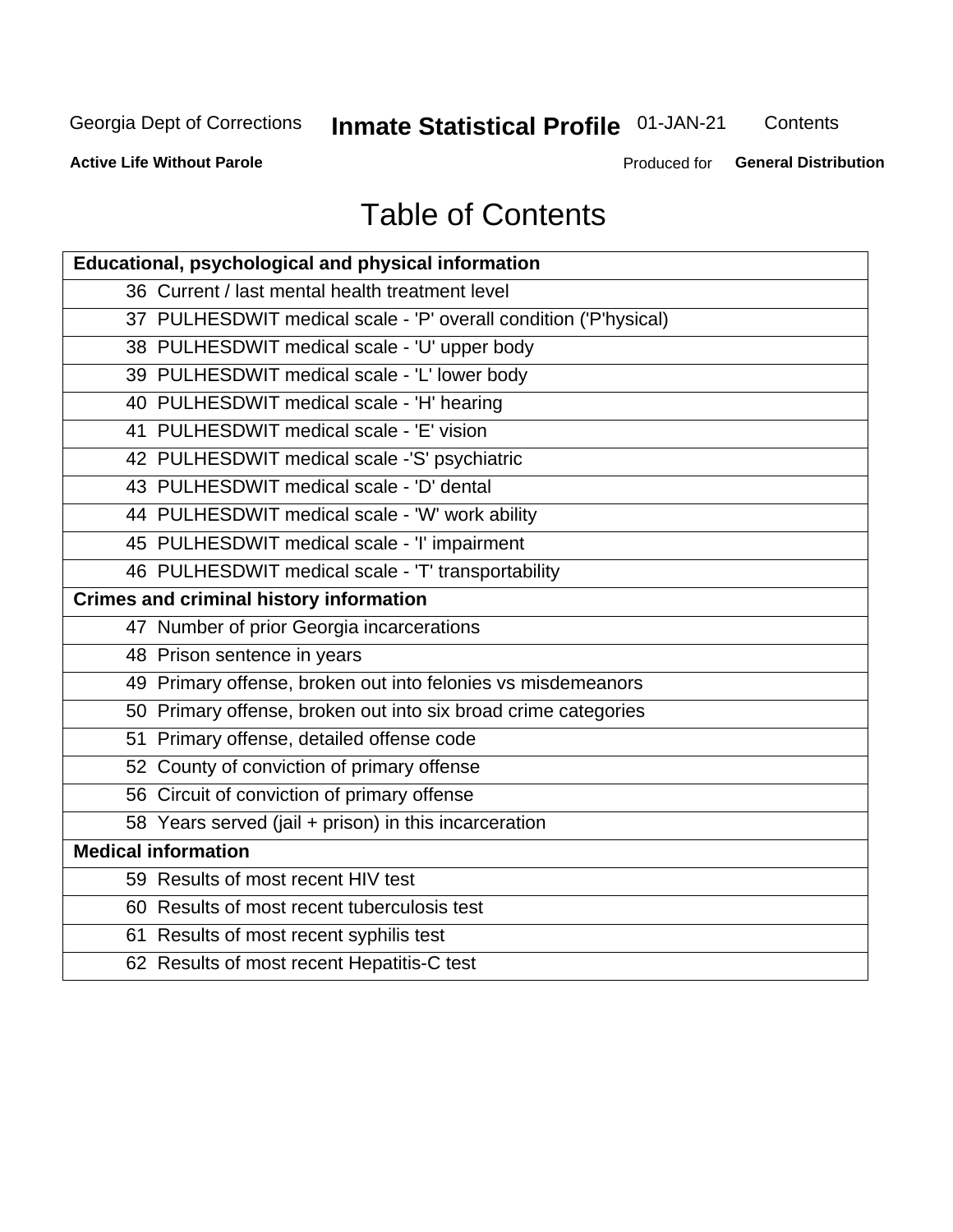### **Active Life Without Parole**

### Produced for General Distribution

### Current age, broken out in ten-year age groups

COL % - percent each COUNT is of its particular column

|                          | <b>Male</b>  |          |         |                 | <b>Female</b> |          |              | <b>Total</b> |
|--------------------------|--------------|----------|---------|-----------------|---------------|----------|--------------|--------------|
| <b>Current Age</b>       | <b>Count</b> | Col %    | Row %   | <b>Count</b>    | Col %         | Row %    | <b>Total</b> | Col %        |
| <b>Teens (1-19)</b>      |              | $0.06\%$ | 100.00% |                 |               |          |              | 0.06%        |
| <b>Twenties (20-29)</b>  | 217          | 13.71%   | 96.44%  | 8               | 13.79%        | $3.56\%$ | 225          | 13.71%       |
| Thirties (30-39)         | 439          | 27.73%   | 95.64%  | 20 <sub>1</sub> | 34.48%        | 4.36%    | 459          | 27.97%       |
| <b>Forties (40-49)</b>   | 409          | 25.84%   | 95.56%  | 19 <sup>1</sup> | 32.76%        | 4.44%    | 428          | 26.08%       |
| <b>Fifties (50-59)</b>   | 325          | 20.53%   | 97.89%  |                 | 12.07%        | 2.11%    | 332          | 20.23%       |
| <b>Sixties (60-69)</b>   | 160          | 10.11%   | 97.56%  | 4               | $6.90\%$      | 2.44%    | 164          | 9.99%        |
| Seventy + (70 and above) | 32           | 2.02%    | 100.00% |                 |               |          | 32           | 1.95%        |
| <b>Total Reported</b>    | 1,583        | 100%     | 96.47%  | 58              | 100%          | 3.53%    | 1,641        | 100%         |

| <b>Not Reported</b>  |      |    |      |
|----------------------|------|----|------|
| <b>Total</b><br>Cron | ,583 | 58 | 641, |

| Mean<br>(average)    | 43.72 | 41.21 | 43.63 |
|----------------------|-------|-------|-------|
| Median (middle)      |       |       |       |
| Mode (most frequent) | 39    | JJ    | 39    |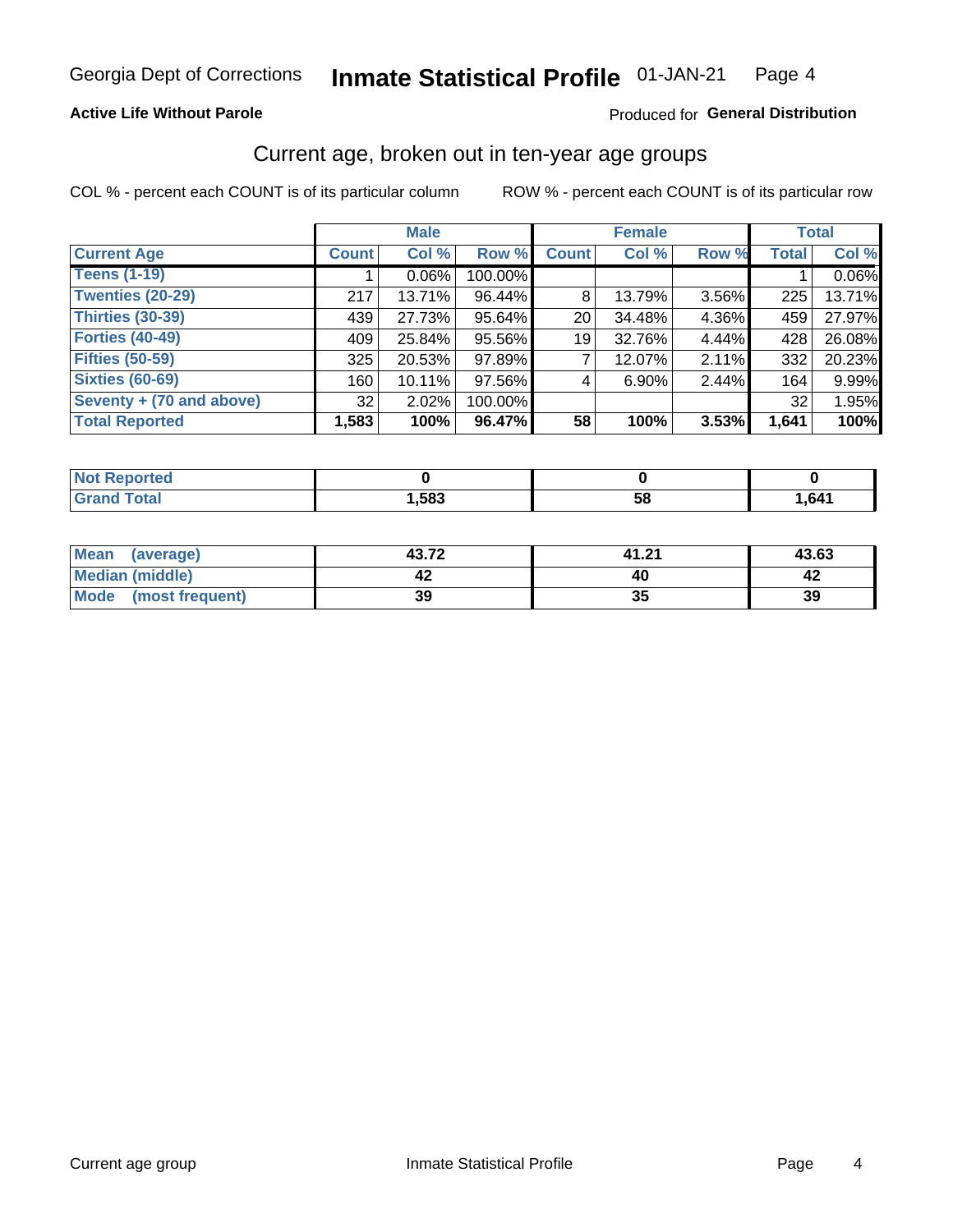#### **Inmate Statistical Profile 01-JAN-21** Page 5

### **Active Life Without Parole**

**Produced for General Distribution** 

### Race group

COL % - percent each COUNT is of its particular column

|                       |                        | <b>Male</b>  |          |         | <b>Female</b>      |        |       | <b>Total</b> |        |
|-----------------------|------------------------|--------------|----------|---------|--------------------|--------|-------|--------------|--------|
|                       | <b>Race Group</b>      | <b>Count</b> | Col %    |         | <b>Row % Count</b> | Col %  | Row % | <b>Total</b> | Col %  |
|                       | <b>White</b>           | 332          | 20.97%   | 94.05%  | 21                 | 36.21% | 5.95% | 353          | 21.51% |
| $\mathbf{2}$          | <b>Black</b>           | 1,212        | 76.56%   | 97.19%  | 35                 | 60.34% | 2.81% | 1,247        | 75.99% |
| 6                     | <b>Asian</b>           | 6            | $.38\%$  | 100.00% |                    |        |       | 6            | .37%   |
| 10                    | <b>Hispanic</b>        | 32           | $2.02\%$ | 94.12%  | ◠                  | 3.45%  | 5.88% | 34           | 2.07%  |
| $12 \,$               | <b>Native American</b> |              | .06%     | 100.00% |                    |        |       |              | .06%   |
| <b>Total Reported</b> |                        | 1,583        | 100%     | 96.47%  | 58                 | 100%   | 3.53% | 1,641        | 100%   |

| Reported     |      |    |        |
|--------------|------|----|--------|
| <b>Total</b> | ,583 | 58 | 641. ا |

| M | - - - |  |
|---|-------|--|
|   |       |  |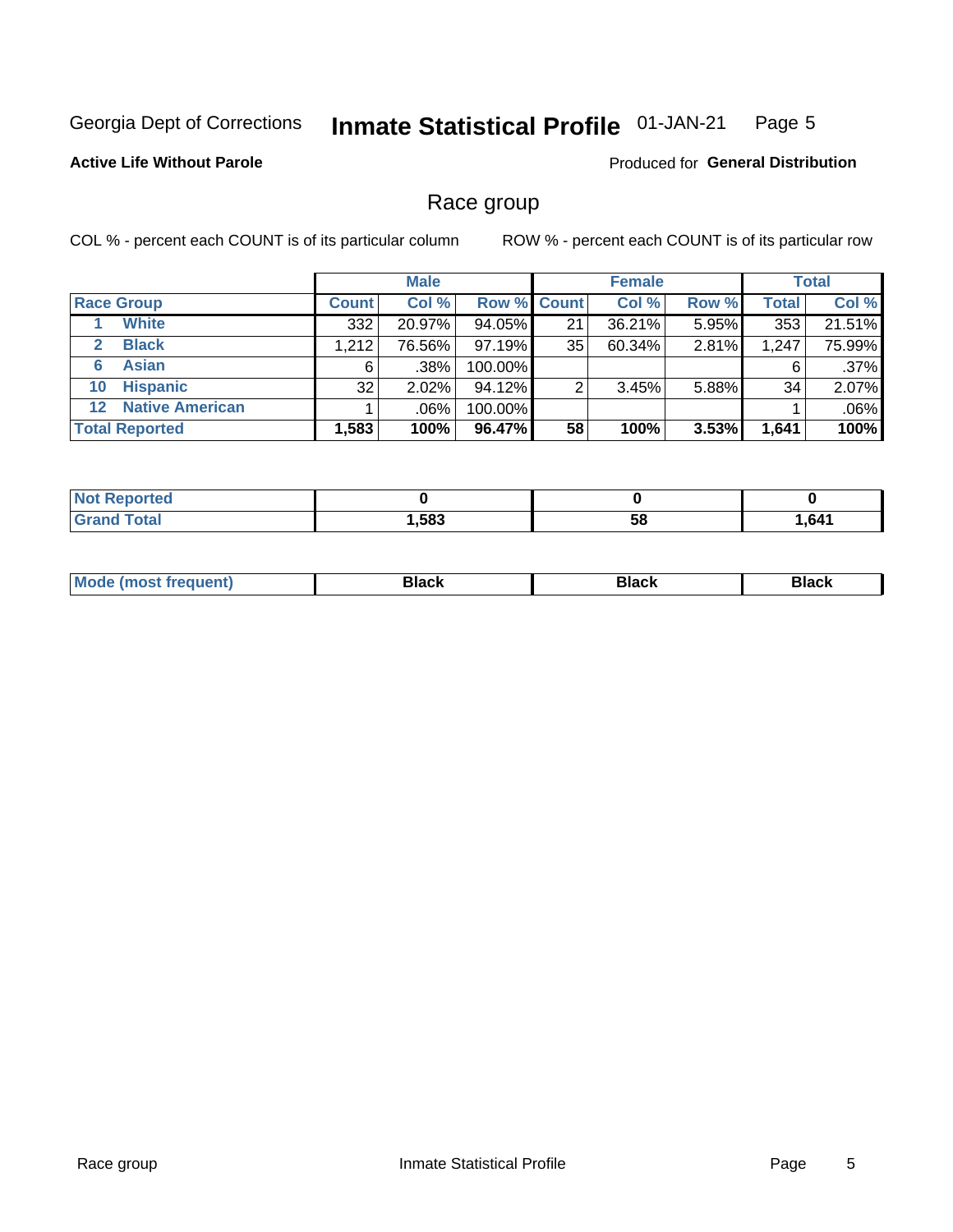#### **Inmate Statistical Profile 01-JAN-21** Page 6

#### **Active Life Without Parole**

## Produced for General Distribution

## Marital status, self-reported at entry to prison

COL % - percent each COUNT is of its particular column

|                            | <b>Male</b>  |          |        | <b>Female</b> |          |        | <b>Total</b> |        |
|----------------------------|--------------|----------|--------|---------------|----------|--------|--------------|--------|
| <b>Marital Status</b>      | <b>Count</b> | Col %    | Row %  | <b>Count</b>  | Col %    | Row %  | <b>Total</b> | Col %  |
| <b>Unknown</b><br>$\bf{0}$ | 16           | 1.01%    | 94.12% |               | 1.72%    | 5.88%  | 17           | 1.04%  |
| <b>Divorced</b><br>D       | 120          | 7.58%    | 96.77% | 4             | $6.90\%$ | 3.23%  | 124          | 7.56%  |
| <b>Married</b><br>М        | 209          | 13.20%   | 95.00% | 11            | 18.97%   | 5.00%  | 220          | 13.41% |
| <b>S</b> Separated         | 47           | 2.97%    | 88.68% | 6             | 10.34%   | 11.32% | 53           | 3.23%  |
| <b>Unmarried</b><br>U      | 1,152        | 72.77%   | 97.46% | 30            | 51.72%   | 2.54%  | 1,182        | 72.03% |
| <b>Widow</b><br>W          | 39           | $2.46\%$ | 86.67% | 6             | 10.34%   | 13.33% | 45           | 2.74%  |
| <b>Total Reported</b>      | 1,583        | 100%     | 96.47% | 58            | 100%     | 3.53%  | 1,641        | 100%   |

| <b>prted</b><br>NOT |      |    |      |
|---------------------|------|----|------|
| <b>Total</b>        | ,583 | ວດ | .641 |

|  | Mo | ımarrıed | Unmarried | Unmarried<br>_______ |
|--|----|----------|-----------|----------------------|
|--|----|----------|-----------|----------------------|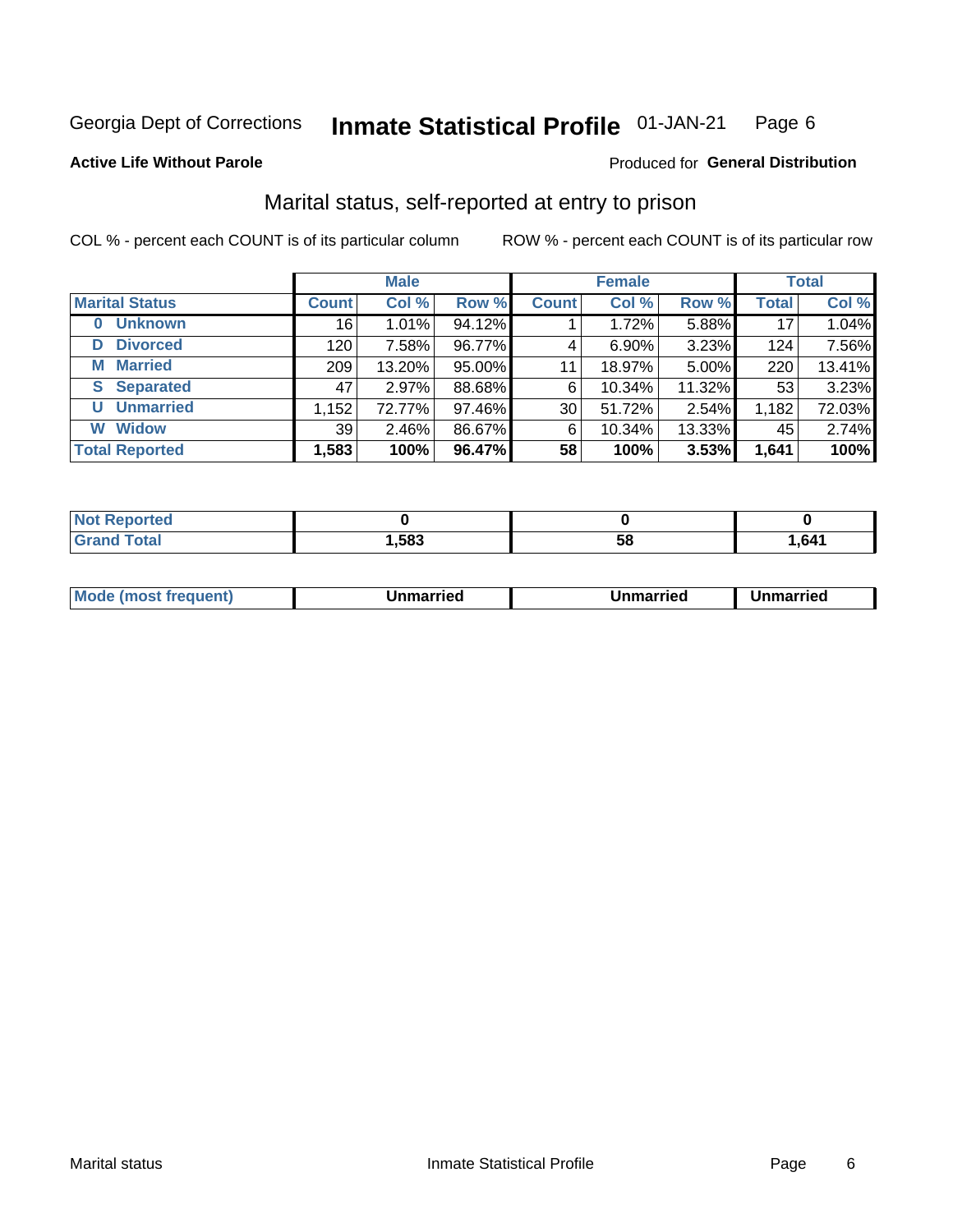#### Inmate Statistical Profile 01-JAN-21 Page 7

### **Active Life Without Parole**

### Produced for General Distribution

### Number of Inmates with Dependents, Self-Reported at Entry to Prison

COL % - percent each COUNT is of its particular column

|                             |              | <b>Male</b> |         |              | <b>Female</b> |       |              | <b>Total</b> |
|-----------------------------|--------------|-------------|---------|--------------|---------------|-------|--------------|--------------|
| <b>Number of dependents</b> | <b>Count</b> | Col %       | Row %   | <b>Count</b> | Col %         | Row % | <b>Total</b> | Col %        |
| $\bf{0}$                    | 386          | 31.87%      | 95.07%  | 20           | 38.46%        | 4.93% | 406          | 32.15%       |
|                             | 286          | 23.62%      | 96.95%  | 9            | 17.31%        | 3.05% | 295          | 23.36%       |
| $\overline{2}$              | 215          | 17.75%      | 96.85%  |              | 13.46%        | 3.15% | 222          | 17.58%       |
| 3                           | 140          | 11.56%      | 93.96%  | 9            | 17.31%        | 6.04% | 149          | 11.80%       |
| 4                           | 91           | 7.51%       | 96.81%  | 3            | 5.77%         | 3.19% | 94           | 7.44%        |
| 5                           | 39           | 3.22%       | 92.86%  | 3            | 5.77%         | 7.14% | 42           | 3.33%        |
| $6\phantom{1}6$             | 24           | 1.98%       | 96.00%  |              | 1.92%         | 4.00% | 25           | 1.98%        |
| 7                           | 13           | 1.07%       | 100.00% |              |               |       | 13           | 1.03%        |
| 8                           | 7            | 0.58%       | 100.00% |              |               |       | 7            | 0.55%        |
| 9                           | 3            | 0.25%       | 100.00% |              |               |       | 3            | 0.24%        |
| Over 10                     | 7            | 0.58%       | 100.00% |              |               |       | 7            | 0.55%        |
| <b>Total Reported</b>       | 1,211        | 100%        | 95.88%  | 52           | 100%          | 4.12% | 1,263        | 100.0%       |

| ^7^<br>$\sim$ |          | 270<br>ა / o |
|---------------|----------|--------------|
| .583          | . .<br>◡ | .641         |

| <b>Mean</b><br>(average) | 1.60 | - 72<br>I. I J |
|--------------------------|------|----------------|
| Median (middle)          |      |                |
| Mode<br>(most frequent)  |      |                |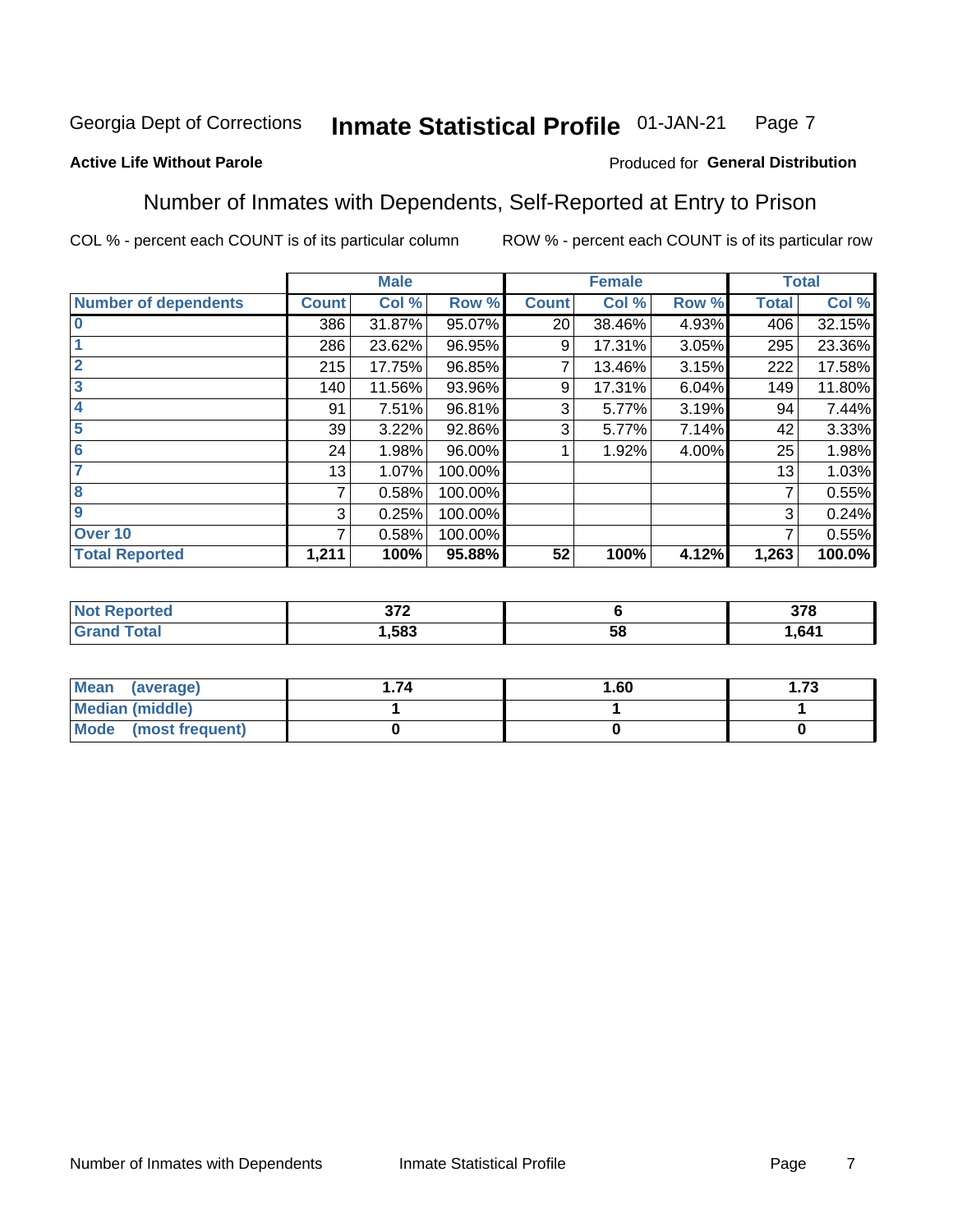#### **Inmate Statistical Profile 01-JAN-21** Page 8

#### **Active Life Without Parole**

#### Produced for General Distribution

## Religious affiliation, self-reported at entry to prison

COL % - percent each COUNT is of its particular column

|                 |                              |                | <b>Male</b> |         |                | <b>Female</b> |         |                | <b>Total</b> |
|-----------------|------------------------------|----------------|-------------|---------|----------------|---------------|---------|----------------|--------------|
|                 | <b>Religious Affiliation</b> | <b>Count</b>   | Col %       | Row %   | <b>Count</b>   | Col %         | Row %   | <b>Total</b>   | Col %        |
| 1               | <b>Islam</b>                 | 91             | 11.02%      | 96.81%  | $\overline{3}$ | 6.52%         | 3.19%   | 94             | 10.78%       |
| $\overline{2}$  | <b>Catholic</b>              | 23             | 2.78%       | 88.46%  | 3              | 6.52%         | 11.54%  | 26             | 2.98%        |
| 3               | <b>Baptist</b>               | 393            | 47.58%      | 94.24%  | 24             | 52.17%        | 5.76%   | 417            | 47.82%       |
| 4               | <b>Methodist</b>             | 12             | 1.45%       | 92.31%  |                | 2.17%         | 7.69%   | 13             | 1.49%        |
| 7               | <b>Church Of God</b>         | 3              | .36%        | 100.00% |                |               |         | 3              | .34%         |
| 8               | <b>Holiness</b>              | 15             | 1.82%       | 88.24%  | $\overline{2}$ | 4.35%         | 11.76%  | 17             | 1.95%        |
| 9               | <b>Jewish</b>                | 3              | .36%        | 75.00%  | 1              | 2.17%         | 25.00%  | 4              | .46%         |
| $\overline{12}$ | <b>Hindu</b>                 | $\overline{2}$ | .24%        | 100.00% |                |               |         | $\overline{2}$ | .23%         |
| 13              | <b>Buddhist</b>              | 3              | .36%        | 100.00% |                |               |         | 3              | .34%         |
| 16              | <b>Seventh Day Adventist</b> | 6              | .73%        | 100.00% |                |               |         | 6              | .69%         |
| 17              | <b>Jehovah Witness</b>       | 12             | 1.45%       | 92.31%  | 1              | 2.17%         | 7.69%   | 13             | 1.49%        |
| 18              | <b>Latter Day Saints</b>     |                | .12%        | 100.00% |                |               |         | 1              | .11%         |
| 20              | <b>Other Prot</b>            | 72             | 8.72%       | 98.63%  | 1              | 2.17%         | 1.37%   | 73             | 8.37%        |
| 21              | <b>Messianic Judaism</b>     |                |             |         | 6              | 13.04%        | 100.00% | 6              | .69%         |
| 23              | <b>Hebrew Israelite</b>      | 1              | .12%        | 100.00% |                |               |         |                | .11%         |
| 25              | <b>Native American</b>       |                | .12%        | 100.00% |                |               |         |                | .11%         |
| 28              | <b>Rastafari</b>             |                | .12%        | 50.00%  | 1              | 2.17%         | 50.00%  | $\overline{2}$ | .23%         |
| 30              | <b>No Religion</b>           | 28             | 3.39%       | 96.55%  | 1              | 2.17%         | 3.45%   | 29             | 3.33%        |
| 31              | Christian -                  | 60             | 7.26%       | 96.77%  | $\overline{2}$ | 4.35%         | 3.23%   | 62             | 7.11%        |
|                 | <b>Unspecified</b>           |                |             |         |                |               |         |                |              |
| 96              | <b>None</b>                  | 99             | 11.99%      | 100.00% |                |               |         | 99             | 11.35%       |
|                 | <b>Total Reported</b>        | 826            | 100%        | 94.72%  | 46             | 100%          | 5.28%   | 872            | 100%         |

| τeα | ----<br>، ب | . . | 769  |
|-----|-------------|-----|------|
|     | .583        | ာင  | .641 |

| <b>Mode (most frequent)</b><br>Baptist<br><b>Japtist</b><br>Baptist |
|---------------------------------------------------------------------|
|---------------------------------------------------------------------|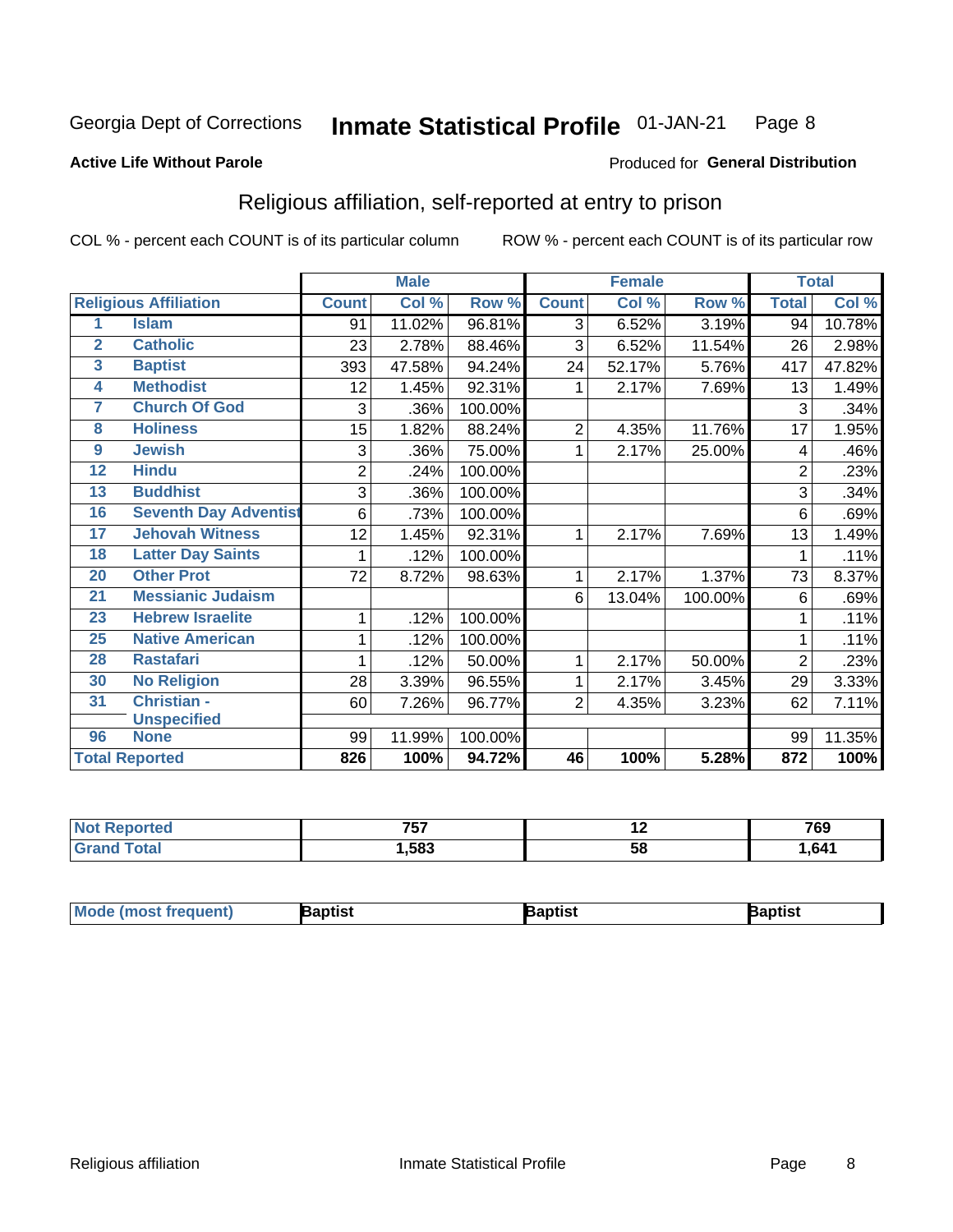#### Inmate Statistical Profile 01-JAN-21 Page 9

#### **Active Life Without Parole**

### Produced for General Distribution

## Home county, self-reported at entry to prison

COL % - percent each COUNT is of its particular column

|     |                             |                  | <b>Male</b> |                  |                | <b>Female</b> |        | <b>Total</b>     |        |
|-----|-----------------------------|------------------|-------------|------------------|----------------|---------------|--------|------------------|--------|
|     | <b>Home County</b>          | <b>Count</b>     | Col %       | Row <sup>%</sup> | <b>Count</b>   | Col %         | Row %  | <b>Total</b>     | Col %  |
| 000 | <b>Unknown</b>              | $\overline{307}$ | 19.39%      | 95.05%           | 16             | 27.59%        | 4.95%  | 323              | 19.68% |
| 001 | <b>Appling County</b>       | 6                | .38%        | 100.00%          |                |               |        | 6                | .37%   |
| 002 | <b>Atkinson County</b>      | $\overline{2}$   | .13%        | 100.00%          |                |               |        | $\overline{2}$   | .12%   |
| 003 | <b>Bacon County</b>         | 1                | .06%        | 100.00%          |                |               |        | 1                | .06%   |
| 004 | <b>Baker County</b>         | $\overline{2}$   | .13%        | 100.00%          |                |               |        | $\overline{2}$   | .12%   |
| 005 | <b>Baldwin County</b>       | 3                | .19%        | 100.00%          |                |               |        | 3                | .18%   |
| 006 | <b>Banks County</b>         | $\mathbf{1}$     | .06%        | 100.00%          |                |               |        | 1                | .06%   |
| 007 | <b>Barrow County</b>        | 10               | .63%        | 100.00%          |                |               |        | 10               | .61%   |
| 008 | <b>Bartow County</b>        | 12               | .76%        | 100.00%          |                |               |        | 12               | .73%   |
| 009 | <b>Ben Hill County</b>      | 7                | .44%        | 100.00%          |                |               |        | 7                | .43%   |
| 010 | <b>Berrien County</b>       | 4                | .25%        | 100.00%          |                |               |        | 4                | .24%   |
| 011 | <b>Bibb County</b>          | 41               | 2.59%       | 97.62%           | 1              | 1.72%         | 2.38%  | 42               | 2.56%  |
| 012 | <b>Bleckley County</b>      | 1                | .06%        | 100.00%          |                |               |        | 1                | .06%   |
| 013 | <b>Brantley County</b>      | $\mathbf 1$      | .06%        | 100.00%          |                |               |        | 1                | .06%   |
| 014 | <b>Brooks County</b>        | 3                | .19%        | 100.00%          |                |               |        | 3                | .18%   |
| 015 | <b>Bryan County</b>         | 1                | .06%        | 100.00%          |                |               |        | 1                | .06%   |
| 016 | <b>Bulloch County</b>       | 4                | .25%        | 100.00%          |                |               |        | 4                | .24%   |
| 017 | <b>Burke County</b>         | 10               | .63%        | 100.00%          |                |               |        | 10               | .61%   |
| 018 | <b>Butts County</b>         | 4                | .25%        | 100.00%          |                |               |        | 4                | .24%   |
| 019 | <b>Calhoun County</b>       | 1                | .06%        | 100.00%          |                |               |        | 1                | .06%   |
| 020 | <b>Camden County</b>        | 5                | .32%        | 100.00%          |                |               |        | 5                | .30%   |
| 021 | <b>Candler County</b>       | 5                | .32%        | 100.00%          |                |               |        | 5                | .30%   |
| 022 | <b>Carroll County</b>       | 6                | .38%        | 85.71%           | 1              | 1.72%         | 14.29% | 7                | .43%   |
| 023 | <b>Catoosa County</b>       | 5                | .32%        | 100.00%          |                |               |        | 5                | .30%   |
| 025 | <b>Chatham County</b>       | 57               | 3.60%       | 100.00%          |                |               |        | 57               | 3.47%  |
| 026 | <b>Chattahoochee County</b> | 1                | .06%        | 100.00%          |                |               |        | 1                | .06%   |
| 027 | <b>Chattooga County</b>     | $\mathbf 1$      | .06%        | 100.00%          |                |               |        | 1                | .06%   |
| 028 | <b>Cherokee County</b>      | $\overline{7}$   | .44%        | 100.00%          |                |               |        | 7                | .43%   |
| 029 | <b>Clarke County</b>        | 22               | 1.39%       | 95.65%           | 1              | 1.72%         | 4.35%  | 23               | 1.40%  |
| 030 | <b>Clay County</b>          | 1                | .06%        | 100.00%          |                |               |        | 1                | .06%   |
| 031 | <b>Clayton County</b>       | 58               | 3.66%       | 95.08%           | 3              | 5.17%         | 4.92%  | 61               | 3.72%  |
| 033 | <b>Cobb County</b>          | 53               | 3.35%       | 98.15%           | 1              | 1.72%         | 1.85%  | 54               | 3.29%  |
| 034 | <b>Coffee County</b>        | $\overline{7}$   | .44%        | 77.78%           | $\overline{2}$ | 3.45%         | 22.22% | 9                | .55%   |
| 035 | <b>Colquitt County</b>      | 3                | .19%        | 100.00%          |                |               |        | 3                | .18%   |
| 036 | <b>Columbia County</b>      | $\overline{9}$   | .57%        | 100.00%          |                |               |        | $\boldsymbol{9}$ | .55%   |
| 037 | <b>Cook County</b>          | 4                | .25%        | 100.00%          |                |               |        | 4                | .24%   |
| 038 | <b>Coweta County</b>        | 6                | .38%        | 100.00%          |                |               |        | 6                | .37%   |
| 040 | <b>Crisp County</b>         | 5                | .32%        | 100.00%          |                |               |        | 5                | .30%   |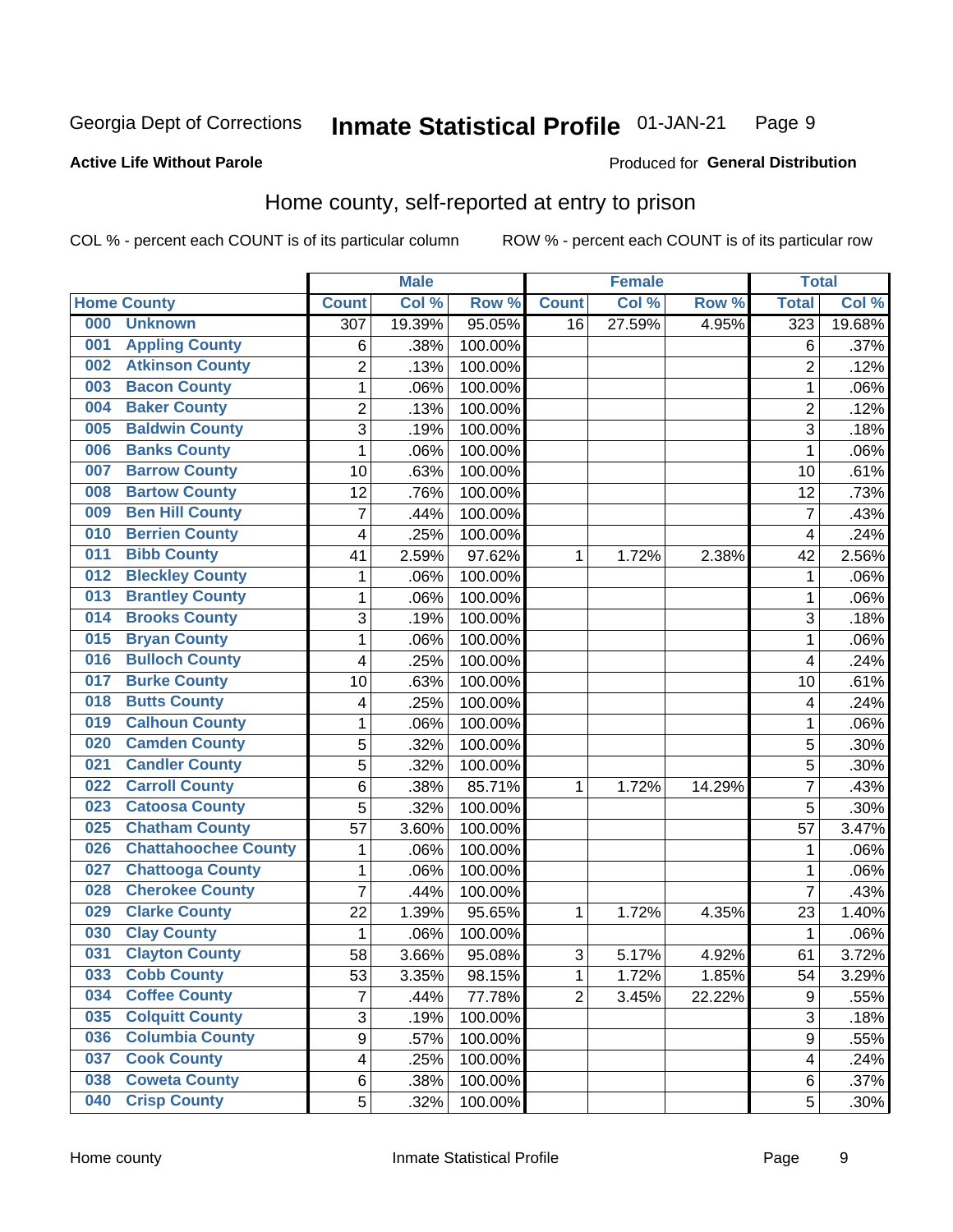#### Inmate Statistical Profile 01-JAN-21 Page 10

Produced for General Distribution

### **Active Life Without Parole**

### Home county, self-reported at entry to prison

COL % - percent each COUNT is of its particular column

|     |                          |                         | <b>Male</b> |         |                | <b>Female</b> |         | <b>Total</b>            |        |
|-----|--------------------------|-------------------------|-------------|---------|----------------|---------------|---------|-------------------------|--------|
|     | <b>Home County</b>       | <b>Count</b>            | Col %       | Row %   | <b>Count</b>   | Col%          | Row %   | <b>Total</b>            | Col %  |
| 043 | <b>Decatur County</b>    | 6                       | .38%        | 100.00% |                |               |         | 6                       | .37%   |
| 044 | <b>Dekalb County</b>     | 116                     | 7.33%       | 99.15%  | 1              | 1.72%         | .85%    | 117                     | 7.13%  |
| 045 | <b>Dodge County</b>      | 1                       | .06%        | 100.00% |                |               |         | 1                       | .06%   |
| 046 | <b>Dooly County</b>      | $\mathbf 1$             | .06%        | 100.00% |                |               |         | 1                       | .06%   |
| 047 | <b>Dougherty County</b>  | 25                      | 1.58%       | 92.59%  | $\overline{2}$ | 3.45%         | 7.41%   | 27                      | 1.65%  |
| 048 | <b>Douglas County</b>    | 18                      | 1.14%       | 100.00% |                |               |         | 18                      | 1.10%  |
| 049 | <b>Early County</b>      | 3                       | .19%        | 100.00% |                |               |         | 3                       | .18%   |
| 051 | <b>Effingham County</b>  | 5                       | .32%        | 100.00% |                |               |         | 5                       | .30%   |
| 052 | <b>Elbert County</b>     | $\overline{\mathbf{c}}$ | .13%        | 100.00% |                |               |         | $\overline{2}$          | .12%   |
| 053 | <b>Emanuel County</b>    | 5                       | .32%        | 100.00% |                |               |         | 5                       | .30%   |
| 054 | <b>Evans County</b>      |                         |             |         | 1              | 1.72%         | 100.00% | 1                       | .06%   |
| 056 | <b>Fayette County</b>    | $\overline{7}$          | .44%        | 100.00% |                |               |         | $\overline{7}$          | .43%   |
| 057 | <b>Floyd County</b>      | 21                      | 1.33%       | 91.30%  | 2              | 3.45%         | 8.70%   | 23                      | 1.40%  |
| 058 | <b>Forsyth County</b>    | 3                       | .19%        | 60.00%  | $\overline{2}$ | 3.45%         | 40.00%  | 5                       | .30%   |
| 059 | <b>Franklin County</b>   | 4                       | .25%        | 100.00% |                |               |         | 4                       | .24%   |
| 060 | <b>Fulton County</b>     | 183                     | 11.56%      | 97.86%  | 4              | 6.90%         | 2.14%   | 187                     | 11.40% |
| 061 | <b>Gilmer County</b>     | 2                       | .13%        | 100.00% |                |               |         | $\overline{2}$          | .12%   |
| 063 | <b>Glynn County</b>      | 13                      | .82%        | 100.00% |                |               |         | 13                      | .79%   |
| 064 | <b>Gordon County</b>     | 8                       | .51%        | 100.00% |                |               |         | 8                       | .49%   |
| 066 | <b>Greene County</b>     | 3                       | .19%        | 100.00% |                |               |         | 3                       | .18%   |
| 067 | <b>Gwinnett County</b>   | 47                      | 2.97%       | 94.00%  | 3              | 5.17%         | 6.00%   | 50                      | 3.05%  |
| 068 | <b>Habersham County</b>  | $\overline{2}$          | .13%        | 100.00% |                |               |         | $\overline{2}$          | .12%   |
| 069 | <b>Hall County</b>       | 14                      | .88%        | 93.33%  | 1              | 1.72%         | 6.67%   | 15                      | .91%   |
| 070 | <b>Hancock County</b>    | $\overline{\mathbf{c}}$ | .13%        | 100.00% |                |               |         | $\overline{2}$          | .12%   |
| 071 | <b>Haralson County</b>   | 3                       | .19%        | 100.00% |                |               |         | 3                       | .18%   |
| 072 | <b>Harris County</b>     | 4                       | .25%        | 100.00% |                |               |         | 4                       | .24%   |
| 073 | <b>Hart County</b>       | $\overline{3}$          | .19%        | 100.00% |                |               |         | 3                       | .18%   |
| 074 | <b>Heard County</b>      | $\mathbf 1$             | .06%        | 100.00% |                |               |         | 1                       | .06%   |
| 075 | <b>Henry County</b>      | 15                      | .95%        | 93.75%  | 1              | 1.72%         | 6.25%   | 16                      | .98%   |
| 076 | <b>Houston County</b>    | 21                      | 1.33%       | 95.45%  | 1              | 1.72%         | 4.55%   | 22                      | 1.34%  |
| 078 | <b>Jackson County</b>    | 11                      | .69%        | 100.00% |                |               |         | 11                      | .67%   |
| 080 | <b>Jeff Davis County</b> | 1                       | .06%        | 100.00% |                |               |         | 1                       | .06%   |
| 081 | <b>Jefferson County</b>  | $\overline{7}$          | .44%        | 87.50%  | $\mathbf{1}$   | 1.72%         | 12.50%  | 8                       | .49%   |
| 082 | <b>Jenkins County</b>    | $\overline{c}$          | .13%        | 100.00% |                |               |         | $\overline{c}$          | .12%   |
| 083 | <b>Johnson County</b>    | $\mathbf{1}$            | .06%        | 100.00% |                |               |         | 1                       | .06%   |
| 084 | <b>Jones County</b>      | $\mathbf{1}$            | .06%        | 50.00%  | 1              | 1.72%         | 50.00%  | $\overline{2}$          | .12%   |
| 087 | <b>Laurens County</b>    | $\overline{\mathbf{4}}$ | .25%        | 100.00% |                |               |         | $\overline{\mathbf{4}}$ | .24%   |
| 088 | <b>Lee County</b>        | 3                       | .19%        | 100.00% |                |               |         | 3                       | .18%   |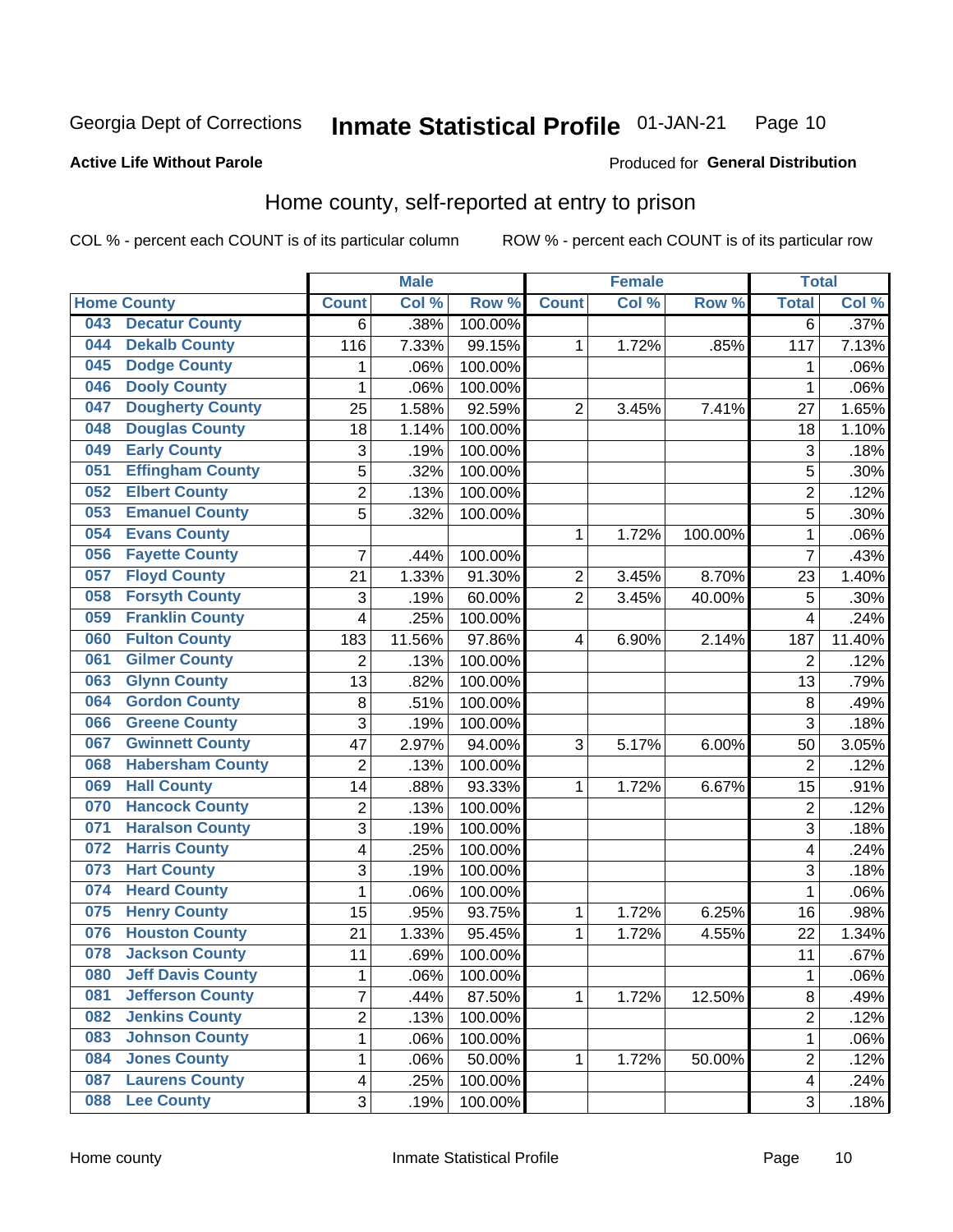#### Inmate Statistical Profile 01-JAN-21 Page 11

Produced for General Distribution

### **Active Life Without Parole**

## Home county, self-reported at entry to prison

COL % - percent each COUNT is of its particular column

|                  |                          |                         | <b>Male</b> |         |              | <b>Female</b> |         | <b>Total</b>    |         |
|------------------|--------------------------|-------------------------|-------------|---------|--------------|---------------|---------|-----------------|---------|
|                  | <b>Home County</b>       | <b>Count</b>            | Col %       | Row %   | <b>Count</b> | Col %         | Row %   | <b>Total</b>    | Col %   |
| 089              | <b>Liberty County</b>    | 11                      | .69%        | 91.67%  | $\mathbf{1}$ | 1.72%         | 8.33%   | $\overline{12}$ | .73%    |
| 090              | <b>Lincoln County</b>    | $\overline{\mathbf{c}}$ | .13%        | 100.00% |              |               |         | $\overline{2}$  | .12%    |
| 091              | <b>Long County</b>       | $\mathbf{1}$            | .06%        | 100.00% |              |               |         | 1               | .06%    |
| 092              | <b>Lowndes County</b>    | 10                      | .63%        | 100.00% |              |               |         | 10              | .61%    |
| 093              | <b>Lumpkin County</b>    | $\overline{2}$          | .13%        | 100.00% |              |               |         | $\overline{2}$  | .12%    |
| 094              | <b>Macon County</b>      | $\mathbf 1$             | .06%        | 100.00% |              |               |         | 1               | .06%    |
| 095              | <b>Madison County</b>    | $\mathbf{1}$            | .06%        | 100.00% |              |               |         | 1               | .06%    |
| 096              | <b>Marion County</b>     | $\mathbf 1$             | .06%        | 50.00%  | 1            | 1.72%         | 50.00%  | $\overline{2}$  | .12%    |
| 097              | <b>Mcduffie County</b>   | 3                       | .19%        | 100.00% |              |               |         | 3               | .18%    |
| 098              | <b>Mcintosh County</b>   | $\mathbf 1$             | .06%        | 100.00% |              |               |         | 1               | .06%    |
| 099              | <b>Meriwether County</b> | $\sqrt{3}$              | .19%        | 100.00% |              |               |         | 3               | .18%    |
| 100              | <b>Miller County</b>     | $\overline{c}$          | .13%        | 100.00% |              |               |         | $\overline{2}$  | .12%    |
| 101              | <b>Mitchell County</b>   | $\overline{2}$          | .13%        | 100.00% |              |               |         | $\overline{2}$  | .12%    |
| 102              | <b>Monroe County</b>     | 6                       | .38%        | 100.00% |              |               |         | 6               | .37%    |
| 103              | <b>Montgomery County</b> | $\mathbf{1}$            | .06%        | 100.00% |              |               |         | 1               | .06%    |
| 104              | <b>Morgan County</b>     | $\overline{2}$          | .13%        | 100.00% |              |               |         | $\overline{2}$  | .12%    |
| 106              | <b>Muscogee County</b>   | 33                      | 2.08%       | 100.00% |              |               |         | 33              | 2.01%   |
| 107              | <b>Newton County</b>     | 8                       | .51%        | 80.00%  | 2            | 3.45%         | 20.00%  | 10              | .61%    |
| 108              | <b>Oconee County</b>     |                         |             |         | 1            | 1.72%         | 100.00% | 1               | .06%    |
| 109              | <b>Oglethorpe County</b> | 4                       | .25%        | 100.00% |              |               |         | 4               | .24%    |
| 110              | <b>Paulding County</b>   | 11                      | .69%        | 100.00% |              |               |         | 11              | .67%    |
| 111              | <b>Peach County</b>      | $\mathbf 1$             | .06%        | 100.00% |              |               |         | 1               | .06%    |
| 112              | <b>Pickens County</b>    | $\mathbf{1}$            | .06%        | 100.00% |              |               |         | 1               | .06%    |
| 113              | <b>Pierce County</b>     | 6                       | .38%        | 100.00% |              |               |         | 6               | .37%    |
| 114              | <b>Pike County</b>       | $\overline{2}$          | .13%        | 100.00% |              |               |         | $\overline{2}$  | .12%    |
| $\overline{115}$ | <b>Polk County</b>       | 5                       | .32%        | 100.00% |              |               |         | 5               | .30%    |
| 117              | <b>Putnam County</b>     | $\sqrt{5}$              | .32%        | 83.33%  | 1            | 1.72%         | 16.67%  | 6               | .37%    |
| 119              | <b>Rabun County</b>      | $\overline{2}$          | .13%        | 100.00% |              |               |         | $\overline{2}$  | .12%    |
| 120              | <b>Randolph County</b>   | $\overline{2}$          | .13%        | 100.00% |              |               |         | $\overline{2}$  | .12%    |
| 121              | <b>Richmond County</b>   | 55                      | 3.47%       | 94.83%  | 3            | 5.17%         | 5.17%   | 58              | 3.53%   |
| 122              | <b>Rockdale County</b>   | $\,8\,$                 | .51%        | 100.00% |              |               |         | 8               | .49%    |
| 124              | <b>Screven County</b>    | 1                       | .06%        | 100.00% |              |               |         | 1               | .06%    |
| 125              | <b>Seminole County</b>   | $\overline{2}$          | .13%        | 100.00% |              |               |         | $\overline{2}$  | .12%    |
| 126              | <b>Spalding County</b>   | 14                      | .88%        | 100.00% |              |               |         | 14              | .85%    |
| 127              | <b>Stephens County</b>   | $\boldsymbol{2}$        | .13%        | 66.67%  | 1            | 1.72%         | 33.33%  | 3               | .18%    |
| 128              | <b>Stewart County</b>    | 1                       | .06%        | 100.00% |              |               |         | 1               | .06%    |
| 129              | <b>Sumter County</b>     | 5                       | .32%        | 100.00% |              |               |         | 5               | $.30\%$ |
| 132              | <b>Tattnall County</b>   | $\overline{7}$          | .44%        | 100.00% |              |               |         | 7               | .43%    |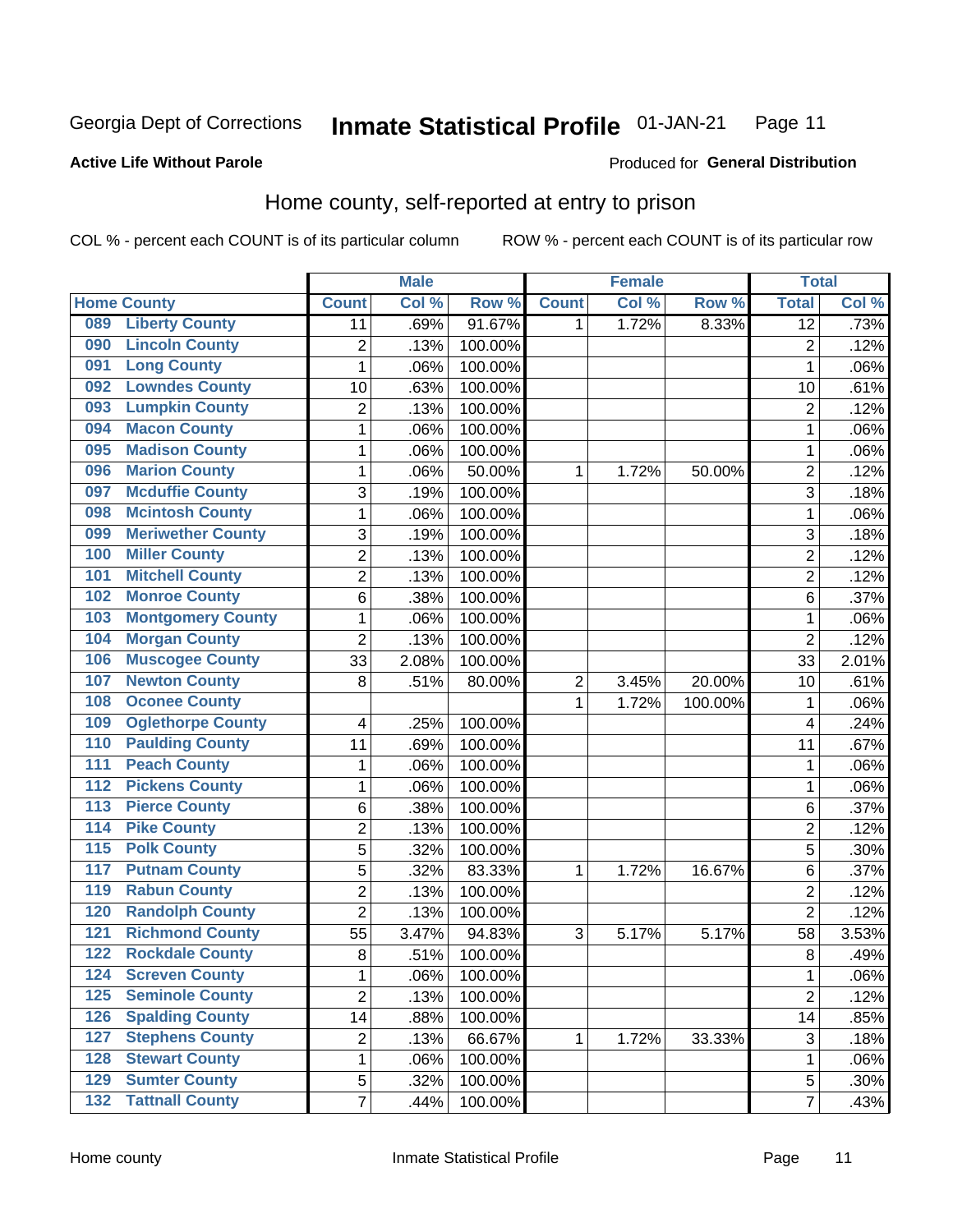#### Inmate Statistical Profile 01-JAN-21 Page 12

Produced for General Distribution

### **Active Life Without Parole**

## Home county, self-reported at entry to prison

COL % - percent each COUNT is of its particular column

|                                           |                | <b>Male</b> |         |                 | <b>Female</b> |        | <b>Total</b>   |         |
|-------------------------------------------|----------------|-------------|---------|-----------------|---------------|--------|----------------|---------|
| <b>Home County</b>                        | <b>Count</b>   | Col %       | Row %   | <b>Count</b>    | Col %         | Row %  | <b>Total</b>   | Col%    |
| <b>Taylor County</b><br>133               | 1              | .06%        | 100.00% |                 |               |        | 1              | $.06\%$ |
| <b>Telfair County</b><br>$13\overline{4}$ | $\overline{2}$ | .13%        | 100.00% |                 |               |        | $\overline{2}$ | .12%    |
| <b>Thomas County</b><br>136               | 4              | .25%        | 100.00% |                 |               |        | 4              | .24%    |
| <b>Tift County</b><br>137                 | 9              | .57%        | 100.00% |                 |               |        | 9              | .55%    |
| <b>Toombs County</b><br>138               | 10             | .63%        | 100.00% |                 |               |        | 10             | .61%    |
| <b>Treutlen County</b><br>140             | 4              | .25%        | 100.00% |                 |               |        | 4              | .24%    |
| <b>Troup County</b><br>141                | 6              | .38%        | 100.00% |                 |               |        | 6              | .37%    |
| <b>Twiggs County</b><br>143               | $\overline{2}$ | .13%        | 100.00% |                 |               |        | 2              | .12%    |
| <b>Union County</b><br>144                | 1              | .06%        | 100.00% |                 |               |        |                | $.06\%$ |
| <b>Upson County</b><br>145                | 5              | .32%        | 100.00% |                 |               |        | 5              | $.30\%$ |
| <b>Walker County</b><br>146               | 3              | .19%        | 75.00%  | 1               | 1.72%         | 25.00% | 4              | .24%    |
| <b>Walton County</b><br>147               | 15             | .95%        | 100.00% |                 |               |        | 15             | .91%    |
| <b>Ware County</b><br>148                 | 12             | .76%        | 100.00% |                 |               |        | 12             | .73%    |
| <b>Warren County</b><br>149               | $\overline{2}$ | .13%        | 66.67%  | 1               | 1.72%         | 33.33% | 3              | .18%    |
| <b>Washington County</b><br>150           | 6              | .38%        | 100.00% |                 |               |        | 6              | .37%    |
| <b>Wayne County</b><br>151                | 9              | .57%        | 100.00% |                 |               |        | 9              | .55%    |
| <b>Wheeler County</b><br>153              | 1              | .06%        | 100.00% |                 |               |        | 1              | $.06\%$ |
| <b>White County</b><br>154                | 1              | .06%        | 50.00%  | 1               | 1.72%         | 50.00% | $\overline{2}$ | .12%    |
| <b>Whitfield County</b><br>155            | 12             | .76%        | 100.00% |                 |               |        | 12             | .73%    |
| <b>Wilkes County</b><br>157               | 4              | .25%        | 100.00% |                 |               |        | 4              | .24%    |
| <b>Wilkinson County</b><br>158            | $\overline{2}$ | .13%        | 100.00% |                 |               |        | $\overline{2}$ | .12%    |
| <b>Worth County</b><br>159                | 1              | .06%        | 100.00% |                 |               |        |                | $.06\%$ |
| Other Custody/Out Of<br>999               | 3              | .19%        | 100.00% |                 |               |        | 3              | .18%    |
| <b>State</b>                              |                |             |         |                 |               |        |                |         |
| <b>Total Rported</b>                      | 1,583          | 100%        | 96.47%  | $\overline{58}$ | 100%          | 3.53%  | 1,641          | 100%    |

| <b>Not Reported</b> |      |    |     |
|---------------------|------|----|-----|
| <b>Total</b>        | ,583 | ວດ | 641 |

| Mode (most frequent) | <b>Fulton County</b> | <b>Fulton County</b> | <b>Fulton County</b> |
|----------------------|----------------------|----------------------|----------------------|
|----------------------|----------------------|----------------------|----------------------|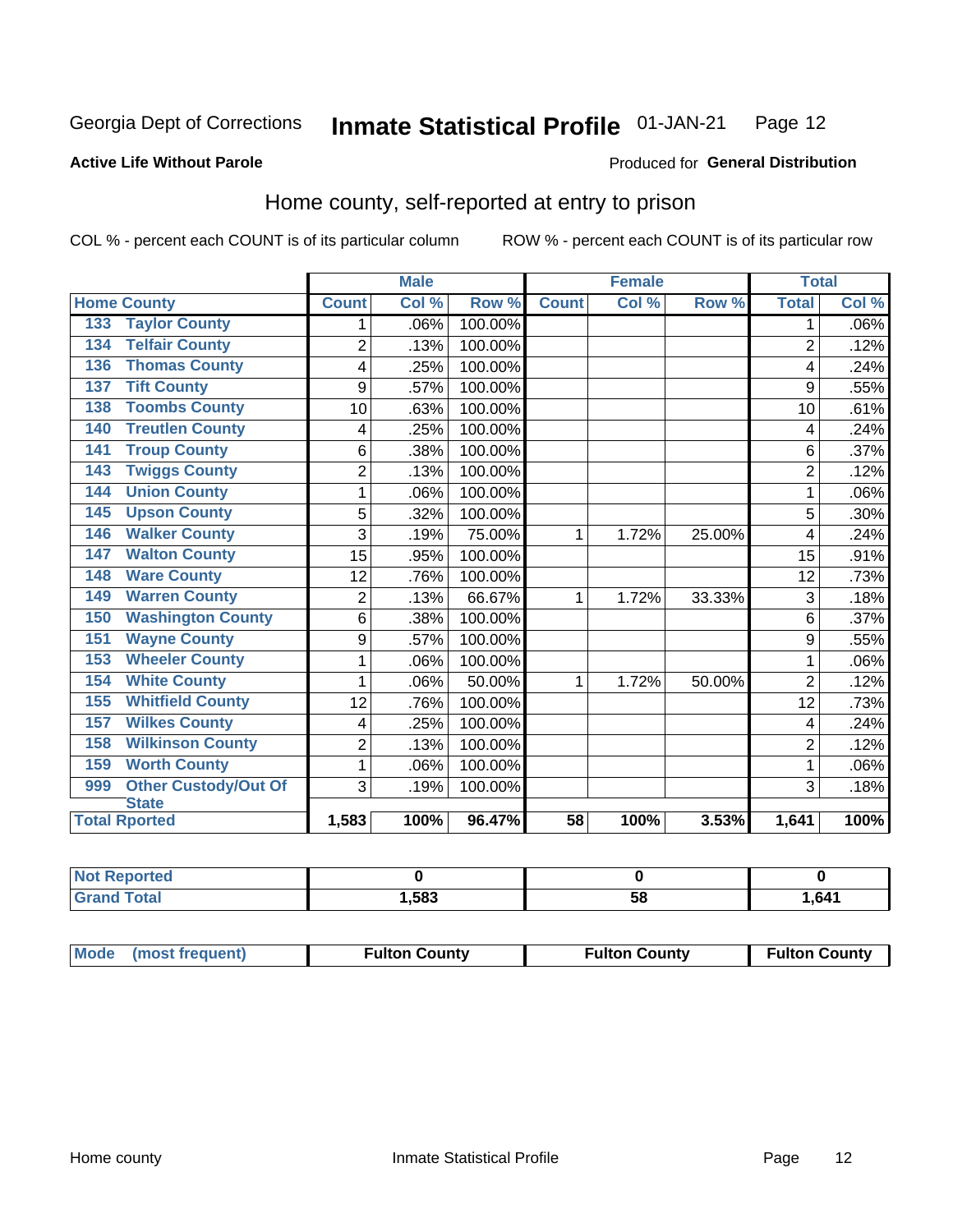#### Inmate Statistical Profile 01-JAN-21 Page 13

### **Active Life Without Parole**

### Produced for General Distribution

## Employment status before prison, self-reported at entry to prison

COL % - percent each COUNT is of its particular column

|                           |              | <b>Male</b> |         |              | <b>Female</b> |        |       | <b>Total</b> |  |
|---------------------------|--------------|-------------|---------|--------------|---------------|--------|-------|--------------|--|
| <b>Employment Status</b>  | <b>Count</b> | Col %       | Row %   | <b>Count</b> | Col %         | Row %  | Total | Col %        |  |
| <b>Full Time</b><br>01    | 513          | 45.16%      | 96.07%  | 21           | 47.73%        | 3.93%  | 534   | 45.25%       |  |
| <b>Part Time</b><br>02    | 75           | 6.60%       | 100.00% |              |               |        | 75    | 6.36%        |  |
| Unempl $<$ 6M<br>03       | 69           | 6.07%       | 98.57%  |              | 2.27%         | 1.43%  | 70    | 5.93%        |  |
| Unempl > 6M<br>04         | 288          | 25.35%      | 94.74%  | 16           | 36.36%        | 5.26%  | 304   | 25.76%       |  |
| <b>Never Worked</b><br>05 | 105          | 9.24%       | 100.00% |              |               |        | 105   | 8.90%        |  |
| <b>Student</b><br>06      | 34           | 2.99%       | 100.00% |              |               |        | 34    | 2.88%        |  |
| <b>Incapable</b><br>07    | 52           | 4.58%       | 89.66%  | 6            | 13.64%        | 10.34% | 58    | 4.92%        |  |
| <b>Total Reported</b>     | 1,136        | 100%        | 96.27%  | 44           | 100%          | 3.73%  | 1,180 | 100%         |  |

| $\overline{\phantom{a}}$<br>4 F<br>$  -$ | I 2 | .<br>461 |
|------------------------------------------|-----|----------|
| .583                                     | ວເ  | 641.,    |

| Mc | ∙u∥<br>----<br>ıme | ίuΙ<br>Πmε |
|----|--------------------|------------|
|    |                    |            |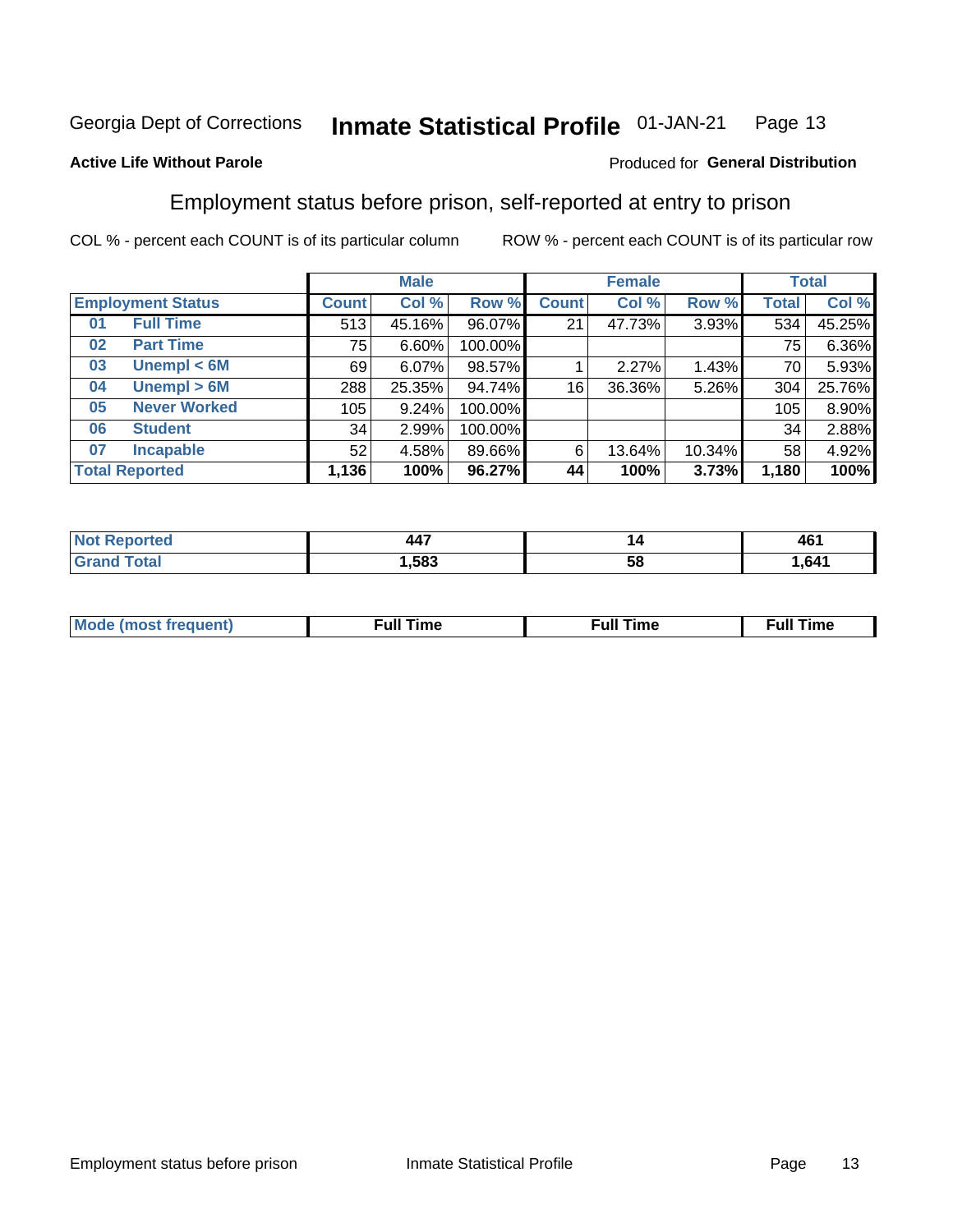### **Active Life Without Parole**

Produced for General Distribution

### Age at admission

COL % - percent each COUNT is of its particular column

|                         |              | <b>Male</b> |         |                | <b>Female</b> |        |                | <b>Total</b> |
|-------------------------|--------------|-------------|---------|----------------|---------------|--------|----------------|--------------|
| <b>Age At Admission</b> | <b>Count</b> | Col %       | Row %   | <b>Count</b>   | Col %         | Row %  | <b>Total</b>   | Col %        |
| 15                      | 2            | 0.13%       | 100.00% |                |               |        | $\overline{2}$ | 0.12%        |
| 16                      | $\mathbf 1$  | 0.06%       | 100.00% |                |               |        | $\mathbf{1}$   | 0.06%        |
| $\overline{17}$         | 8            | 0.51%       | 100.00% |                |               |        | 8              | 0.49%        |
| 18                      | 9            | 0.57%       | 100.00% |                |               |        | 9              | 0.55%        |
| 19                      | 22           | 1.39%       | 100.00% |                |               |        | 22             | 1.34%        |
| $\overline{20}$         | 43           | 2.72%       | 97.73%  | 1              | 1.72%         | 2.27%  | 44             | 2.68%        |
| 21                      | 36           | 2.27%       | 94.74%  | $\overline{c}$ | 3.45%         | 5.26%  | 38             | 2.32%        |
| $\overline{22}$         | 63           | 3.98%       | 96.92%  | $\overline{2}$ | 3.45%         | 3.08%  | 65             | 3.96%        |
| $\overline{23}$         | 55           | 3.47%       | 98.21%  | 1              | 1.72%         | 1.79%  | 56             | 3.41%        |
| $\overline{24}$         | 57           | 3.60%       | 95.00%  | 3              | 5.17%         | 5.00%  | 60             | 3.66%        |
| $\overline{25}$         | 70           | 4.42%       | 94.59%  | 4              | 6.90%         | 5.41%  | 74             | 4.51%        |
| 26                      | 73           | 4.61%       | 97.33%  | $\overline{2}$ | 3.45%         | 2.67%  | 75             | 4.57%        |
| $\overline{27}$         | 62           | 3.92%       | 93.94%  | 4              | 6.90%         | 6.06%  | 66             | 4.02%        |
| 28                      | 70           | 4.42%       | 97.22%  | $\overline{2}$ | 3.45%         | 2.78%  | 72             | 4.39%        |
| 29                      | 69           | 4.36%       | 98.57%  | 1              | 1.72%         | 1.43%  | 70             | 4.27%        |
| 30                      | 54           | 3.41%       | 100.00% |                |               |        | 54             | 3.29%        |
| 31                      | 70           | 4.42%       | 98.59%  | 1              | 1.72%         | 1.41%  | 71             | 4.33%        |
| $\overline{32}$         | 65           | 4.11%       | 95.59%  | 3              | 5.17%         | 4.41%  | 68             | 4.14%        |
| 33                      | 53           | 3.35%       | 96.36%  | $\overline{c}$ | 3.45%         | 3.64%  | 55             | 3.35%        |
| $\overline{34}$         | 35           | 2.21%       | 92.11%  | 3              | 5.17%         | 7.89%  | 38             | 2.32%        |
| 35                      | 43           | 2.72%       | 95.56%  | $\overline{c}$ | 3.45%         | 4.44%  | 45             | 2.74%        |
| 36                      | 53           | 3.35%       | 96.36%  | $\overline{2}$ | 3.45%         | 3.64%  | 55             | 3.35%        |
| $\overline{37}$         | 44           | 2.78%       | 97.78%  | 1              | 1.72%         | 2.22%  | 45             | 2.74%        |
| 38                      | 52           | 3.28%       | 100.00% |                |               |        | 52             | 3.17%        |
| 39                      | 39           | 2.46%       | 86.67%  | $\,6$          | 10.34%        | 13.33% | 45             | 2.74%        |
| 40                      | 34           | 2.15%       | 94.44%  | 2              | 3.45%         | 5.56%  | 36             | 2.19%        |
| 41                      | 42           | 2.65%       | 95.45%  | $\overline{2}$ | 3.45%         | 4.55%  | 44             | 2.68%        |
| 42                      | 35           | 2.21%       | 100.00% |                |               |        | 35             | 2.13%        |
| 43                      | 30           | 1.90%       | 93.75%  | $\overline{c}$ | 3.45%         | 6.25%  | 32             | 1.95%        |
| 44                      | 24           | 1.52%       | 92.31%  | $\overline{c}$ | 3.45%         | 7.69%  | 26             | 1.58%        |
| 45                      | 33           | 2.08%       | 97.06%  | $\mathbf{1}$   | 1.72%         | 2.94%  | 34             | 2.07%        |
| 46                      | 24           | 1.52%       | 88.89%  | 3              | 5.17%         | 11.11% | 27             | 1.65%        |
| 47                      | 29           | 1.83%       | 100.00% |                |               |        | 29             | 1.77%        |
| 48                      | 25           | 1.58%       | 89.29%  | 3              | 5.17%         | 10.71% | 28             | 1.71%        |
| 49                      | 24           | 1.52%       | 100.00% |                |               |        | 24             | 1.46%        |
| 50                      | 26           | 1.64%       | 100.00% |                |               |        | 26             | 1.58%        |
| $\overline{51}$         | 11           | 0.69%       | 100.00% |                |               |        | 11             | 0.67%        |
| 52                      | 13           | 0.82%       | 100.00% |                |               |        | 13             | 0.79%        |
| 53                      | 16           | 1.01%       | 100.00% |                |               |        | 16             | 0.98%        |
| 54                      | 11           | 0.69%       | 100.00% |                |               |        | 11             | 0.67%        |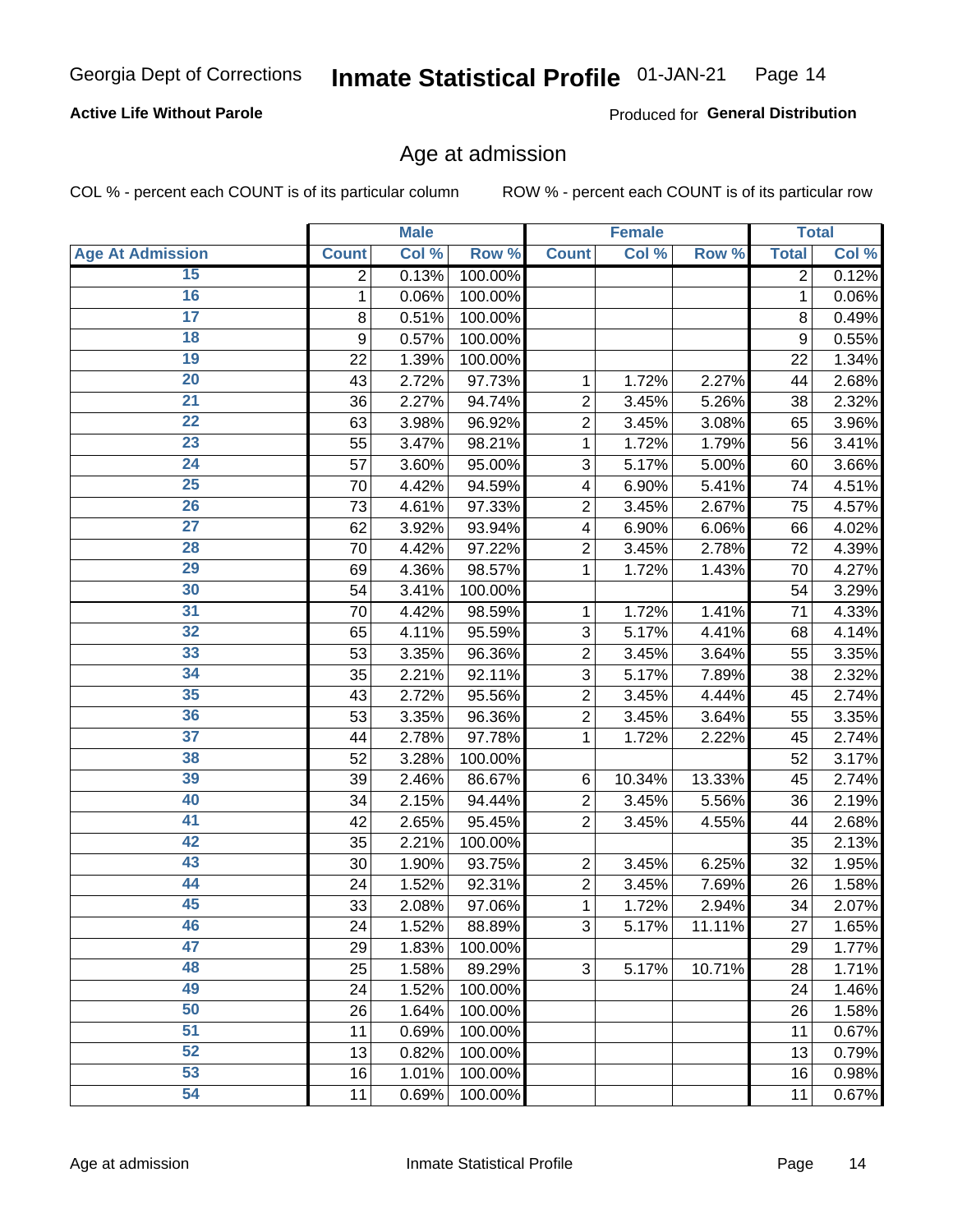#### Inmate Statistical Profile 01-JAN-21 Page 15

### **Active Life Without Parole**

Produced for General Distribution

## Age at admission

COL % - percent each COUNT is of its particular column

|                         |              | <b>Male</b> |         |              | <b>Female</b> |       |              | <b>Total</b> |
|-------------------------|--------------|-------------|---------|--------------|---------------|-------|--------------|--------------|
| <b>Age At Admission</b> | <b>Count</b> | Col %       | Row %   | <b>Count</b> | Col %         | Row % | <b>Total</b> | Col %        |
| 55                      | 12           | 0.76%       | 92.31%  |              | 1.72%         | 7.69% | 13           | 0.79%        |
| 56                      | 7            | 0.44%       | 100.00% |              |               |       | 7            | 0.43%        |
| 57                      | 10           | 0.63%       | 100.00% |              |               |       | 10           | 0.61%        |
| 58                      | 5            | 0.32%       | 100.00% |              |               |       | 5            | 0.30%        |
| 59                      | 5            | 0.32%       | 100.00% |              |               |       | 5            | 0.30%        |
| 60                      | 3            | 0.19%       | 100.00% |              |               |       | 3            | 0.18%        |
| 61                      | 2            | 0.13%       | 100.00% |              |               |       | 2            | 0.12%        |
| 62                      | 2            | 0.13%       | 100.00% |              |               |       | 2            | 0.12%        |
| 63                      |              | 0.06%       | 100.00% |              |               |       |              | 0.06%        |
| 64                      | 3            | 0.19%       | 100.00% |              |               |       | 3            | 0.18%        |
| 65                      |              | 0.06%       | 100.00% |              |               |       |              | 0.06%        |
| 66                      | 2            | 0.13%       | 100.00% |              |               |       | 2            | 0.12%        |
| 67                      | 2            | 0.13%       | 100.00% |              |               |       | 2            | 0.12%        |
| 69                      | 2            | 0.13%       | 100.00% |              |               |       | 2            | 0.12%        |
| 73                      |              | 0.06%       | 100.00% |              |               |       |              | 0.06%        |
| <b>Total Reported</b>   | 1,583        | 100%        | 96.47%  | 58           | 100%          | 3.53% | 1,641        | 100%         |

| <b>Not Reported</b> |      |    |      |
|---------------------|------|----|------|
| <b>Total</b>        | ,583 | Эō | 641, |

| <b>Mean</b><br>(average) | 33.90   | 34 | 33.90   |
|--------------------------|---------|----|---------|
| <b>Median (middle)</b>   | ົ<br>JZ |    | …<br>34 |
| Mode<br>(most frequent)  | 26      | 39 | 26      |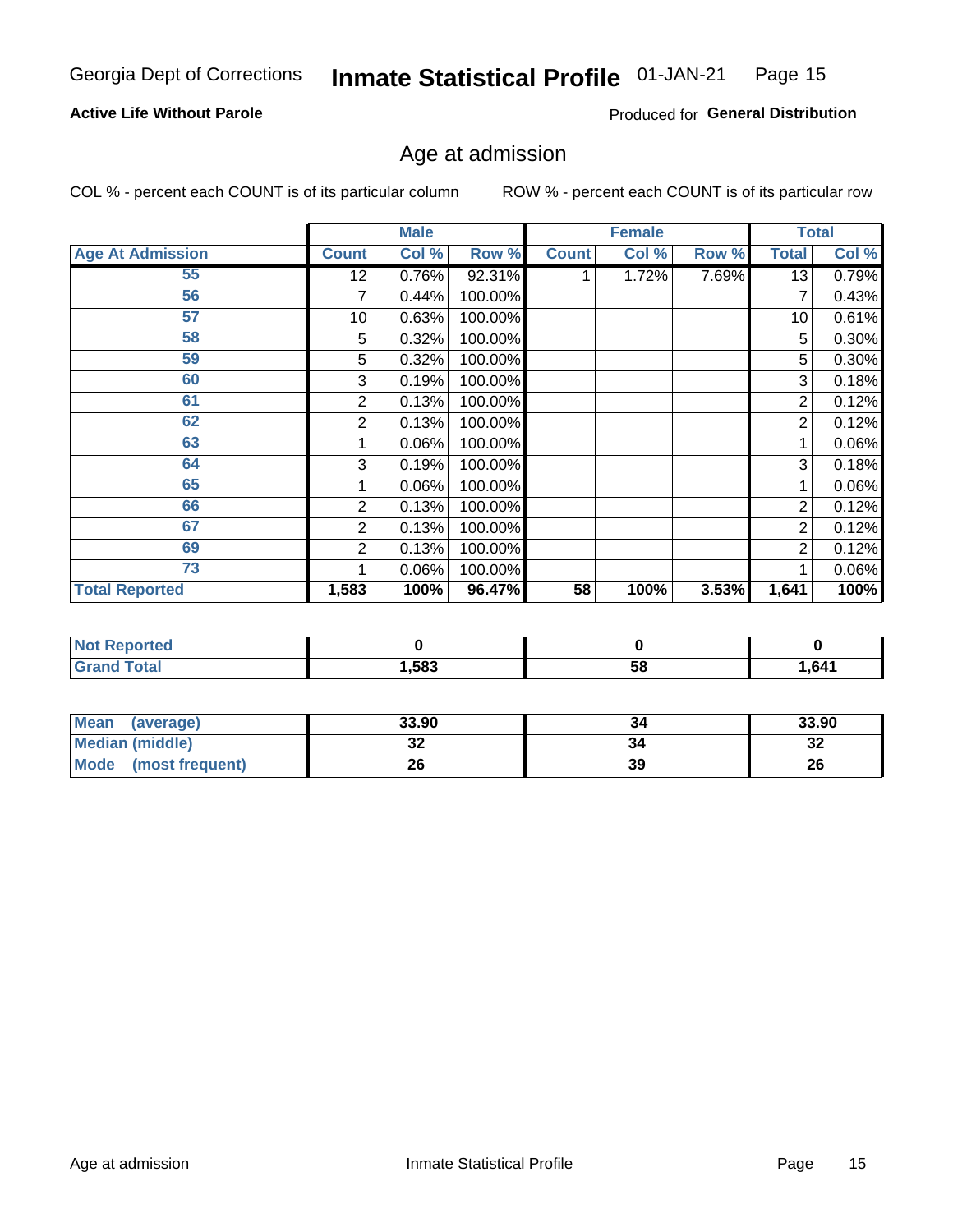### **Active Life Without Parole**

### Produced for General Distribution

### Height, measured at entry to prison

COL % - percent each COUNT is of its particular column

|                         |                | <b>Male</b> |         |                | <b>Female</b> |         |                | <b>Total</b> |
|-------------------------|----------------|-------------|---------|----------------|---------------|---------|----------------|--------------|
| <b>Height</b>           | <b>Count</b>   | Col %       | Row %   | <b>Count</b>   | Col %         | Row %   | <b>Total</b>   | Col %        |
| $\overline{\mathbf{0}}$ | 6              | 0.38%       | 100.00% |                |               |         | 6              | 0.37%        |
| 4'10"                   |                |             |         | $\mathbf{1}$   | 1.72%         | 100.00% | 1              | 0.06%        |
| 5'00''                  | 4              | 0.25%       | 100.00% |                |               |         | 4              | 0.24%        |
| 5'01"                   | 4              | 0.25%       | 80.00%  | 1              | 1.72%         | 20.00%  | 5              | 0.30%        |
| 5'02"                   | 8              | 0.51%       | 72.73%  | 3              | 5.17%         | 27.27%  | 11             | 0.67%        |
| 5'03''                  | 13             | 0.82%       | 50.00%  | 13             | 22.41%        | 50.00%  | 26             | 1.58%        |
| 5'04"                   | 19             | 1.20%       | 63.33%  | 11             | 18.97%        | 36.67%  | 30             | 1.83%        |
| 5'05"                   | 41             | 2.59%       | 82.00%  | 9              | 15.52%        | 18.00%  | 50             | 3.05%        |
| 5'06''                  | 105            | 6.63%       | 95.45%  | 5              | 8.62%         | 4.55%   | 110            | 6.70%        |
| 5'07''                  | 111            | 7.01%       | 93.28%  | 8              | 13.79%        | 6.72%   | 119            | 7.25%        |
| 5'08''                  | 160            | 10.11%      | 99.38%  | 1              | 1.72%         | 0.62%   | 161            | 9.81%        |
| 5'09''                  | 206            | 13.01%      | 99.04%  | $\overline{2}$ | 3.45%         | 0.96%   | 208            | 12.68%       |
| 5'10''                  | 188            | 11.88%      | 98.95%  | $\overline{2}$ | 3.45%         | 1.05%   | 190            | 11.58%       |
| 5'11''                  | 198            | 12.51%      | 100.00% |                |               |         | 198            | 12.07%       |
| 6'00''                  | 171            | 10.80%      | 99.42%  | $\mathbf{1}$   | 1.72%         | 0.58%   | 172            | 10.48%       |
| 6'01''                  | 132            | 8.34%       | 99.25%  | 1              | 1.72%         | 0.75%   | 133            | 8.10%        |
| 6'02"                   | 104            | 6.57%       | 100.00% |                |               |         | 104            | 6.34%        |
| 6'03''                  | 53             | 3.35%       | 100.00% |                |               |         | 53             | 3.23%        |
| 6'04"                   | 35             | 2.21%       | 100.00% |                |               |         | 35             | 2.13%        |
| 6'05"                   | 13             | 0.82%       | 100.00% |                |               |         | 13             | 0.79%        |
| 6'06''                  | 7              | 0.44%       | 100.00% |                |               |         | $\overline{7}$ | 0.43%        |
| 6'07''                  | $\overline{2}$ | 0.13%       | 100.00% |                |               |         | $\overline{2}$ | 0.12%        |
| 6'08''                  | 1              | 0.06%       | 100.00% |                |               |         | 1              | 0.06%        |
| 6'11''                  | $\overline{2}$ | 0.13%       | 100.00% |                |               |         | $\overline{2}$ | 0.12%        |
| <b>Total Reported</b>   | 1,583          | 100%        | 96.47%  | 58             | 100%          | 3.53%   | 1,641          | 100%         |

| <b>eported</b><br>NOT<br>$\sim$ $\sim$ $\sim$ $\sim$ |      |    |      |
|------------------------------------------------------|------|----|------|
| `ota⊾                                                | 583, | 58 | 641. |

| <b>Mean</b> | (average)       | 5'10" | 5'05"                | 5'10"<br>ັ |  |
|-------------|-----------------|-------|----------------------|------------|--|
|             |                 |       |                      |            |  |
| <b>Mode</b> | (most frequent) | 5'09" | <b>E'OO"</b><br>ว บง | 5'09"      |  |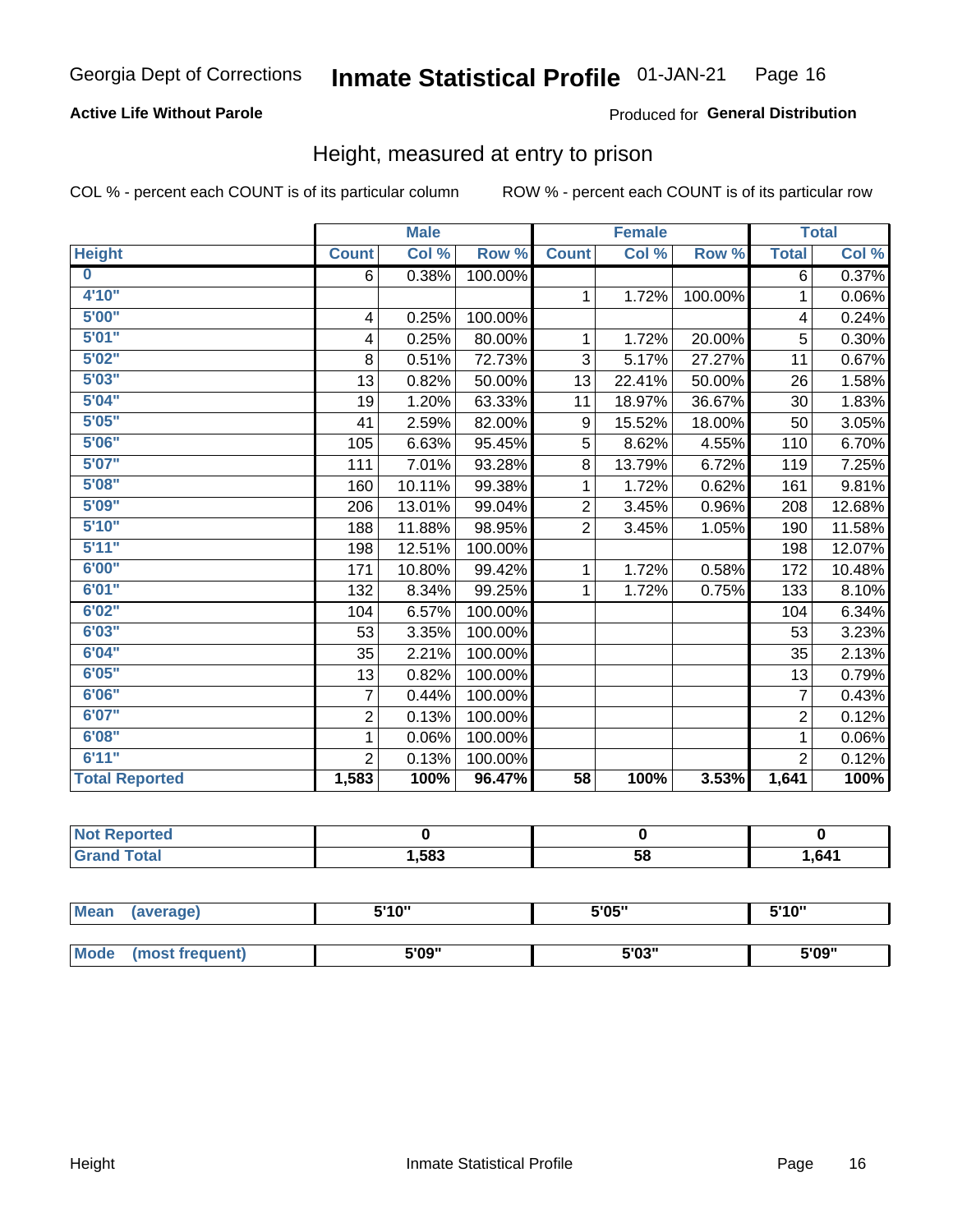**Active Life Without Parole** 

Produced for General Distribution

## Weight, measured at entry to prison

COL % - percent each COUNT is of its particular column

ROW % - percent each COUNT is of its particular row

|                          |                | <b>Male</b>    |         |                         | <b>Female</b>    |         |                | <b>Total</b>   |  |
|--------------------------|----------------|----------------|---------|-------------------------|------------------|---------|----------------|----------------|--|
| Weight                   | <b>Count</b>   | Col %          | Row %   | <b>Count</b>            | Col %            | Row %   | <b>Total</b>   | Col %          |  |
| 100 - 109 pounds         | 1              | 0.06%          | 50.00%  | 1                       | 1.72%            | 50.00%  | $\overline{2}$ | 0.12%          |  |
| 110 - 119 pounds         | 4              | 0.25%          | 66.67%  | $\overline{c}$          | 3.45%            | 33.33%  | 6              | 0.37%          |  |
| 120 - 129 pounds         | 8              | 0.51%          | 72.73%  | $\overline{3}$          | 5.17%            | 27.27%  | 11             | 0.67%          |  |
| 130 - 139 pounds         | 46             | 2.91%          | 95.83%  | $\overline{2}$          | 3.45%            | 4.17%   | 48             | 2.93%          |  |
| 140 - 149 pounds         | 97             | 6.14%          | 96.04%  | 4                       | 6.90%            | 3.96%   | 101            | 6.16%          |  |
| 150 - 159 pounds         | 147            | 9.30%          | 93.63%  | 10                      | 17.24%           | 6.37%   | 157            | 9.58%          |  |
| 160 - 169 pounds         | 198            | 12.52%         | 97.54%  | 5                       | 8.62%            | 2.46%   | 203            | 12.39%         |  |
| 170 - 179 pounds         | 207            | 13.09%         | 98.57%  | 3                       | 5.17%            | 1.43%   | 210            | 12.81%         |  |
| 180 - 189 pounds         | 207            | 13.09%         | 98.57%  | 3                       | 5.17%            | 1.43%   | 210            | 12.81%         |  |
| 190 - 199 pounds         | 133            | 8.41%          | 95.00%  | $\overline{7}$          | 12.07%           | 5.00%   | 140            | 8.54%          |  |
| 200 - 209 pounds         | 138            | 8.73%          | 95.17%  | 7                       | 12.07%           | 4.83%   | 145            | 8.85%          |  |
| 210 - 219 pounds         | 93             | 5.88%          | 95.88%  | 4                       | 6.90%            | 4.12%   | 97             | 5.92%          |  |
| 220 - 229 pounds         | 96             | 6.07%          | 100.00% |                         |                  |         | 96             | 5.86%          |  |
| 230 - 239 pounds         | 56             | 3.54%          | 98.25%  | 1                       | 1.72%            | 1.75%   | 57             | 3.48%          |  |
| 240 - 249 pounds         | 47             | 2.97%          | 100.00% |                         |                  |         | 47             | 2.87%          |  |
| 250 - 259 pounds         | 31             | 1.96%          | 96.88%  | 1                       | 1.72%            | 3.13%   | 32             | 1.95%          |  |
| 260 - 269 pounds         | 18             | 1.14%          | 100.00% |                         |                  |         | 18             | 1.10%          |  |
| 270 - 279 pounds         | 17             | 1.08%          | 94.44%  | $\mathbf{1}$            | 1.72%            | 5.56%   | 18             | 1.10%          |  |
| 280 - 289 pounds         | 14             | 0.89%          | 93.33%  | $\mathbf{1}$            | 1.72%            | 6.67%   | 15             | 0.92%          |  |
| 290 - 299 pounds         | $\overline{5}$ | 0.32%          | 71.43%  | $\overline{2}$          | 3.45%            | 28.57%  | $\overline{7}$ | 0.43%          |  |
| 300 - 309 pounds         | 5              | 0.32%          | 100.00% |                         |                  |         | 5              | 0.31%          |  |
| 320 - 329 pounds         | $\overline{3}$ | 0.19%          | 100.00% |                         |                  |         | 3              | 0.18%          |  |
| 330 - 339 pounds         | 5              | 0.32%          | 100.00% |                         |                  |         | 5              | 0.31%          |  |
| 350 - 359 pounds         | $\mathbf 1$    | 0.06%          | 100.00% |                         |                  |         | $\mathbf{1}$   | 0.06%          |  |
| 360 - 369 pounds         | 1              | 0.06%          | 100.00% |                         |                  |         | $\mathbf{1}$   | 0.06%          |  |
| 370 - 379 pounds         | 1              | 0.06%          | 100.00% |                         |                  |         | $\mathbf{1}$   | 0.06%          |  |
| 390 - 399 pounds         |                |                |         | $\mathbf{1}$            | 1.72%            | 100.00% | $\mathbf{1}$   | 0.06%          |  |
| 400 pounds and over      | $\overline{2}$ | 0.13%          | 100.00% |                         |                  |         | $\overline{2}$ | 0.12%          |  |
| <b>Total Reported</b>    | 1,581          | 100%           | 96.46%  | $\overline{58}$         | 100%             | 3.54%   | 1,639          | 100.0%         |  |
|                          |                |                |         |                         |                  |         |                |                |  |
| <b>Not Reported</b>      |                | $\overline{2}$ |         | $\overline{\mathbf{0}}$ |                  |         |                | $\overline{2}$ |  |
| <b>Grand Total</b>       |                | 1,583          |         | 58                      |                  |         | 1,641          |                |  |
|                          |                |                |         |                         |                  |         |                |                |  |
| <b>Mean</b><br>(average) |                | 188            |         |                         | $\overline{183}$ |         |                | <b>188</b>     |  |
| <b>Median (middle)</b>   |                | <b>180</b>     |         |                         | 176              |         |                | 180            |  |

**Mode** 

(most frequent)

 $\overline{200}$ 

 $\overline{180}$ 

 $180$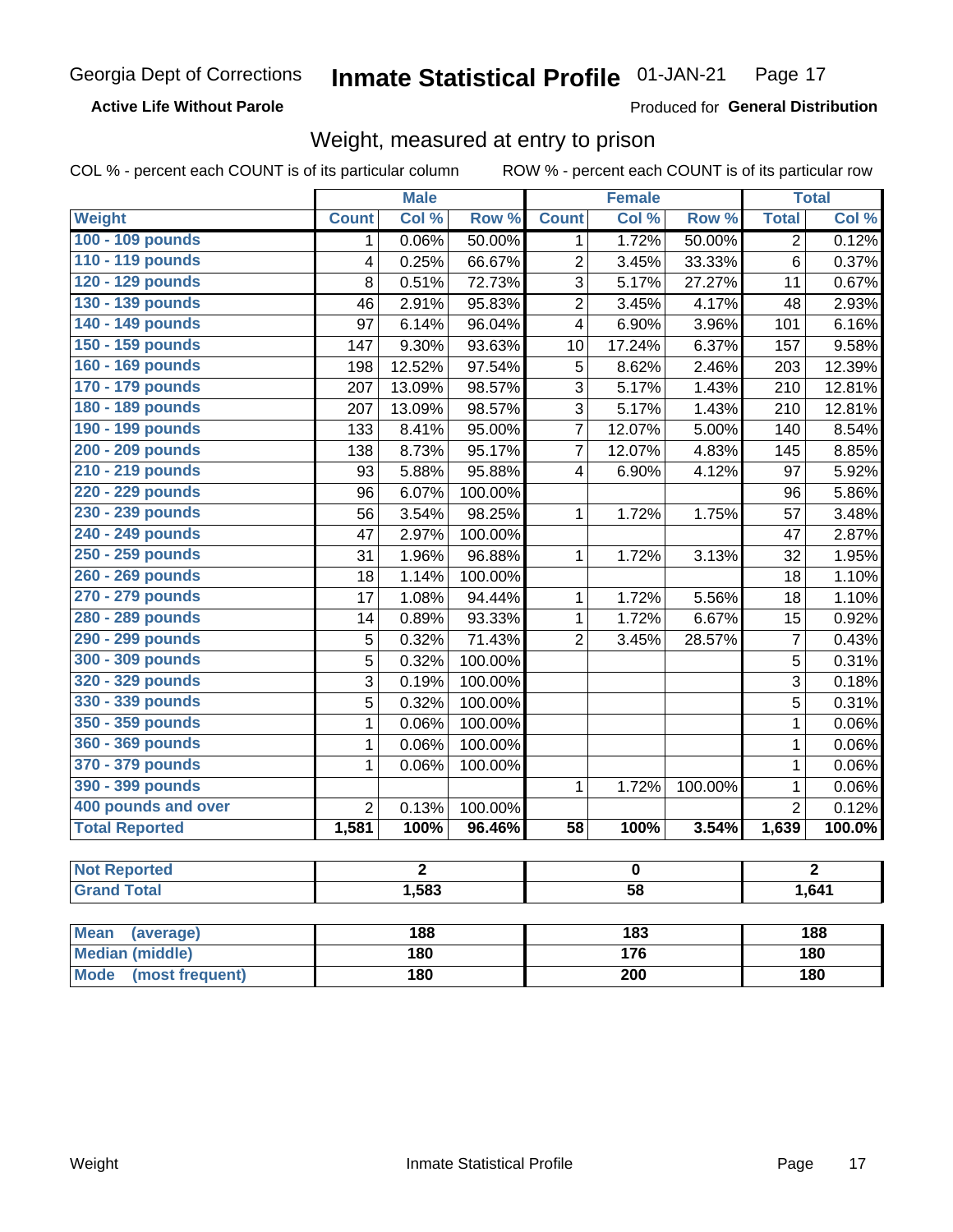#### **Inmate Statistical Profile 01-JAN-21** Page 18

#### **Active Life Without Parole**

#### Produced for General Distribution

## Veterans validated by Veteran's Administration

COL % - percent each COUNT is of its particular column

|                          |                 | <b>Male</b> |             | <b>Female</b> |       |              | <b>Total</b> |
|--------------------------|-----------------|-------------|-------------|---------------|-------|--------------|--------------|
| <b>Military service</b>  | <b>Count</b>    | Col %       | Row % Count | Col %         | Row % | <b>Total</b> | Col %        |
| <b>Others</b><br>0       | 52              | 41.60%      | 100.00%     |               |       | 52           | 41.27%       |
| <b>Air Force</b>         | 46              | 36.80%      | 97.87%      | 100.00%       | 2.13% | 47           | 37.30%       |
| <b>Army</b>              | 6               | 4.80%       | 100.00%     |               |       | 6            | 4.76%        |
| <b>Navy</b><br>3         |                 | $6.40\%$    | 100.00%     |               |       | 8            | 6.35%        |
| <b>Coast Guard</b><br>5. | 13 <sub>1</sub> | 10.40%      | 100.00%     |               |       | 13           | 10.32%       |
| <b>Total Reported</b>    | 125             | 100%        | 99.21%      | 100%          | .79%  | 126          | 100%         |

| TA.    | .458 | --<br>JI. | ---  |
|--------|------|-----------|------|
| $\sim$ | .583 | 5٤        | .641 |

| <b>Moo.</b> |
|-------------|
|-------------|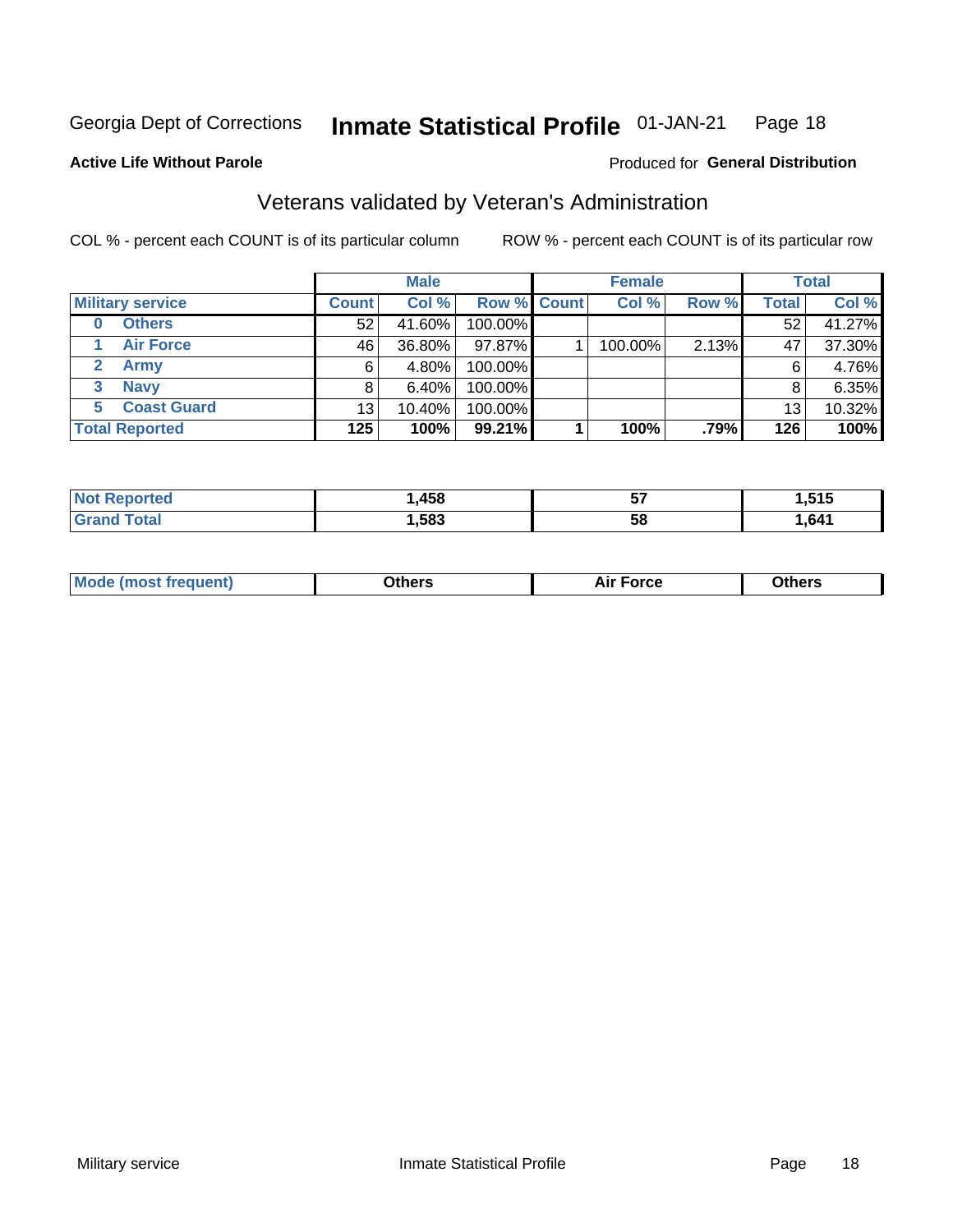#### Inmate Statistical Profile 01-JAN-21 Page 19

**Active Life Without Parole** 

**Produced for General Distribution** 

## Type of admission to prison

COL % - percent each COUNT is of its particular column

|                                      |                 | <b>Male</b> |                    |    | <b>Female</b> |       |              | <b>Total</b> |
|--------------------------------------|-----------------|-------------|--------------------|----|---------------|-------|--------------|--------------|
| <b>Type of Admission</b>             | <b>Count</b>    | Col %       | <b>Row % Count</b> |    | Col %         | Row % | <b>Total</b> | Col %        |
| <b>New Sentence</b><br>52            | 1,495           | 94.44%      | 96.27%             | 58 | 100.00%       | 3.73% | 1,553        | 94.64%       |
| <b>Probation Rev Partial</b><br>53   | 9               | .57%        | 100.00%            |    |               |       | 9            | .55%         |
| <b>Probation Rev Remainder</b><br>54 | 24              | 1.52%       | 100.00%            |    |               |       | 24           | 1.46%        |
| <b>Parole Rev New Sentence</b><br>55 | 22              | 1.39%       | 100.00%            |    |               |       | 22           | 1.34%        |
| <b>Parole Rev No New</b><br>56       | 19              | 1.20%       | 100.00%            |    |               |       | 19           | 1.16%        |
| <b>Sentence</b>                      |                 |             |                    |    |               |       |              |              |
| <b>Life W/O Parole</b><br>70         | 13 <sub>1</sub> | .82%        | 100.00%            |    |               |       | 13           | .79%         |
| <b>Unknown</b><br>82                 |                 | $.06\%$     | 100.00%            |    |               |       |              | .06%         |
| <b>Total Reported</b>                | 1,583           | 100%        | 96.47%             | 58 | 100%          | 3.53% | 1,641        | 100%         |

| Reported<br><b>NOT</b>      |       |           |       |
|-----------------------------|-------|-----------|-------|
| <b>Total</b><br><b>Gran</b> | .,583 | - -<br>วง | 1,641 |

| Mode (most frequent) | <b>New Sentence</b> | <b>New Sentence</b> | <b>New Sentence</b> |
|----------------------|---------------------|---------------------|---------------------|
|                      |                     |                     |                     |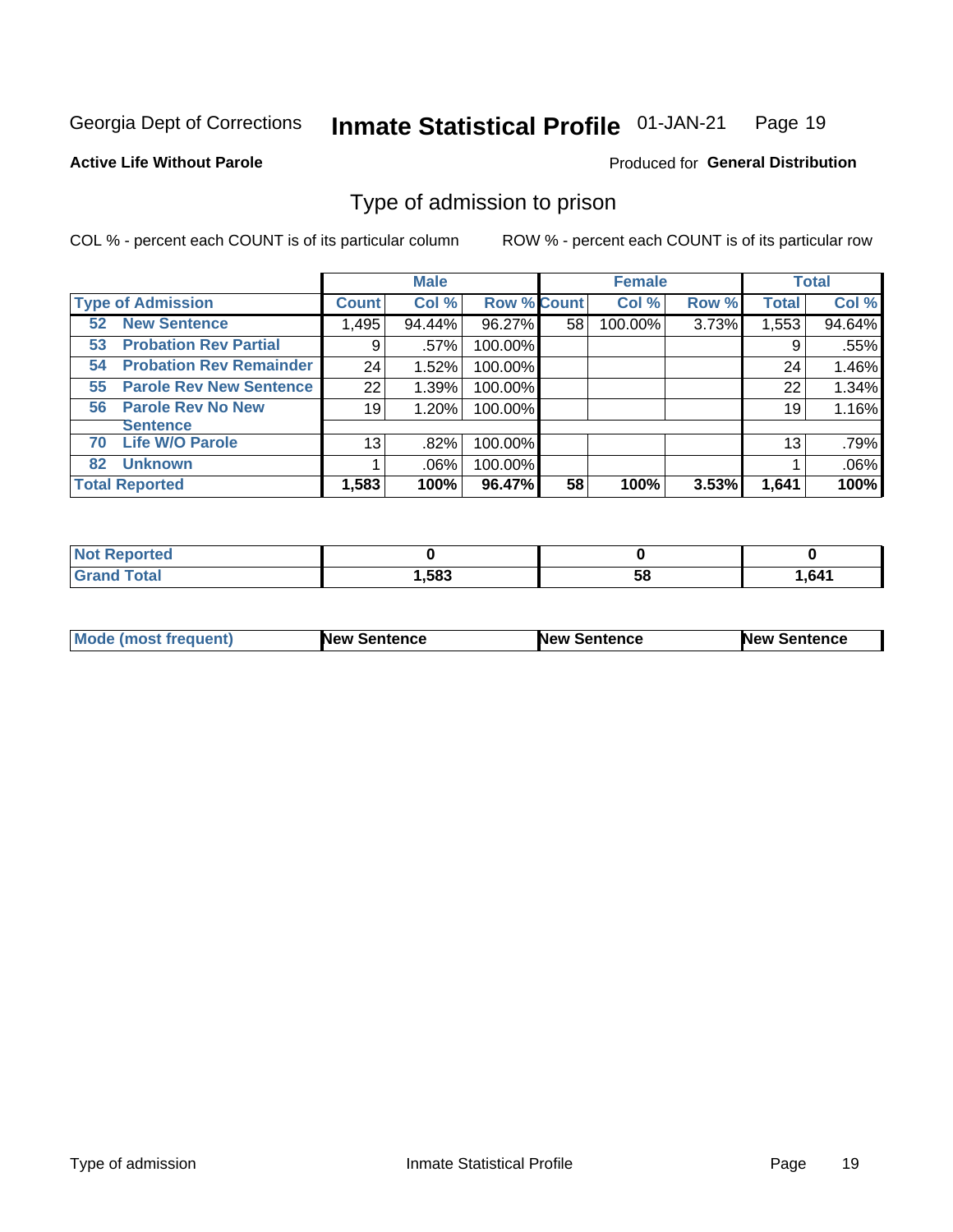#### Inmate Statistical Profile 01-JAN-21 Page 20

**Active Life Without Parole** 

Produced for General Distribution

## Current / last supervision level

COL % - percent each COUNT is of its particular column

|                        |                   | <b>Male</b> |                    |    | <b>Female</b> |          |         | <b>Total</b> |
|------------------------|-------------------|-------------|--------------------|----|---------------|----------|---------|--------------|
| <b>Security Status</b> | <b>Count</b>      | Col%        | <b>Row % Count</b> |    | Col %         | Row %    | Total . | Col %        |
| 4 Medium               |                   | 19%         | 100.00%            |    | .00%          |          |         | .18%         |
| 5 Close                | ,580'             | 99.81%      | 96.46%             | 58 | 100.00%       | 3.54%    | .638    | 99.82%       |
| <b>Total Reported</b>  | $.583$ $^{\circ}$ | 100%        | 96.47%             | 58 | 100%          | $3.53\%$ | 1,641   | 100%         |

| <b>Still being diagnosed</b> |       |    |       |
|------------------------------|-------|----|-------|
| <b>Not Reported</b>          |       |    |       |
| <b>Grand Total</b>           | 1,583 | 58 | 1.641 |

| <b>Mode (most frequent)</b> | Close | ∵lose | Close |
|-----------------------------|-------|-------|-------|
|                             |       |       |       |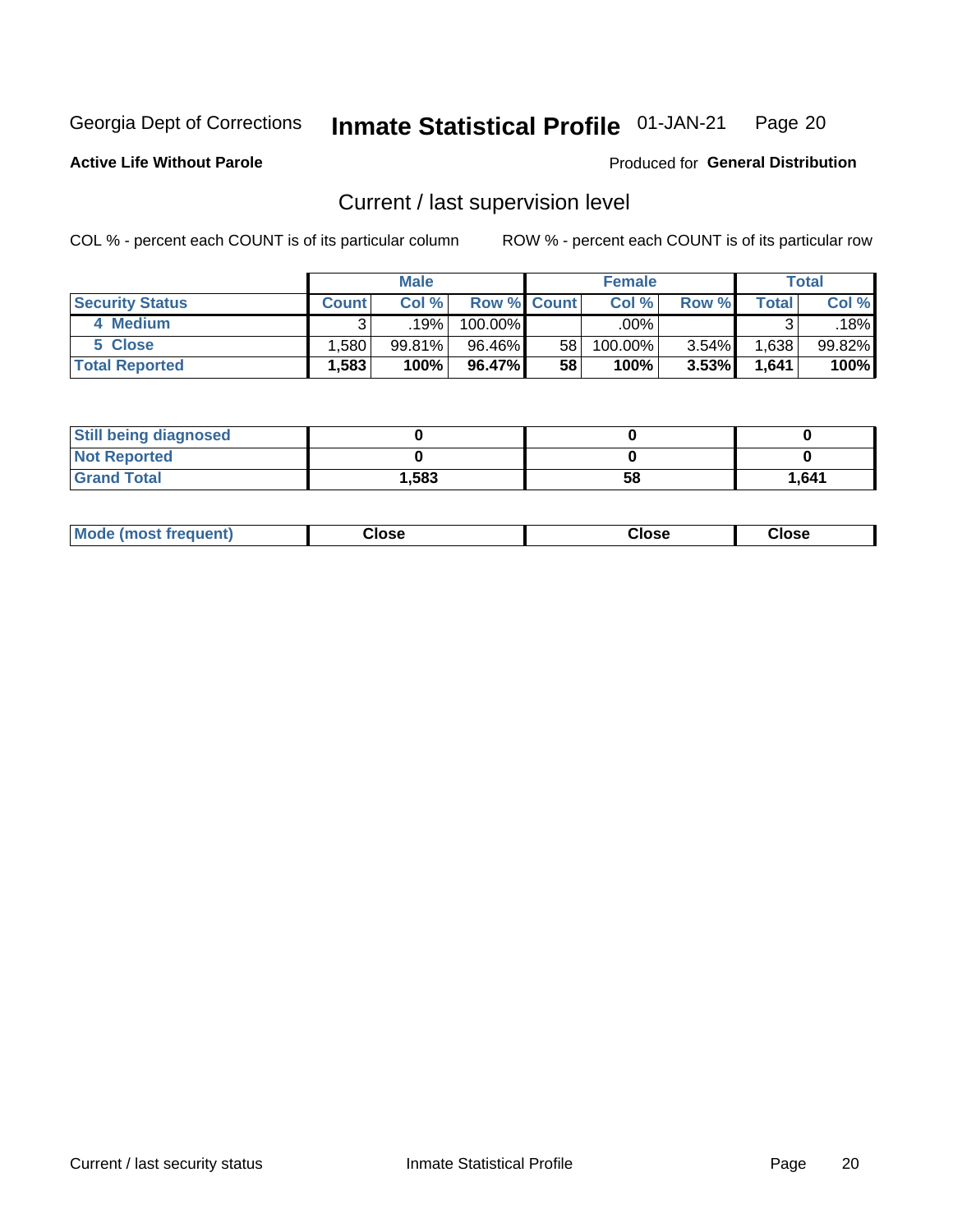#### Inmate Statistical Profile 01-JAN-21 Page 21

**Active Life Without Parole** 

Produced for General Distribution

## Current / last type of institution

COL % - percent each COUNT is of its particular column

|                            |              | <b>Male</b> |                    |                 | <b>Female</b> |          |              | Total   |
|----------------------------|--------------|-------------|--------------------|-----------------|---------------|----------|--------------|---------|
| <b>Type of Institution</b> | <b>Count</b> | Col %       | <b>Row % Count</b> |                 | Col %         | Row %    | <b>Total</b> | Col %   |
| <b>State Prison</b>        | .583         | 100.00%     | 96.47%             | 58 <sub>1</sub> | $100.00\%$    | $3.53\%$ | 1,641        | 100.00% |
| <b>Total Reported</b>      | 1,583        | 100%        | 96.47% I           | 58              | 100%          | $3.53\%$ | 1,641        | 100%    |

| <b>eported</b> |      |    |              |
|----------------|------|----|--------------|
|                | ,583 | ວເ | <b>1.641</b> |

|  | <b>Mode (most frequent)</b> | State Prison | <b>State Prison</b> | <b>State Prison</b> |
|--|-----------------------------|--------------|---------------------|---------------------|
|--|-----------------------------|--------------|---------------------|---------------------|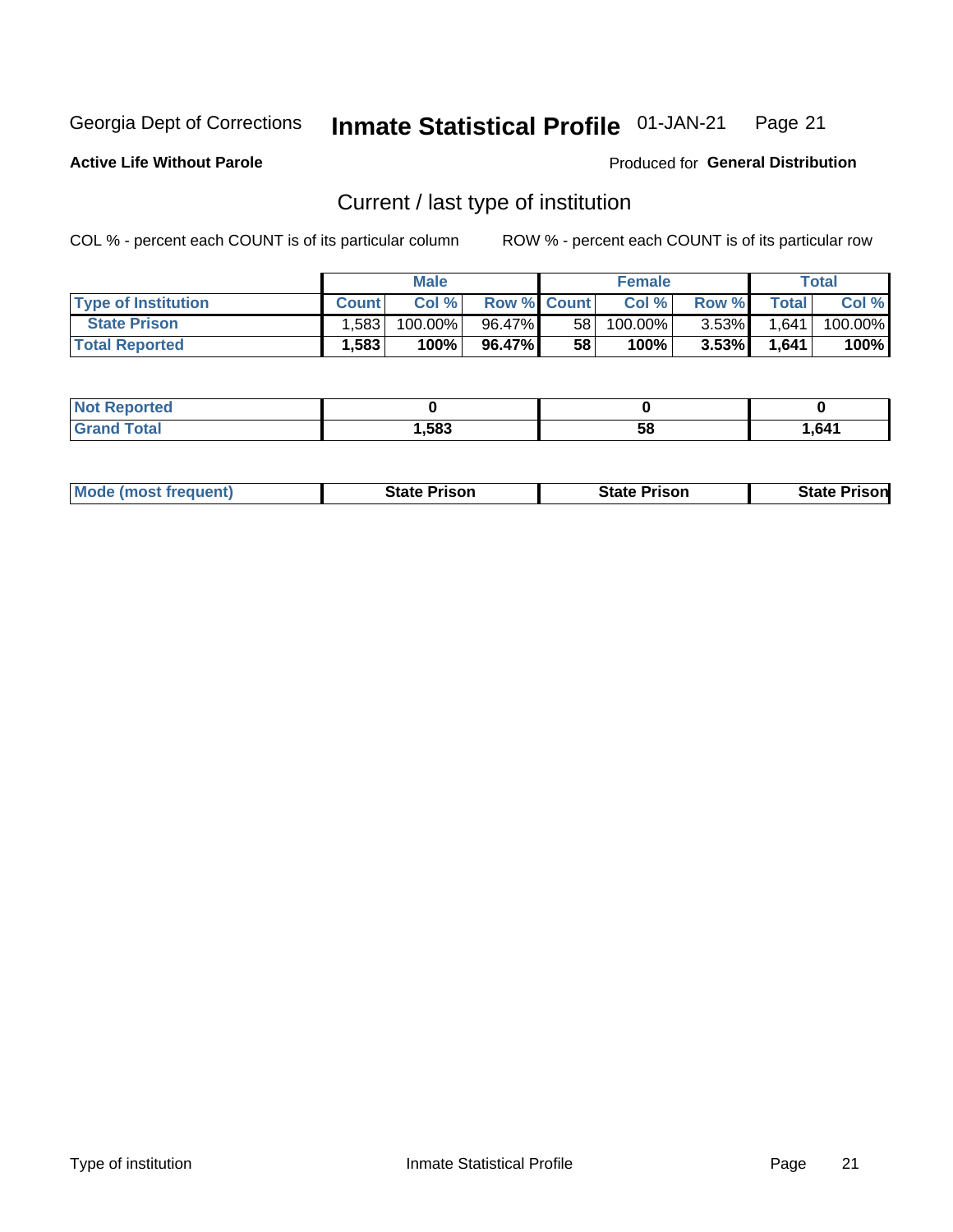#### Inmate Statistical Profile 01-JAN-21 Page 22

#### **Active Life Without Parole**

### Produced for General Distribution

## Institution type - transitional centers

COL % - percent each COUNT is of its particular column

|                                                | Male  |                    | <b>Female</b> |                   | Total |
|------------------------------------------------|-------|--------------------|---------------|-------------------|-------|
| <b>Institution Type - Trans. Centers Count</b> | Col % | <b>Row % Count</b> |               | Col % Row % Total | Col % |
| <b>Total Reported</b>                          |       |                    |               |                   |       |

| <b>Reported</b><br><b>NOT</b><br>$\sim$            |  |  |
|----------------------------------------------------|--|--|
| $f$ $f \circ f \circ f$<br>$C = 1$<br><b>TULAI</b> |  |  |

| Mode (most frequent) | <b>Null</b> | <b>Null</b> | <b>Null</b> |
|----------------------|-------------|-------------|-------------|
|                      |             |             |             |
|                      |             |             |             |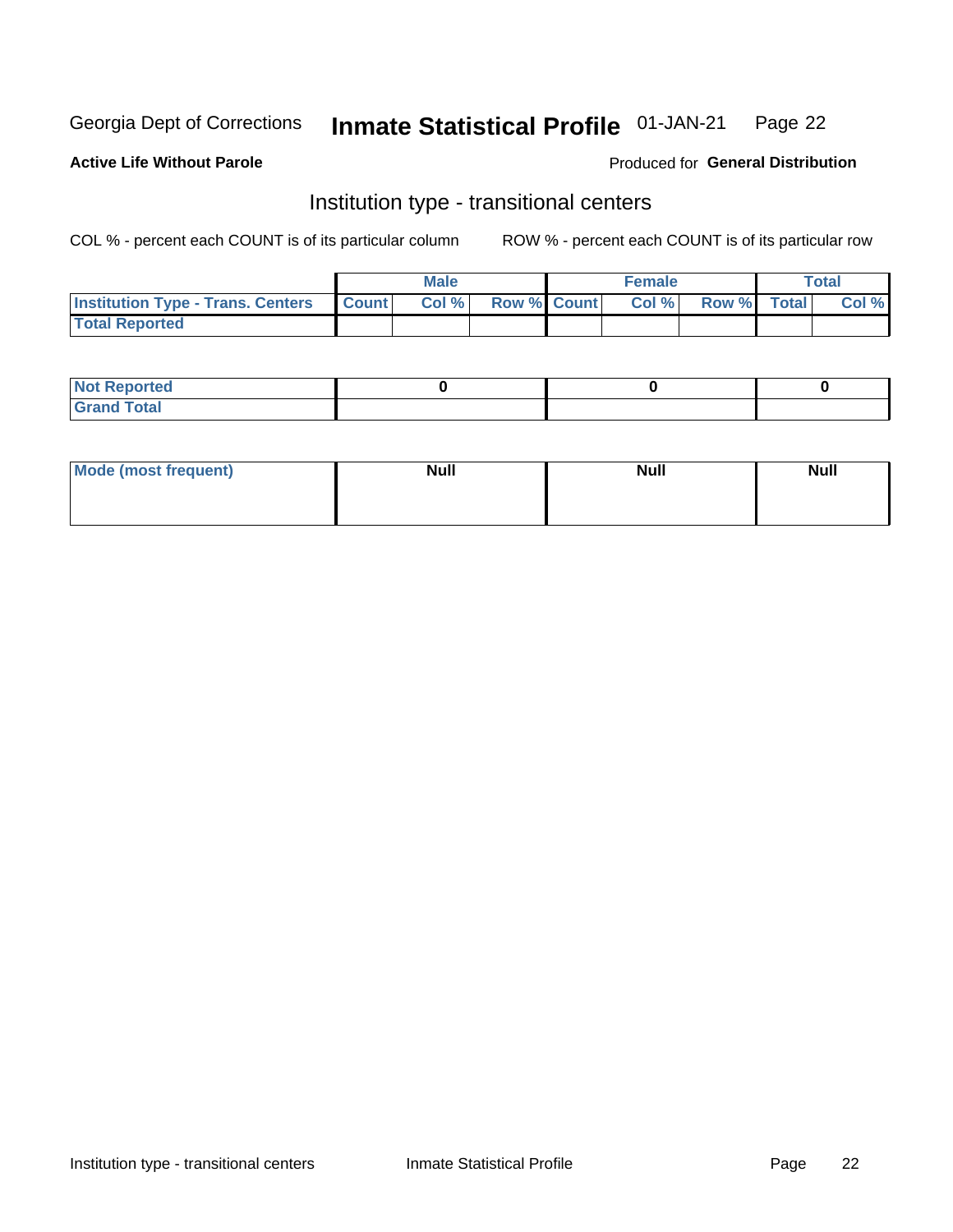#### Inmate Statistical Profile 01-JAN-21 Page 23

**Active Life Without Parole** 

Produced for General Distribution

### Institution type - county prisons

COL % - percent each COUNT is of its particular column

|                                                    | <b>Male</b> |  | <b>Female</b>            |             | <b>Total</b> |
|----------------------------------------------------|-------------|--|--------------------------|-------------|--------------|
| <b>Institution Type - County Prisons   Count  </b> | Col %       |  | <b>Row % Count Col %</b> | Row % Total | Col %        |
| <b>Total Reported</b>                              |             |  |                          |             |              |

| <b>Not Reported</b>   |  |  |
|-----------------------|--|--|
| <b>Total</b><br>Granc |  |  |

| Mode (most frequent) | <b>Null</b> | <b>Null</b><br><b>Null</b> |
|----------------------|-------------|----------------------------|
|                      |             |                            |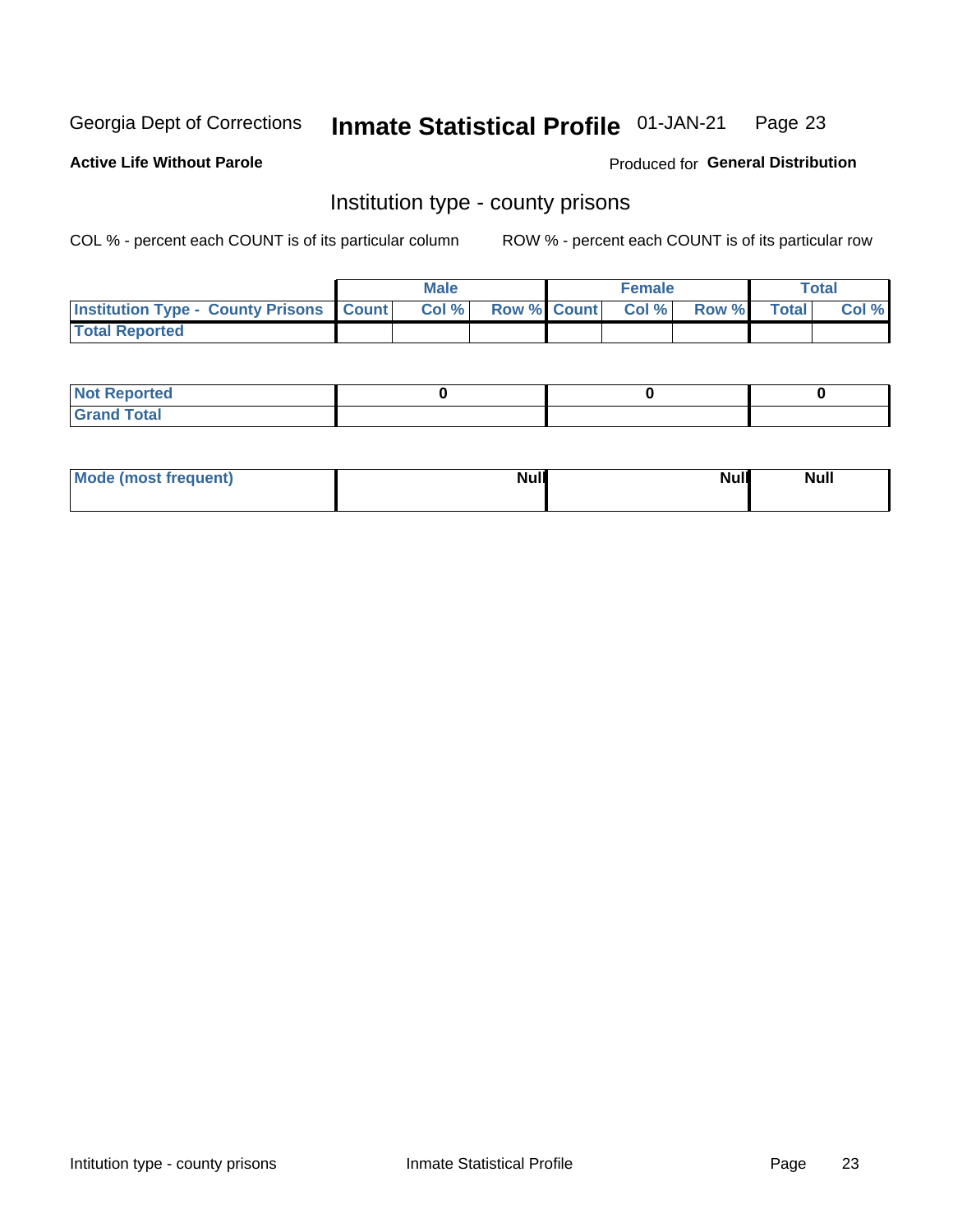#### Inmate Statistical Profile 01-JAN-21 Page 24

#### **Active Life Without Parole**

### Produced for General Distribution

### Institution type - state prisons

|                                         | <b>Male</b>               |          |         |                               | <b>Female</b> |         | <b>Total</b>                                 |        |
|-----------------------------------------|---------------------------|----------|---------|-------------------------------|---------------|---------|----------------------------------------------|--------|
| <b>Institution Type - State Prisons</b> | <b>Count</b>              | Col %    | Row %   | <b>Count</b>                  | Col %         | Row %   | <b>Total</b>                                 | Col %  |
| <b>Arrendale State Prison</b>           |                           |          |         | 31                            | 53.45%        | 100.00% | 31                                           | 1.89%  |
| <b>Augusta State Med. Prison</b>        | 82                        | 5.18%    | 100.00% |                               |               |         | 82                                           | 5.00%  |
| <b>Autry State Prison</b>               | $\overline{2}$            | .13%     | 100.00% |                               |               |         | 2                                            | .12%   |
| <b>Baldwin State Prison</b>             | 52                        | 3.28%    | 100.00% |                               |               |         | 52                                           | 3.17%  |
| <b>Calhoun State Prison</b>             | $\overline{2}$            | .13%     | 100.00% |                               |               |         | $\overline{2}$                               | .12%   |
| <b>Central State Prison</b>             | 4                         | .25%     | 100.00% |                               |               |         | 4                                            | .24%   |
| <b>Coastal State Prison</b>             | 3                         | .19%     | 100.00% |                               |               |         | 3                                            | .18%   |
| <b>Ga Diag Class Prison</b>             | 21                        | 1.33%    | 100.00% |                               |               |         | 21                                           | 1.28%  |
| <b>Ga State Prison</b>                  | 52                        | 3.28%    | 100.00% |                               |               |         | 52                                           | 3.17%  |
| <b>Hancock State Prison</b>             | 163                       | 10.30%   | 100.00% |                               |               |         | 163                                          | 9.93%  |
| <b>Hays State Prison</b>                | 134                       | 8.46%    | 100.00% |                               |               |         | 134                                          | 8.17%  |
| <b>Johnson State Prison</b>             | 1                         | .06%     | 100.00% |                               |               |         |                                              | .06%   |
| <b>Macon State Prison</b>               | 312                       | 19.71%   | 100.00% |                               |               |         | 312                                          | 19.01% |
| <b>Phillips State Prison</b>            | 35                        | 2.21%    | 100.00% |                               |               |         | 35                                           | 2.13%  |
| <b>Pulaski State Prison</b>             |                           |          |         | 27                            | 46.55%        | 100.00% | 27                                           | 1.65%  |
| <b>Smith State Prison</b>               | 215                       | 13.58%   | 100.00% |                               |               |         | 215                                          | 13.10% |
| <b>Special Management Unit</b>          | 24                        | 1.52%    | 100.00% |                               |               |         | 24                                           | 1.46%  |
| <b>Telfair State Prison</b>             | 230                       | 14.53%   | 100.00% |                               |               |         | 230                                          | 14.02% |
| <b>Valdosta State Prison</b>            | 126                       | 7.96%    | 100.00% |                               |               |         | 126                                          | 7.68%  |
| <b>Ware State Prison</b>                | 125                       | 7.90%    | 100.00% |                               |               |         | 125                                          | 7.62%  |
| <b>Total Reported</b>                   | 1,583                     | 100%     | 96.47%  | 58                            | 100%          | 3.53%   | 1,641                                        | 100%   |
| <b>Not Reported</b>                     |                           | $\bf{0}$ |         | $\bf{0}$                      |               |         | 0                                            |        |
| <b>Grand Total</b>                      |                           | 1,583    |         | $\overline{58}$               |               |         |                                              |        |
| <b>Mode (most frequent)</b>             | <b>Macon State Prison</b> |          |         | <b>Arrendale State Prison</b> |               |         | 1,641<br><b>Macon State</b><br><b>Prison</b> |        |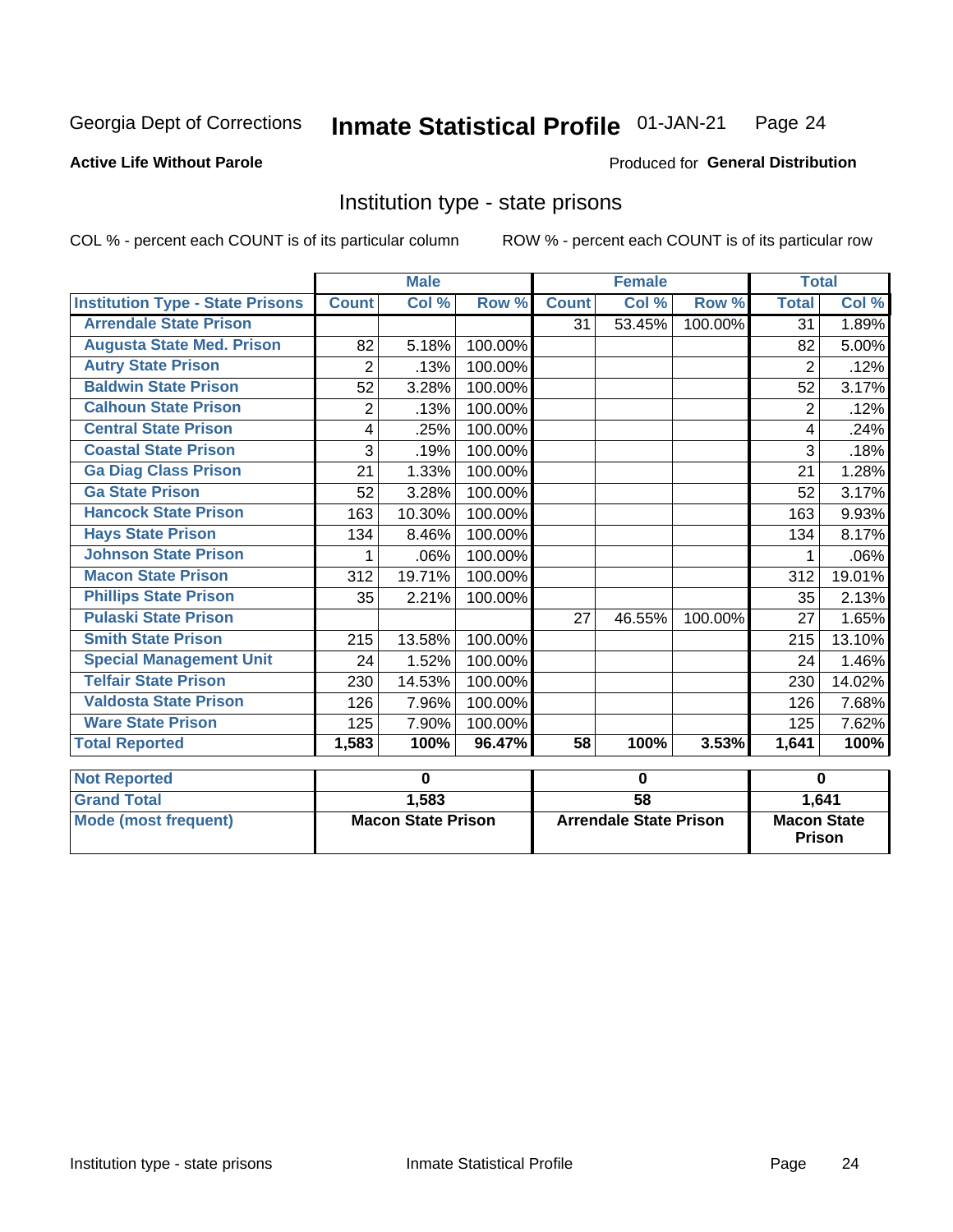#### Inmate Statistical Profile 01-JAN-21 Page 25

**Active Life Without Parole** 

Produced for General Distribution

## Institution type - private prisons

COL % - percent each COUNT is of its particular column

|                                                     | <b>Male</b> |      |                    | <b>Female</b> |       |             | Total |       |
|-----------------------------------------------------|-------------|------|--------------------|---------------|-------|-------------|-------|-------|
| <b>Institution Type - Private Prisons   Count  </b> |             | Col% | <b>Row % Count</b> |               | Col % | Row % Total |       | Col % |
| <b>Total Reported</b>                               |             |      |                    |               |       |             |       |       |

| Reported<br>I NOT<br>$\sim$ |  |  |
|-----------------------------|--|--|
| <b>c</b> otal<br>.          |  |  |

| <b>Mo</b><br>frequent) | <b>Null</b> | <b>Null</b> | . . I *<br><b>IVUII</b> |
|------------------------|-------------|-------------|-------------------------|
|                        |             |             |                         |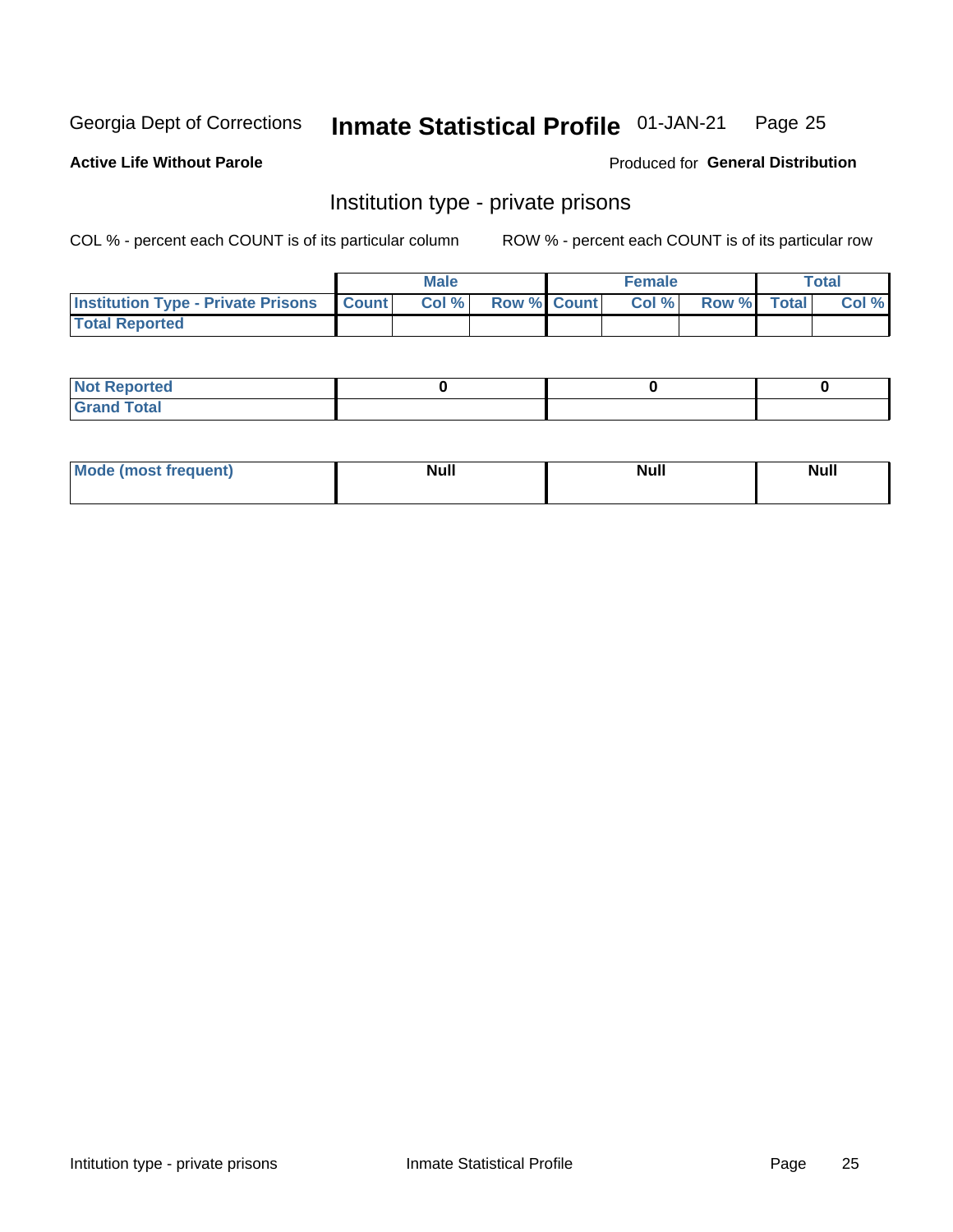#### Inmate Statistical Profile 01-JAN-21 Page 26

### **Active Life Without Parole**

### Produced for General Distribution

## Institution type - inmate boot camp

COL % - percent each COUNT is of its particular column

|                                            | <b>Male</b> |       |  |             | <b>Female</b> | <b>Total</b> |  |       |
|--------------------------------------------|-------------|-------|--|-------------|---------------|--------------|--|-------|
| <b>Institution Type - Boot Camps Count</b> |             | Col % |  | Row % Count | Col %         | Row % Total  |  | Col % |
| <b>Total Rported</b>                       |             |       |  |             |               |              |  |       |

| <b>Not Reported</b>            |  |  |
|--------------------------------|--|--|
| <b>Total</b><br>C <sub>r</sub> |  |  |

| Mod<br>uamo | Nul.<br>$- - - - - -$ | <b>Null</b> | . .<br>uu.<br>------ |
|-------------|-----------------------|-------------|----------------------|
|             |                       |             |                      |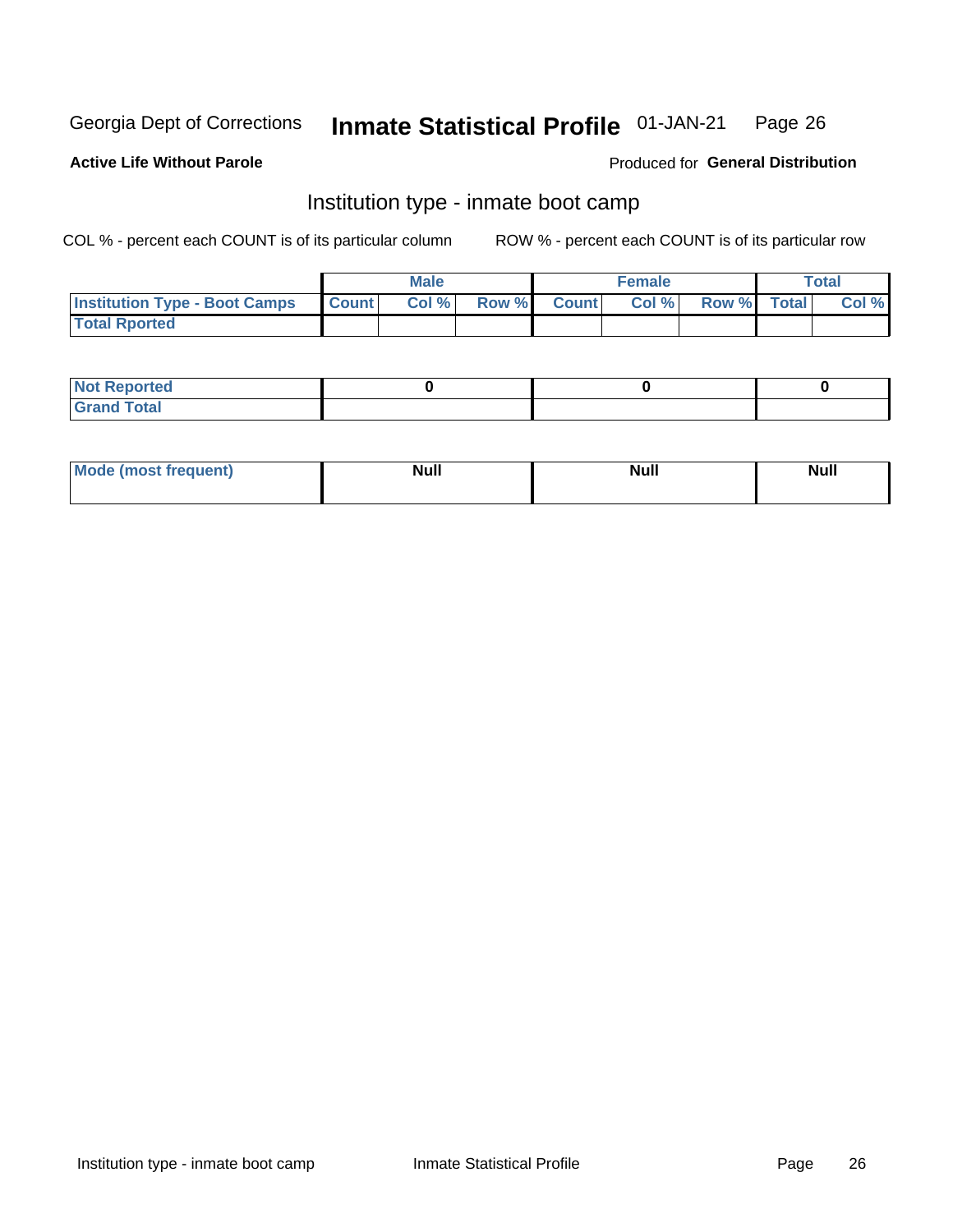#### Inmate Statistical Profile 01-JAN-21 Page 27

**Active Life Without Parole** 

Produced for General Distribution

## Number of disciplinary reports

COL % - percent each COUNT is of its particular column

|                                       | <b>Male</b>  |        |             |                | <b>Female</b> | <b>Total</b> |       |        |
|---------------------------------------|--------------|--------|-------------|----------------|---------------|--------------|-------|--------|
| <b>Number of Disciplinary Reports</b> | <b>Count</b> | Col %  | Row % Count |                | Col %         | Row %        | Total | Col %  |
|                                       | 434          | 27.42% | 95.38%      | 21             | 36.21%        | 4.62%        | 455   | 27.73% |
|                                       | 223          | 14.09% | 96.12%      | 9              | 15.52%        | 3.88%        | 232   | 14.14% |
|                                       | 149          | 9.41%  | 94.90%      | 8              | 13.79%        | 5.10%        | 157   | 9.57%  |
|                                       | 128          | 8.09%  | 95.52%      | 6              | 10.34%        | 4.48%        | 134   | 8.17%  |
| 4                                     | 84           | 5.31%  | 96.55%      | 3              | 5.17%         | 3.45%        | 87    | 5.30%  |
|                                       | 66           | 4.17%  | 97.06%      | $\overline{2}$ | 3.45%         | 2.94%        | 68    | 4.14%  |
| <b>More Than 5</b>                    | 499          | 31.52% | 98.23%      | 9              | 15.52%        | 1.77%        | 508   | 30.96% |
| <b>Total Reported</b>                 | 1,583        | 100%   | 96.47%      | 58             | 100%          | 3.53%        | 1,641 | 100.0% |

| NO<br>тес |      |    |      |
|-----------|------|----|------|
| Гоtal     | ,583 | Ⴢჾ | ,641 |

| Mean (average)       | 6.64 | 4.05 | 6.55 |
|----------------------|------|------|------|
| Median (middle)      |      |      |      |
| Mode (most frequent) |      |      |      |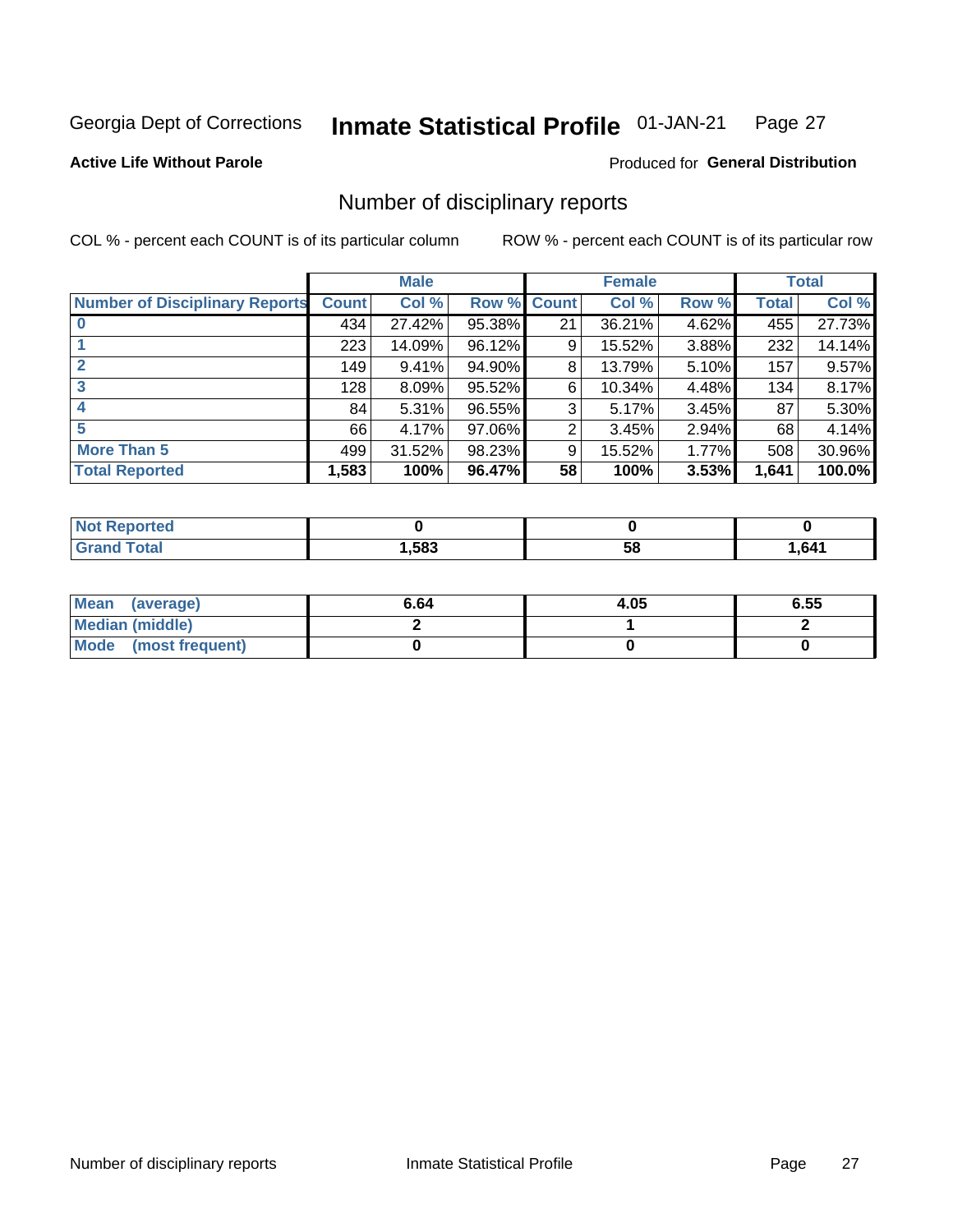#### Inmate Statistical Profile 01-JAN-21 Page 28

### **Active Life Without Parole**

### **Produced for General Distribution**

## Number of transfers

COL % - percent each COUNT is of its particular column

|                            | <b>Male</b> |        | <b>Female</b> |              |        | <b>Total</b> |              |        |
|----------------------------|-------------|--------|---------------|--------------|--------|--------------|--------------|--------|
| <b>Number of Transfers</b> | Count l     | Col %  | Row %         | <b>Count</b> | Col %  | Row %        | <b>Total</b> | Col %  |
|                            | 15          | 0.95%  | 65.22%        | 8            | 13.79% | 34.78%       | 23           | 1.40%  |
|                            | 408         | 25.77% | 94.66%        | 23           | 39.66% | 5.34%        | 431          | 26.26% |
| $\mathbf{2}$               | 227         | 14.34% | 94.19%        | 14           | 24.14% | 5.81%        | 241          | 14.69% |
| 3                          | 182         | 11.50% | 96.81%        | 6            | 10.34% | $3.19\%$     | 188          | 11.46% |
|                            | 124         | 7.83%  | 98.41%        | 2            | 3.45%  | 1.59%        | 126          | 7.68%  |
| 5                          | 100         | 6.32%  | 99.01%        |              | 1.72%  | 0.99%        | 101          | 6.15%  |
| <b>More Than 5</b>         | 527         | 33.29% | 99.25%        | 4            | 6.90%  | 0.75%        | 531          | 32.36% |
| <b>Total Reported</b>      | 1,583       | 100%   | 96.47%        | 58           | 100%   | 3.53%        | 1,641        | 100%   |

| NO<br>тес |      |    |      |
|-----------|------|----|------|
| Гоtal     | ,583 | Ⴢჾ | ,641 |

| Mean (average)       | 6.01 | 97. ، | 5.87 |
|----------------------|------|-------|------|
| Median (middle)      |      |       |      |
| Mode (most frequent) |      |       |      |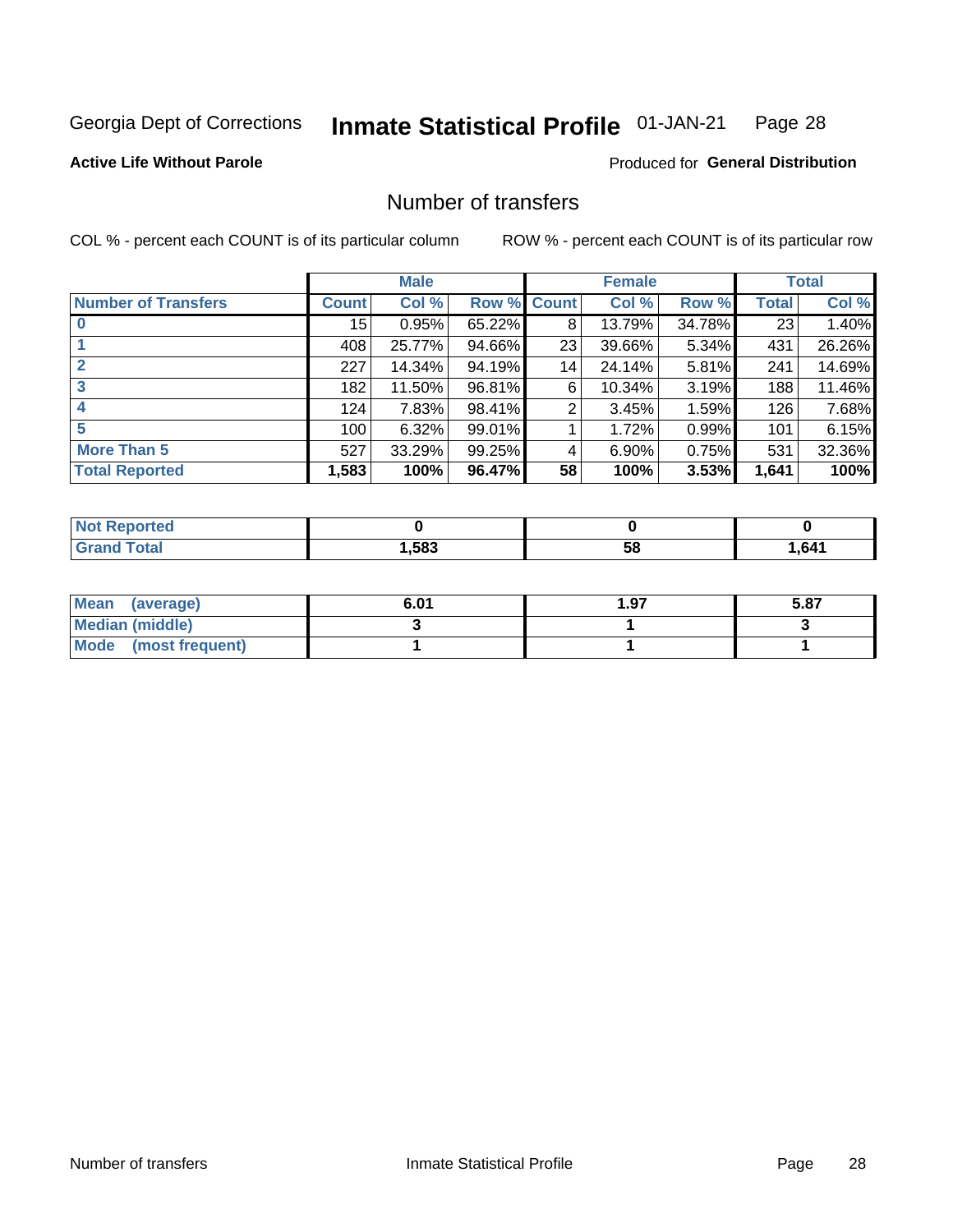#### Inmate Statistical Profile 01-JAN-21 Page 29

#### **Active Life Without Parole**

**Produced for General Distribution** 

## Number of escapes

COL % - percent each COUNT is of its particular column

|                          | <b>Male</b>  |        |                    | <b>Female</b> |            |          | Total |        |
|--------------------------|--------------|--------|--------------------|---------------|------------|----------|-------|--------|
| <b>Number of Escapes</b> | <b>Count</b> | Col%   | <b>Row % Count</b> |               | Col %      | Row %    | Total | Col %  |
|                          | .579         | 99.75% | 96.46%             | 58            | $100.00\%$ | $3.54\%$ | 1,637 | 99.76% |
|                          |              | 0.13%  | 100.00%            |               |            |          |       | 0.12%  |
|                          |              | 0.13%  | 100.00%            |               |            |          |       | 0.12%  |
| <b>Total Reported</b>    | $.583+$      | 100%   | 96.47%             | 58            | 100%       | 3.53%    | 1,641 | 100%   |

| Reported<br>NOT |      |    |       |
|-----------------|------|----|-------|
| ™otal           | .583 | 58 | 1.641 |

| Mean (average)       |  |  |
|----------------------|--|--|
| Median (middle)      |  |  |
| Mode (most frequent) |  |  |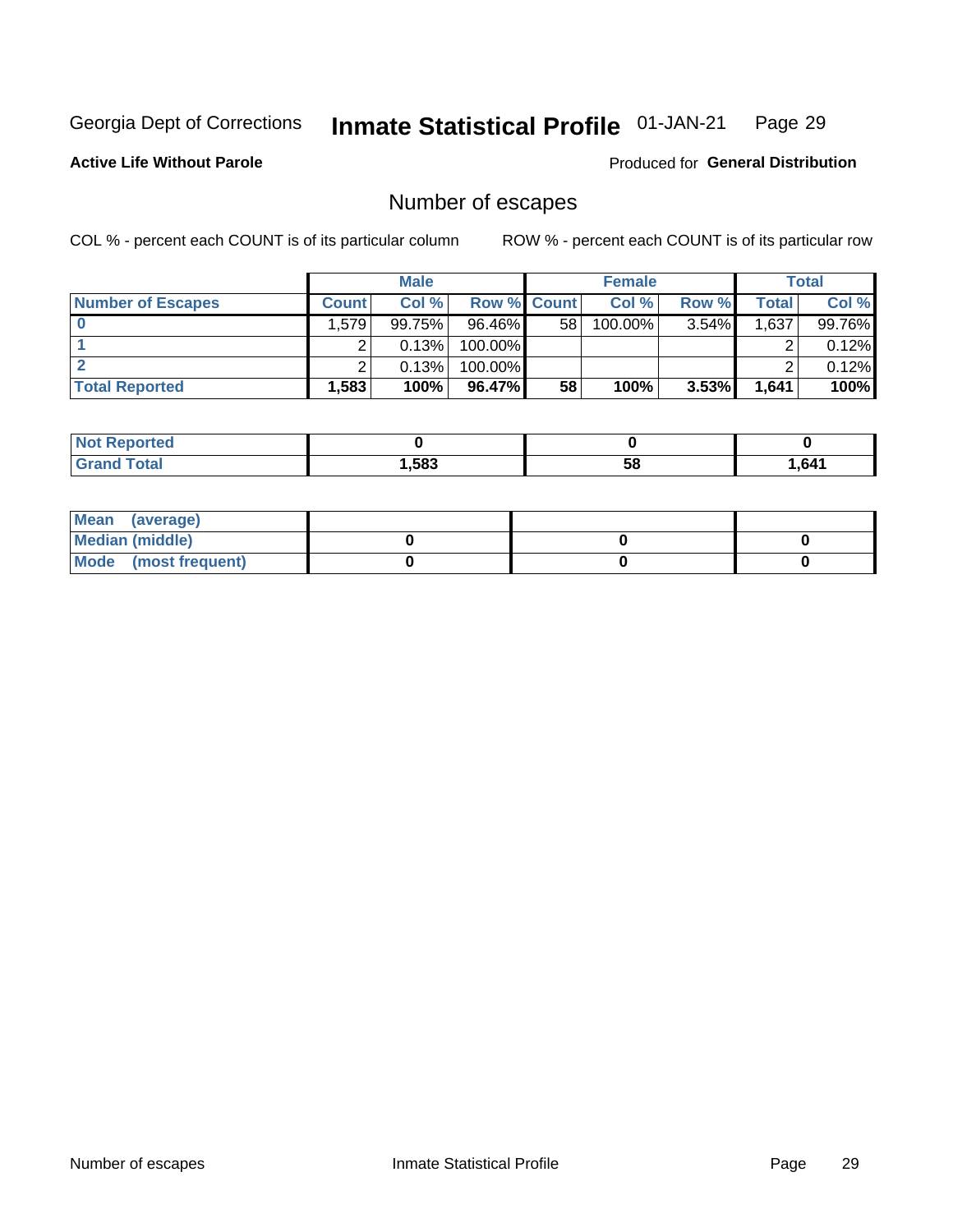### **Active Life Without Parole**

### Produced for General Distribution

### Time served in current (or last) institution

COL % - percent each COUNT is of its particular column

|                            |              | <b>Male</b> |         |                 | <b>Female</b> | <b>Total</b> |              |        |
|----------------------------|--------------|-------------|---------|-----------------|---------------|--------------|--------------|--------|
| <b>Time In Institution</b> | <b>Count</b> | Col %       | Row %   | <b>Count</b>    | Col %         | Row %        | <b>Total</b> | Col %  |
| 0 to 3 months              | 62           | 3.92%       | 95.38%  | 3               | 5.17%         | 4.62%        | 65           | 3.96%  |
| <b>3.01 to 6 months</b>    | 73           | 4.61%       | 100.00% |                 |               |              | 73           | 4.45%  |
| 6.01 to 9 months           | 62           | 3.92%       | 100.00% |                 |               |              | 62           | 3.78%  |
| 9.01 to 12 months          | 82           | 5.18%       | 98.80%  | 1               | 1.72%         | 1.20%        | 83           | 5.06%  |
| 12.01 to 18 months         | 187          | 11.81%      | 97.40%  | 5               | 8.62%         | 2.60%        | 192          | 11.70% |
| 18.01 to 24 months         | 175          | 11.05%      | 96.69%  | 6               | 10.34%        | 3.31%        | 181          | 11.03% |
| $2.01$ to 3 years          | 299          | 18.89%      | 96.45%  | 11              | 18.97%        | 3.55%        | 310          | 18.89% |
| 3.01 to 4 years            | 182          | 11.50%      | 98.38%  | 3               | 5.17%         | 1.62%        | 185          | 11.27% |
| 4.01 to 5 years            | 124          | 7.83%       | 91.18%  | 12 <sub>2</sub> | 20.69%        | 8.82%        | 136          | 8.29%  |
| 5.01 to 6 years            | 94           | 5.94%       | 95.92%  | 4               | 6.90%         | 4.08%        | 98           | 5.97%  |
| 6.01 to 7 years            | 53           | 3.35%       | 94.64%  | 3               | 5.17%         | 5.36%        | 56           | 3.41%  |
| 7.01 to 8 years            | 46           | 2.91%       | 90.20%  | 5               | 8.62%         | 9.80%        | 51           | 3.11%  |
| 8.01 to 9 years            | 39           | 2.46%       | 100.00% |                 |               |              | 39           | 2.38%  |
| 9.01 to 10 years           | 24           | 1.52%       | 82.76%  | 5               | 8.62%         | 17.24%       | 29           | 1.77%  |
| Over 10 years              | 81           | 5.12%       | 100.00% |                 |               |              | 81           | 4.94%  |
| <b>Total Reported</b>      | 1,583        | 100%        | 96.47%  | 58              | 100%          | 3.53%        | 1,641        | 100.0% |

| <b>Not Reported</b>  |        |    |      |
|----------------------|--------|----|------|
| <b>Total</b><br>Gran | 583، ، | эō | ,641 |

| <b>Mean</b><br>(average) | 41 months | 49 months | 42 months |  |  |
|--------------------------|-----------|-----------|-----------|--|--|
| Median (middle)          | 29 months | 47 months | 30 months |  |  |
| Mode (most frequent)     | 5 months  | 4 months  | 1 months  |  |  |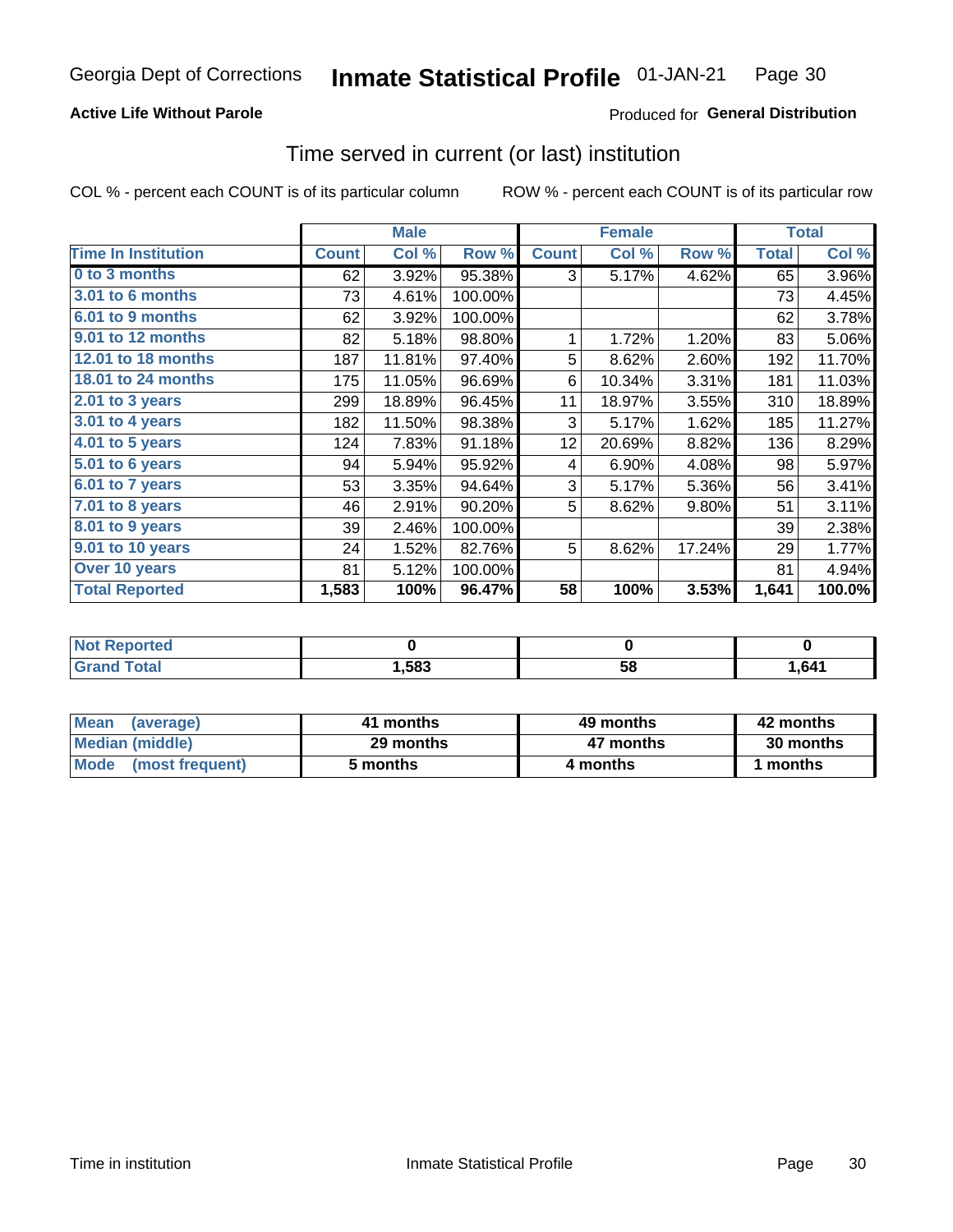#### **Inmate Statistical Profile 01-JAN-21** Page 31

#### **Active Life Without Parole**

#### Produced for General Distribution

## Highest grade level attained

COL % - percent each COUNT is of its particular column

|                              |                | <b>Male</b> |         |                 | <b>Female</b> |        |                | <b>Total</b> |
|------------------------------|----------------|-------------|---------|-----------------|---------------|--------|----------------|--------------|
| <b>Grade Level</b>           | <b>Count</b>   | Col %       | Row %   | <b>Count</b>    | Col %         | Row %  | <b>Total</b>   | Col %        |
| No school at all             | 2              | 0.17%       | 100.00% |                 |               |        | $\overline{2}$ | 0.17%        |
| <b>Grade 1</b>               | 1              | 0.08%       | 100.00% |                 |               |        | 1              | 0.08%        |
| <b>Grade 2</b>               | 1              | 0.08%       | 100.00% |                 |               |        | 1              | 0.08%        |
| <b>Grade 3</b>               | $\overline{2}$ | 0.17%       | 100.00% |                 |               |        | $\overline{2}$ | 0.17%        |
| Grade 4                      | 3              | 0.25%       | 100.00% |                 |               |        | 3              | 0.25%        |
| Grade 5                      | 1              | 0.08%       | 100.00% |                 |               |        | 1              | 0.08%        |
| Grade 6                      | 9              | 0.76%       | 100.00% |                 |               |        | 9              | 0.75%        |
| Grade 7                      | 34             | 2.88%       | 100.00% |                 |               |        | 34             | 2.82%        |
| <b>Grade 8</b>               | 79             | 6.69%       | 98.75%  | 1               | 3.85%         | 1.25%  | 80             | 6.63%        |
| Grade 9                      | 141            | 11.95%      | 97.92%  | 3               | 11.54%        | 2.08%  | 144            | 11.94%       |
| Grade 10                     | 225            | 19.07%      | 97.40%  | 6               | 23.08%        | 2.60%  | 231            | 19.15%       |
| Grade 11                     | 216            | 18.31%      | 98.63%  | 3               | 11.54%        | 1.37%  | 219            | 18.16%       |
| <b>Grade 12 or GED</b>       | 308            | 26.10%      | 97.47%  | 8               | 30.77%        | 2.53%  | 316            | 26.20%       |
| Some tech school             | 14             | 1.19%       | 93.33%  | 1               | 3.85%         | 6.67%  | 15             | 1.24%        |
| <b>Completed tech school</b> | 17             | 1.44%       | 100.00% |                 |               |        | 17             | 1.41%        |
| College, 1 year              | 38             | 3.22%       | 97.44%  | 1               | 3.85%         | 2.56%  | 39             | 3.23%        |
| College, 2 year              | 42             | 3.56%       | 97.67%  | 1               | 3.85%         | 2.33%  | 43             | 3.57%        |
| College, 3 year              | 19             | 1.61%       | 100.00% |                 |               |        | 19             | 1.58%        |
| <b>Bachelor's degree</b>     | 21             | 1.78%       | 100.00% |                 |               |        | 21             | 1.74%        |
| <b>Master's degree</b>       | 4              | 0.34%       | 80.00%  | 1               | 3.85%         | 20.00% | 5              | 0.41%        |
| Ph.D. degree                 | 1              | 0.08%       | 50.00%  | 1               | 3.85%         | 50.00% | $\overline{2}$ | 0.17%        |
| Law degree                   | $\overline{2}$ | 0.17%       | 100.00% |                 |               |        | $\overline{2}$ | 0.17%        |
| <b>Total Reported</b>        | 1,180          | 100%        | 97.84%  | $\overline{26}$ | 100.0%        | 2.16%  | 1,206          | 100%         |

| rted | 100  | ^^  | ---  |
|------|------|-----|------|
| NO   | ヿヷぃ  | ◡▵  | マソー  |
| Utal | ,583 | -58 | 641. |

| Mean<br>(average)       | 10.84           | 11.62           | 10.86           |
|-------------------------|-----------------|-----------------|-----------------|
| <b>Median (middle)</b>  | Grade 11        | Other           | Grade 11        |
| Mode<br>(most frequent) | Grade 12 or GED | Grade 12 or GED | Grade 12 or GED |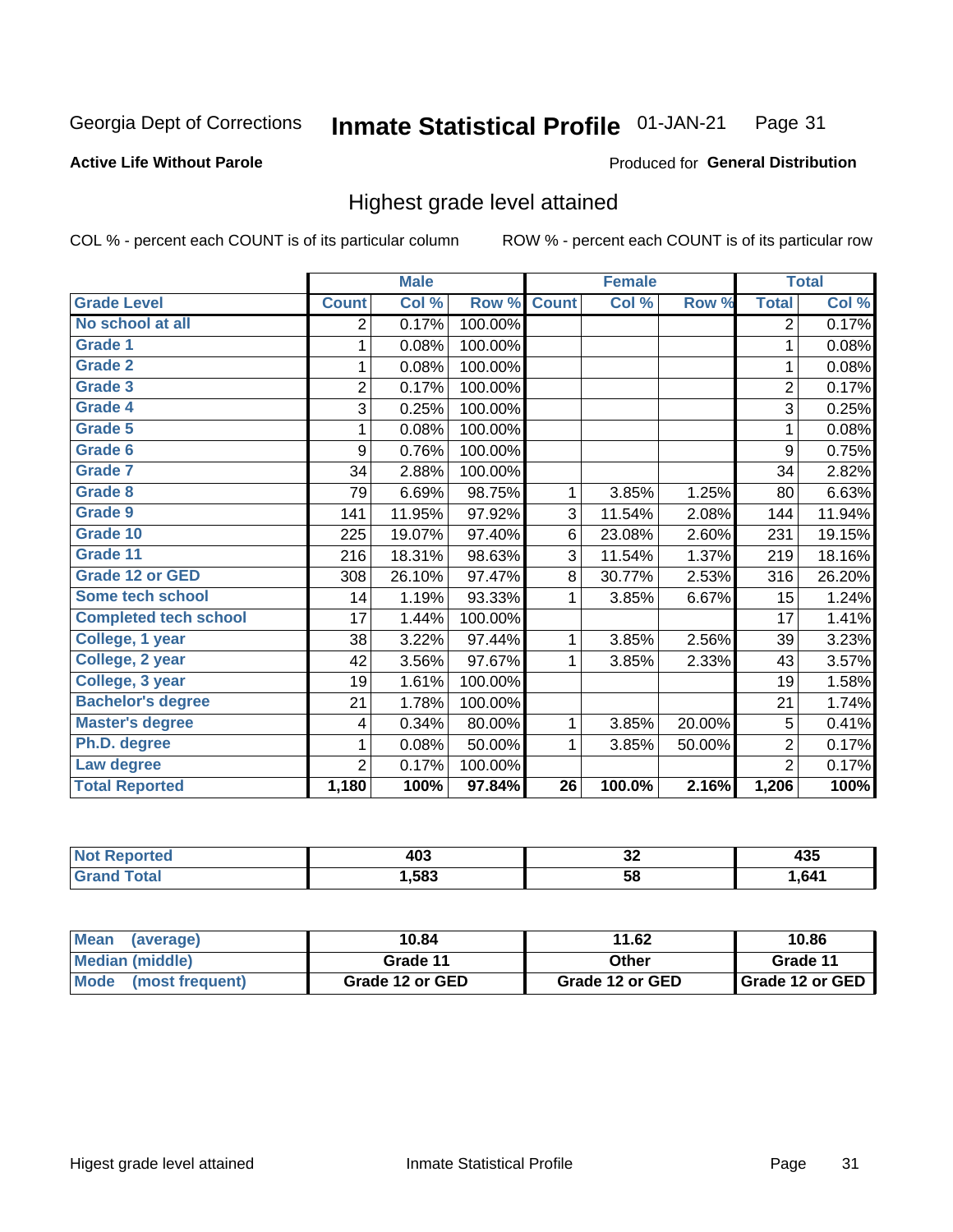#### Inmate Statistical Profile 01-JAN-21 Page 32

### **Active Life Without Parole**

#### **Produced for General Distribution**

## Culture fair IQ scores

COL % - percent each COUNT is of its particular column

|                       |              | <b>Male</b> |                    |                | <b>Female</b> |          |              | <b>Total</b> |
|-----------------------|--------------|-------------|--------------------|----------------|---------------|----------|--------------|--------------|
| <b>IQ Scores</b>      | <b>Count</b> | Col %       | <b>Row % Count</b> |                | Col %         | Row %    | <b>Total</b> | Col %        |
| $60 - 69$             | 43           | 3.16%       | 97.73%             |                | 2.13%         | $2.27\%$ | 44           | 3.13%        |
| $70 - 79$             | 101          | 7.43%       | 97.12%             | 3              | 6.38%         | 2.88%    | 104          | 7.40%        |
| $80 - 89$             | 186          | 13.69%      | 96.37%             | $\overline{7}$ | 14.89%        | 3.63%    | 193          | 13.73%       |
| $90 - 99$             | 356          | 26.20%      | 94.93%             | 19             | 40.43%        | $5.07\%$ | 375          | 26.67%       |
| $100 - 109$           | 372          | 27.37%      | 97.64%             | 9              | 19.15%        | 2.36%    | 381          | 27.10%       |
| $110 - 119$           | 251          | 18.47%      | 98.05%             | 5              | 10.64%        | 1.95%    | 256          | 18.21%       |
| $120 - 129$           | 48           | 3.53%       | 96.00%             | $\overline{2}$ | 4.26%         | $4.00\%$ | 50           | 3.56%        |
| $130 - 139$           | 2            | 0.15%       | 66.67%             | 1              | 2.13%         | 33.33%   | 3            | 0.21%        |
| <b>Total Reported</b> | 1,359        | 100%        | 96.66%             | 47             | 100.0%        | 3.34%    | 1,406        | 100.0%       |

| <b>Not Reported</b>  | 206   |    | つイつ<br>2 I J |
|----------------------|-------|----|--------------|
| Not Valid (under 60) | 18    |    | ົ<br>LL      |
| <b>Grand Total</b>   | 1,583 | 58 | 1,641        |

| <b>Mean</b><br>(average) | 98 | 98  | 98 |
|--------------------------|----|-----|----|
| Median (middle)          | 99 | 96  | 99 |
| Mode (most frequent)     | 99 | 102 | 99 |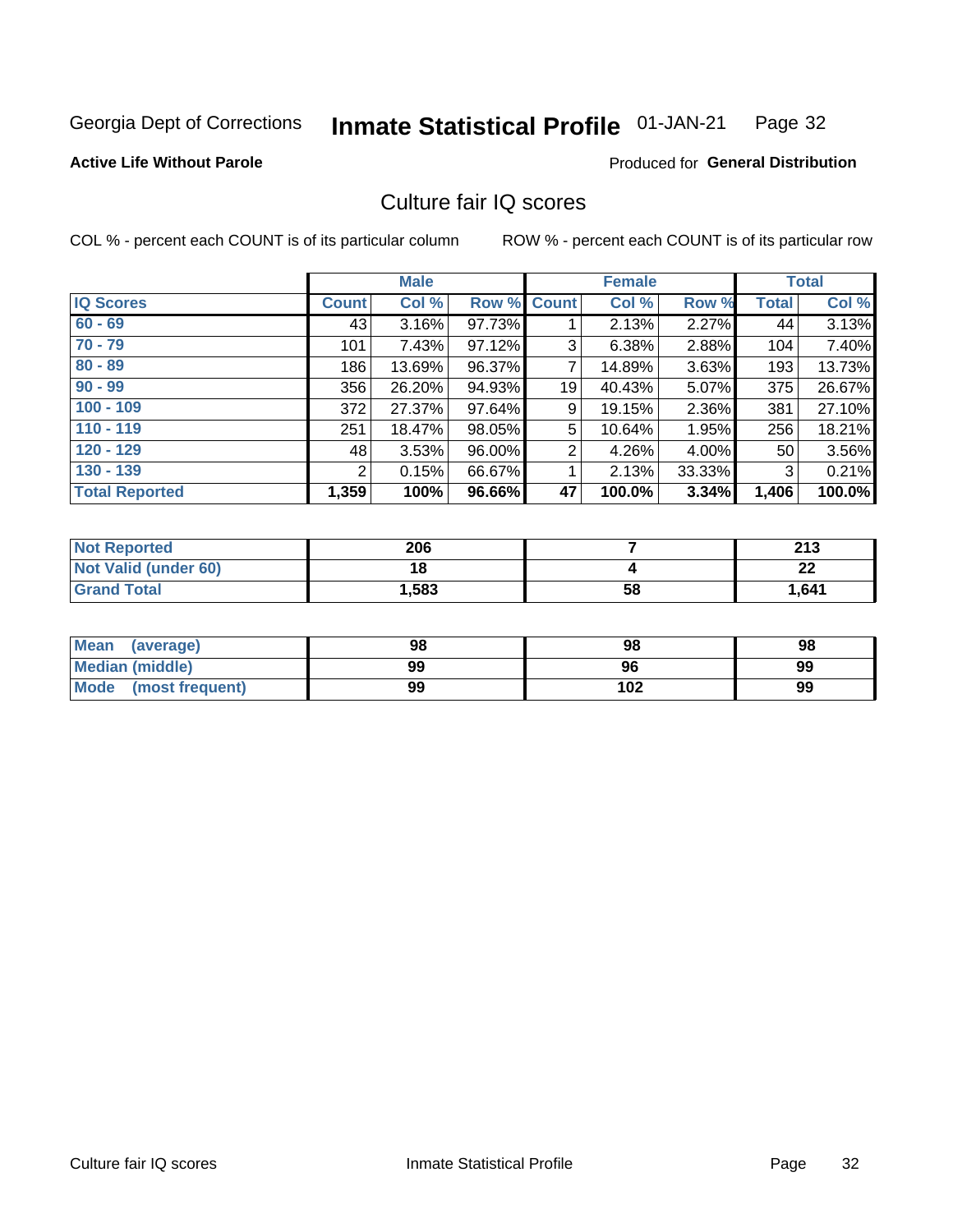#### **Inmate Statistical Profile 01-JAN-21** Page 33

#### **Active Life Without Parole**

### Produced for General Distribution

## Wide Range Achievement Test (WRAT) reading score

COL % - percent each COUNT is of its particular column

| <b>Count</b><br>27<br>23<br>48<br>88 | Col %<br>1.85%<br>1.58%<br>3.29%                                        | Row %<br>100.00%<br>100.00%<br>96.00% | <b>Count</b>   | Col %  | Row % | <b>Total</b><br>27<br>23 | Col %<br>1.79% |
|--------------------------------------|-------------------------------------------------------------------------|---------------------------------------|----------------|--------|-------|--------------------------|----------------|
|                                      |                                                                         |                                       |                |        |       |                          |                |
|                                      |                                                                         |                                       |                |        |       |                          |                |
|                                      |                                                                         |                                       |                |        |       |                          | 1.52%          |
|                                      |                                                                         |                                       | $\overline{2}$ | 3.92%  | 4.00% | 50                       | 3.31%          |
|                                      | 6.04%                                                                   | 95.65%                                | 4              | 7.84%  | 4.35% | 92                       | 6.10%          |
|                                      | 7.54%                                                                   | 96.49%                                | 4              | 7.84%  | 3.51% | 114                      | 7.55%          |
|                                      | 9.40%                                                                   | 98.56%                                | $\overline{2}$ | 3.92%  | 1.44% | 139                      | 9.21%          |
|                                      | 8.09%                                                                   | 98.33%                                | $\overline{2}$ | 3.92%  | 1.67% | 120                      | 7.95%          |
|                                      | 3.16%                                                                   | 100.00%                               |                |        |       | 46                       | 3.05%          |
|                                      | 8.57%                                                                   | 97.66%                                | 3              | 5.88%  | 2.34% | 128                      | 8.48%          |
|                                      | 4.87%                                                                   | 97.26%                                | $\overline{2}$ | 3.92%  | 2.74% | 73                       | 4.84%          |
|                                      | 5.90%                                                                   | 98.85%                                | 1              | 1.96%  | 1.15% | 87                       | 5.77%          |
|                                      | 9.74%                                                                   | 95.95%                                | 6              | 11.76% | 4.05% | 148                      | 9.81%          |
|                                      | 26.34%                                                                  | 94.58%                                | 22             | 43.14% | 5.42% | 406                      | 26.91%         |
|                                      | 3.64%                                                                   | 94.64%                                | 3              | 5.88%  | 5.36% | 56                       | 3.71%          |
|                                      | 100%                                                                    | 96.62%                                | 51             | 100%   | 3.38% | 1,509                    | 100%           |
|                                      | 110<br>137<br>118<br>46<br>125<br>71<br>86<br>142<br>384<br>53<br>1,458 |                                       |                |        |       |                          |                |

| <b>Not Reported</b>    | 1つに<br>12J |    | ,<br>IJZ. |
|------------------------|------------|----|-----------|
| <b>Total</b><br>'Grand | 1,583      | 58 | 1,641     |

| <b>Mean</b><br>(average)       | 8.70         | 9.88 | 8.74 |
|--------------------------------|--------------|------|------|
| <b>Median (middle)</b>         | י ה<br>้ ⊎.∠ | 11.9 | 9.2  |
| <b>Mode</b><br>(most frequent) | 12.9         | 12.9 | 12.9 |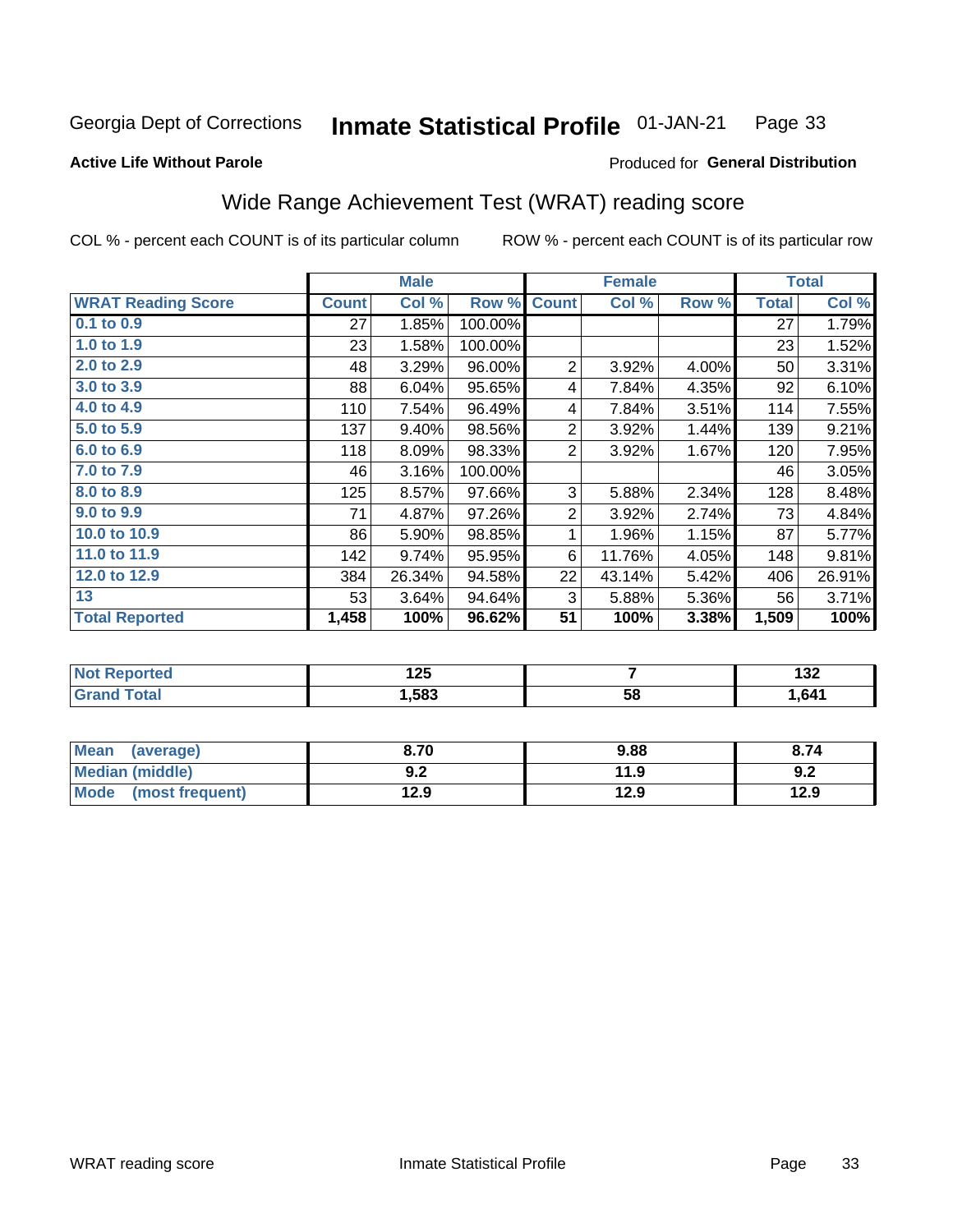#### Inmate Statistical Profile 01-JAN-21 Page 34

#### **Active Life Without Parole**

### Produced for General Distribution

## Wide Range Achievement Test (WRAT) math score

COL % - percent each COUNT is of its particular column

|                              |              | <b>Male</b> |         |                | <b>Female</b> |        |              | <b>Total</b> |
|------------------------------|--------------|-------------|---------|----------------|---------------|--------|--------------|--------------|
| <b>WRAT Mathematic Score</b> | <b>Count</b> | Col %       | Row %   | <b>Count</b>   | Col %         | Row %  | <b>Total</b> | Col %        |
| $0.1$ to $0.9$               | 5            | 0.34%       | 100.00% |                |               |        | 5            | 0.33%        |
| 1.0 to 1.9                   | 12           | 0.82%       | 100.00% |                |               |        | 12           | 0.80%        |
| 2.0 to 2.9                   | 36           | 2.47%       | 97.30%  | 1              | 1.96%         | 2.70%  | 37           | 2.45%        |
| 3.0 to 3.9                   | 82           | 5.62%       | 97.62%  | $\overline{2}$ | 3.92%         | 2.38%  | 84           | 5.57%        |
| 4.0 to 4.9                   | 163          | 11.18%      | 97.02%  | 5              | 9.80%         | 2.98%  | 168          | 11.13%       |
| 5.0 to 5.9                   | 207          | 14.20%      | 97.64%  | 5              | 9.80%         | 2.36%  | 212          | 14.05%       |
| 6.0 to 6.9                   | 308          | 21.12%      | 97.16%  | 9              | 17.65%        | 2.84%  | 317          | 21.01%       |
| 7.0 to 7.9                   | 133          | 9.12%       | 96.38%  | 5              | 9.80%         | 3.62%  | 138          | 9.15%        |
| 8.0 to 8.9                   | 145          | 9.95%       | 97.97%  | 3              | 5.88%         | 2.03%  | 148          | 9.81%        |
| 9.0 to 9.9                   | 108          | 7.41%       | 95.58%  | 5              | 9.80%         | 4.42%  | 113          | 7.49%        |
| 10.0 to 10.9                 | 30           | 2.06%       | 100.00% |                |               |        | 30           | 1.99%        |
| 11.0 to 11.9                 | 49           | 3.36%       | 96.08%  | $\overline{2}$ | 3.92%         | 3.92%  | 51           | 3.38%        |
| 12.0 to 12.9                 | 174          | 11.93%      | 93.05%  | 13             | 25.49%        | 6.95%  | 187          | 12.39%       |
| 13                           | 6            | 0.41%       | 85.71%  | 1              | 1.96%         | 14.29% | 7            | 0.46%        |
| <b>Total Reported</b>        | 1,458        | 100%        | 96.62%  | 51             | 100%          | 3.38%  | 1,509        | 100.0%       |
|                              |              |             |         |                |               |        |              |              |

| <b>Not</b>  | א ה  |    | .    |
|-------------|------|----|------|
| Reported    | ॱ∠J  |    | IJZ. |
| <b>otal</b> | ,583 | 58 | 641  |

| <b>Mean</b><br>(average)       | 7 22<br>7د.∶ | 8.40 | 7.36 |
|--------------------------------|--------------|------|------|
| Median (middle)                | 6.9          |      | 6.9  |
| <b>Mode</b><br>(most frequent) | 12.9         | 12.9 | 12.9 |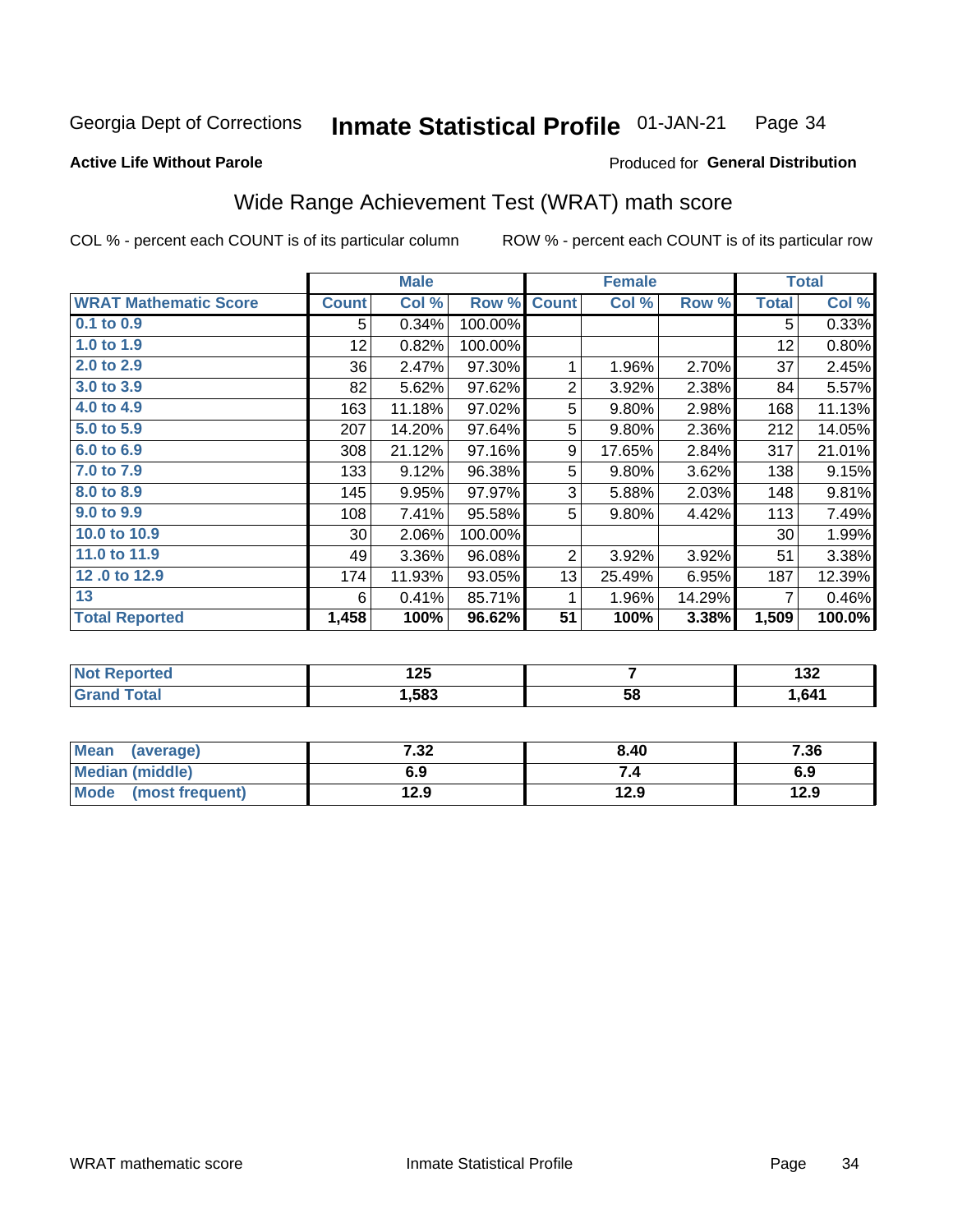#### Inmate Statistical Profile 01-JAN-21 Page 35

### **Active Life Without Parole**

#### **Produced for General Distribution**

## Wide Range Achievement Test (WRAT) spelling score

COL % - percent each COUNT is of its particular column

|                            |              | <b>Male</b> |         |                | <b>Female</b> |       | <b>Total</b> |        |
|----------------------------|--------------|-------------|---------|----------------|---------------|-------|--------------|--------|
| <b>WRAT Spelling Score</b> | <b>Count</b> | Col %       | Row %   | <b>Count</b>   | Col %         | Row % | <b>Total</b> | Col %  |
| $0.1$ to $0.9$             | 26           | 1.79%       | 100.00% |                |               |       | 26           | 1.73%  |
| 1.0 to 1.9                 | 36           | 2.47%       | 100.00% |                |               |       | 36           | 2.39%  |
| 2.0 to 2.9                 | 62           | 4.26%       | 96.88%  | $\overline{2}$ | 3.92%         | 3.13% | 64           | 4.25%  |
| 3.0 to 3.9                 | 87           | 5.98%       | 97.75%  | $\overline{2}$ | 3.92%         | 2.25% | 89           | 5.91%  |
| 4.0 to 4.9                 | 85           | 5.84%       | 97.70%  | $\overline{2}$ | 3.92%         | 2.30% | 87           | 5.77%  |
| 5.0 to 5.9                 | 148          | 10.16%      | 99.33%  | 1              | 1.96%         | 0.67% | 149          | 9.89%  |
| 6.0 to 6.9                 | 128          | 8.79%       | 98.46%  | $\overline{2}$ | 3.92%         | 1.54% | 130          | 8.63%  |
| 7.0 to 7.9                 | 135          | 9.27%       | 97.83%  | 3              | 5.88%         | 2.17% | 138          | 9.16%  |
| 8.0 to 8.9                 | 125          | 8.59%       | 97.66%  | 3              | 5.88%         | 2.34% | 128          | 8.49%  |
| 9.0 to 9.9                 | 80           | 5.49%       | 100.00% |                |               |       | 80           | 5.31%  |
| 10.0 to 10.9               | 74           | 5.08%       | 100.00% |                |               |       | 74           | 4.91%  |
| 11.0 to 11.9               | 101          | 6.94%       | 93.52%  | $\overline{7}$ | 13.73%        | 6.48% | 108          | 7.17%  |
| 12.0 to 12.9               | 339          | 23.28%      | 92.37%  | 28             | 54.90%        | 7.63% | 367          | 24.35% |
| 13                         | 30           | 2.06%       | 96.77%  | 1              | 1.96%         | 3.23% | 31           | 2.06%  |
| <b>Total Reported</b>      | 1,456        | 100%        | 96.62%  | 51             | 100%          | 3.38% | 1,507        | 100.0% |
|                            |              |             |         |                |               |       |              |        |
| <b>Not Reported</b>        |              | 127         |         | $\overline{7}$ |               |       | 134          |        |
| <b>Grand Total</b>         |              | 1,583       |         |                | 58            |       |              | 1,641  |

| <b>Mean</b><br>(average)       | 8.25 | 10.55     | 8.32 |
|--------------------------------|------|-----------|------|
| <b>Median (middle)</b>         | o.J  | 1つ フ<br>. | ი.ა  |
| <b>Mode</b><br>(most frequent) | 12.9 | 12.9      | 12.9 |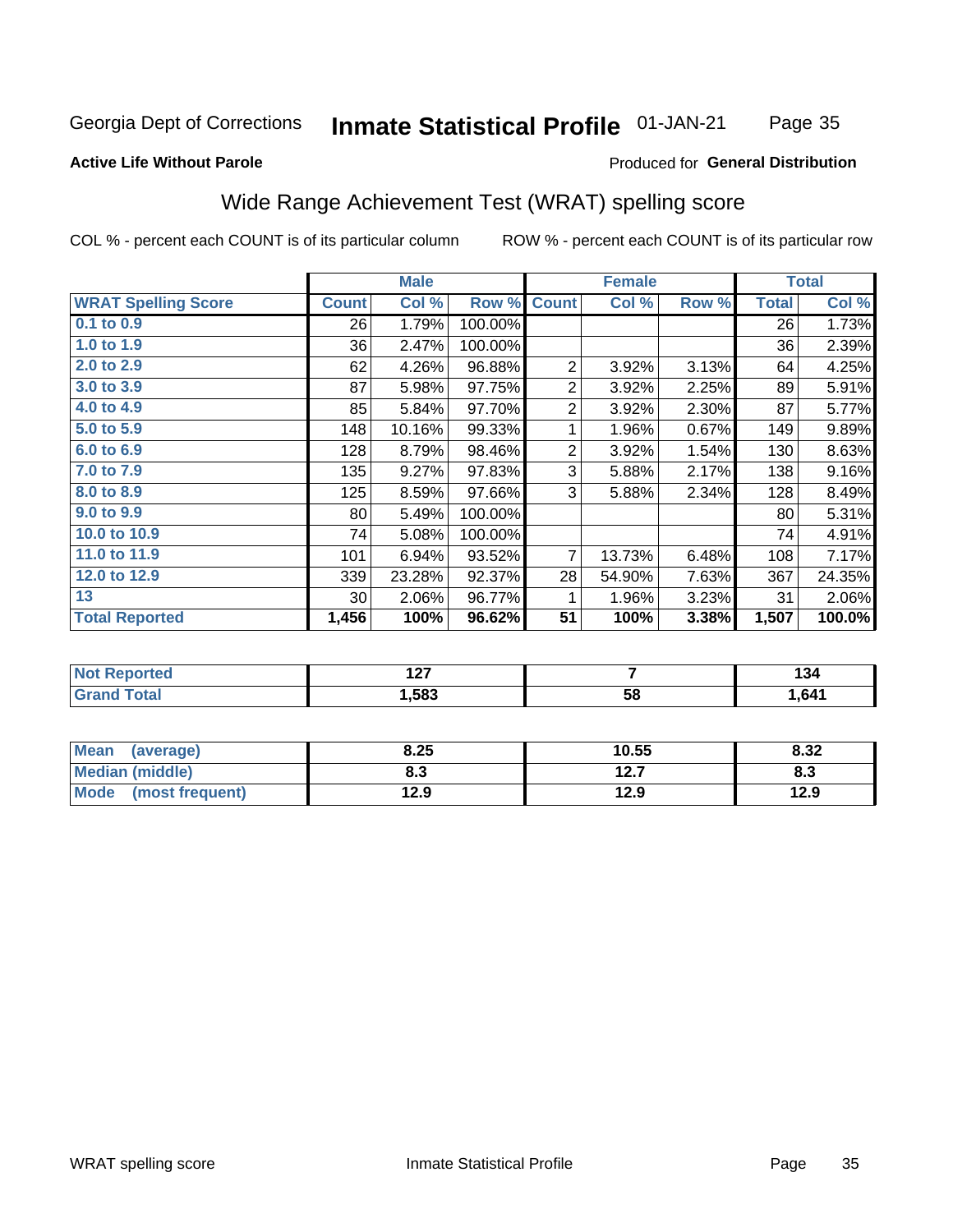#### Inmate Statistical Profile 01-JAN-21 Page 36

#### **Active Life Without Parole**

## **Produced for General Distribution**

## Current / last mental health treatment level

COL % - percent each COUNT is of its particular column

|                                    |                 | <b>Male</b> |         |              | <b>Female</b> |        |              | <b>Total</b> |
|------------------------------------|-----------------|-------------|---------|--------------|---------------|--------|--------------|--------------|
| <b>Mental Health Treatment Lev</b> | <b>Count</b>    | Col %       | Row %   | <b>Count</b> | Col %         | Row %  | <b>Total</b> | Col %        |
| 1 No problem at current time       | 280             | 38.89%      | 96.55%  | 10           | 19.61%        | 3.45%  | 290          | 37.61%       |
| 2 Receiving outpatient             | 351             | 48.75%      | 89.54%  | 41           | 80.39%        | 10.46% | 392          | 50.84%       |
| Treatment                          |                 |             |         |              |               |        |              |              |
| 3 Inpatient, moderate              | 69              | 9.58%       | 100.00% |              |               |        | 69           | 8.95%        |
| <b>Treatment</b>                   |                 |             |         |              |               |        |              |              |
| 4 Inpatient, intensive             | 20 <sub>1</sub> | 2.78%       | 100.00% |              |               |        | 20           | 2.59%        |
| Treatment                          |                 |             |         |              |               |        |              |              |
| <b>Total Evaluated</b>             | 720             | 100%        | 93.39%  | 51           | 100%          | 6.61%  | 771          | 100%         |

| Never had MH evaluation | 863  |    | 070<br>0 I L |
|-------------------------|------|----|--------------|
| Total                   | ,583 | 58 | 641.ا        |

| <b>Median (middle)</b>         | <b>Receiving outpatient</b><br>treatment | <b>Receiving outpatient</b><br>treatment | <b>Receiving</b><br>outpatient<br>treatment |  |
|--------------------------------|------------------------------------------|------------------------------------------|---------------------------------------------|--|
| <b>Mode</b><br>(most frequent) | <b>Receiving outpatient</b><br>treatment | <b>Receiving outpatient</b><br>treatment | <b>Receiving</b><br>outpatient<br>treatment |  |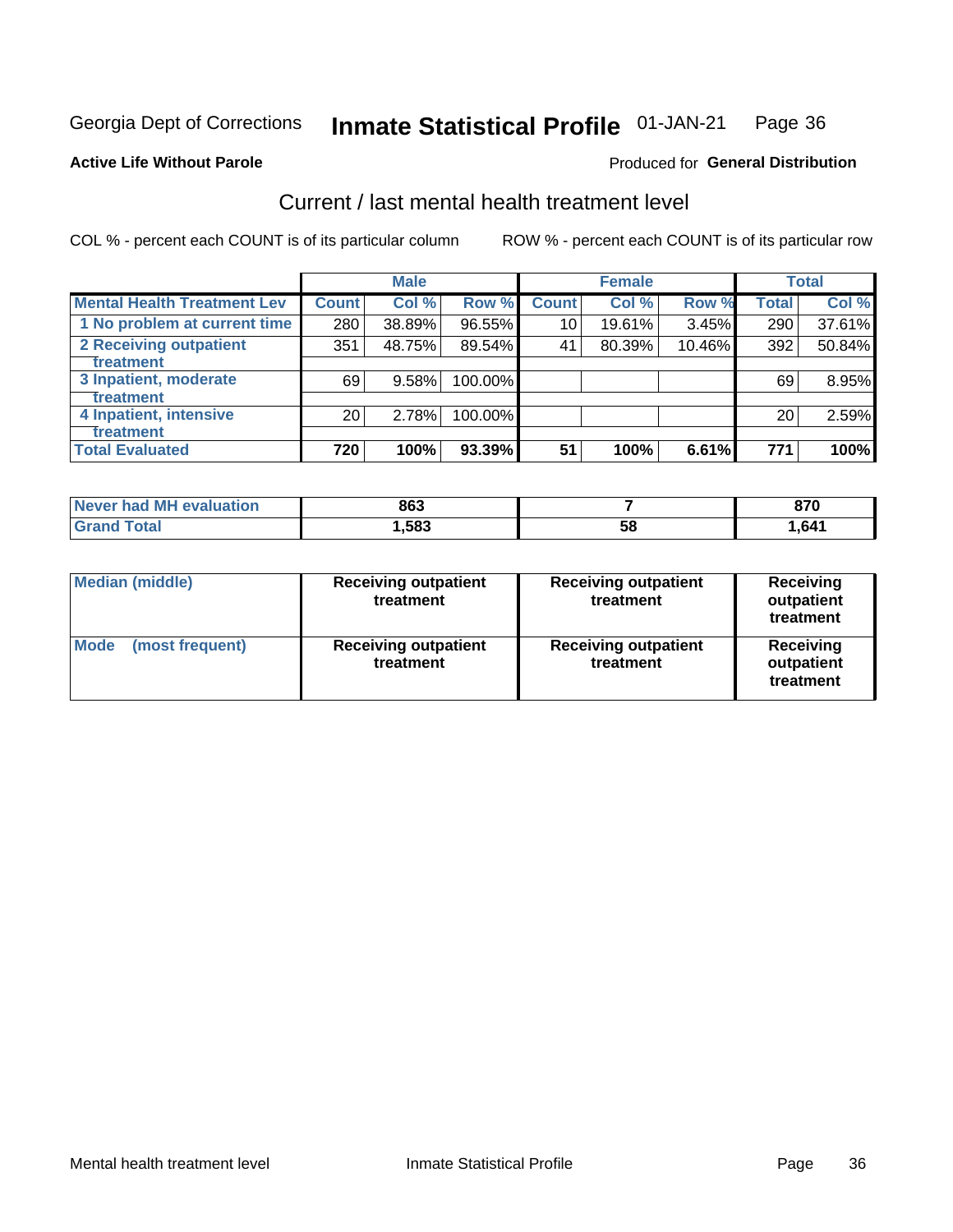#### **Inmate Statistical Profile 01-JAN-21** Page 37

### **Active Life Without Parole**

### Produced for General Distribution

## PULHESDWIT medical scale - 'P' overall condition ('P'hysical)

COL % - percent each COUNT is of its particular column

|                                  |                | <b>Male</b> |             |    | <b>Female</b> |       |              | <b>Total</b> |
|----------------------------------|----------------|-------------|-------------|----|---------------|-------|--------------|--------------|
| 'P' Overall Condition            | <b>Count</b>   | Col %       | Row % Count |    | Col %         | Row % | <b>Total</b> | Col %        |
| 1 No medical illness             | 1,120          | 75.78%      | 97.31%      | 31 | 53.45%        | 2.69% | 1,151        | 74.93%       |
| 2 Well-controlled chronic        | 321            | 21.72%      | 92.51%      | 26 | 44.83%        | 7.49% | 347          | 22.59%       |
| <b>illness</b>                   |                |             |             |    |               |       |              |              |
| 3 Poorly-controlled chronic      | 34             | $2.30\%$    | 97.14%      |    | 1.72%         | 2.86% | 35           | 2.28%        |
| <b>illness</b>                   |                |             |             |    |               |       |              |              |
| 4 Significant problems requiring | 2 <sub>1</sub> | 0.14%       | 100.00%     |    |               |       | 2            | 0.13%        |
| special housing                  |                |             |             |    |               |       |              |              |
| 5 Terminal illness, < 6 months   |                | 0.07%       | 100.00%     |    |               |       |              | 0.07%        |
| to live                          |                |             |             |    |               |       |              |              |
| <b>Total Reported</b>            | 1,478          | 100%        | 96.22%      | 58 | 100%          | 3.78% | 1,536        | 100%         |

| тео<br> | 105  |   | ィハド<br>טו |
|---------|------|---|-----------|
| _____   | ,583 | ວ | 641,ا     |

|  |  | Mode (most frequent) | 1 No medical illness | 1 No medical illness | 1 No medical<br>illness |
|--|--|----------------------|----------------------|----------------------|-------------------------|
|--|--|----------------------|----------------------|----------------------|-------------------------|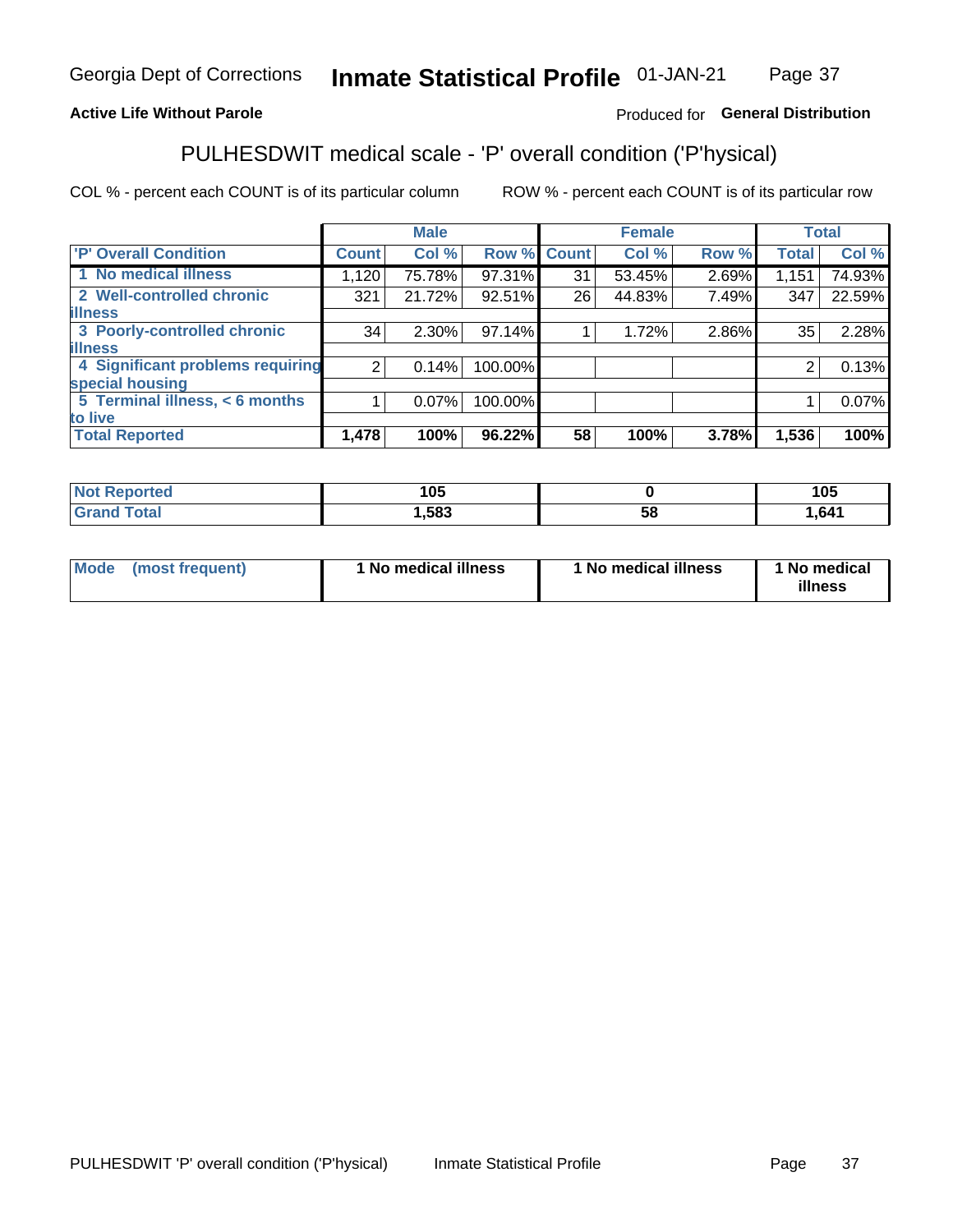### **Active Life Without Parole**

### Produced for General Distribution

## PULHESDWIT medical scale - 'U' upper body

COL % - percent each COUNT is of its particular column

|                              |              | <b>Male</b> |         |              | <b>Female</b> |       |              | <b>Total</b> |
|------------------------------|--------------|-------------|---------|--------------|---------------|-------|--------------|--------------|
| <b>'U' Upper Body</b>        | <b>Count</b> | Col %       | Row %   | <b>Count</b> | Col %         | Row % | <b>Total</b> | Col %        |
| 1 Upper bones, joints,       | 1,389        | 94.17%      | 96.26%  | 54           | 93.10%        | 3.74% | 1,443        | 94.13%       |
| muscles all OK               |              |             |         |              |               |       |              |              |
| 2 One or both arms minimally | 73           | 4.95%       | 94.81%  | 4            | 6.90%         | 5.19% | 77           | 5.02%        |
| limited                      |              |             |         |              |               |       |              |              |
| 3 One or both arms           | 10           | 0.68%       | 100.00% |              |               |       | 10           | 0.65%        |
| <b>moderately limited</b>    |              |             |         |              |               |       |              |              |
| 4 One arm disabled,          | 3            | 0.20%       | 100.00% |              |               |       | 3            | 0.20%        |
| paralyzed, or amputated      |              |             |         |              |               |       |              |              |
| <b>Total Reported</b>        | 1,475        | 100%        | 96.22%  | 58           | 100%          | 3.78% | 1,533        | 100%         |

| <b>Not Reported</b> | 108  |    | 108    |
|---------------------|------|----|--------|
| <b>Grand Total</b>  | ,583 | 58 | 641. ا |

| <b>Mode</b> | (most frequent) | l Upper bones, joints,<br>muscles all OK | 1 Upper bones, joints,<br>muscles all OK | 1 Upper bones,<br>ljoints, muscles all |
|-------------|-----------------|------------------------------------------|------------------------------------------|----------------------------------------|
|-------------|-----------------|------------------------------------------|------------------------------------------|----------------------------------------|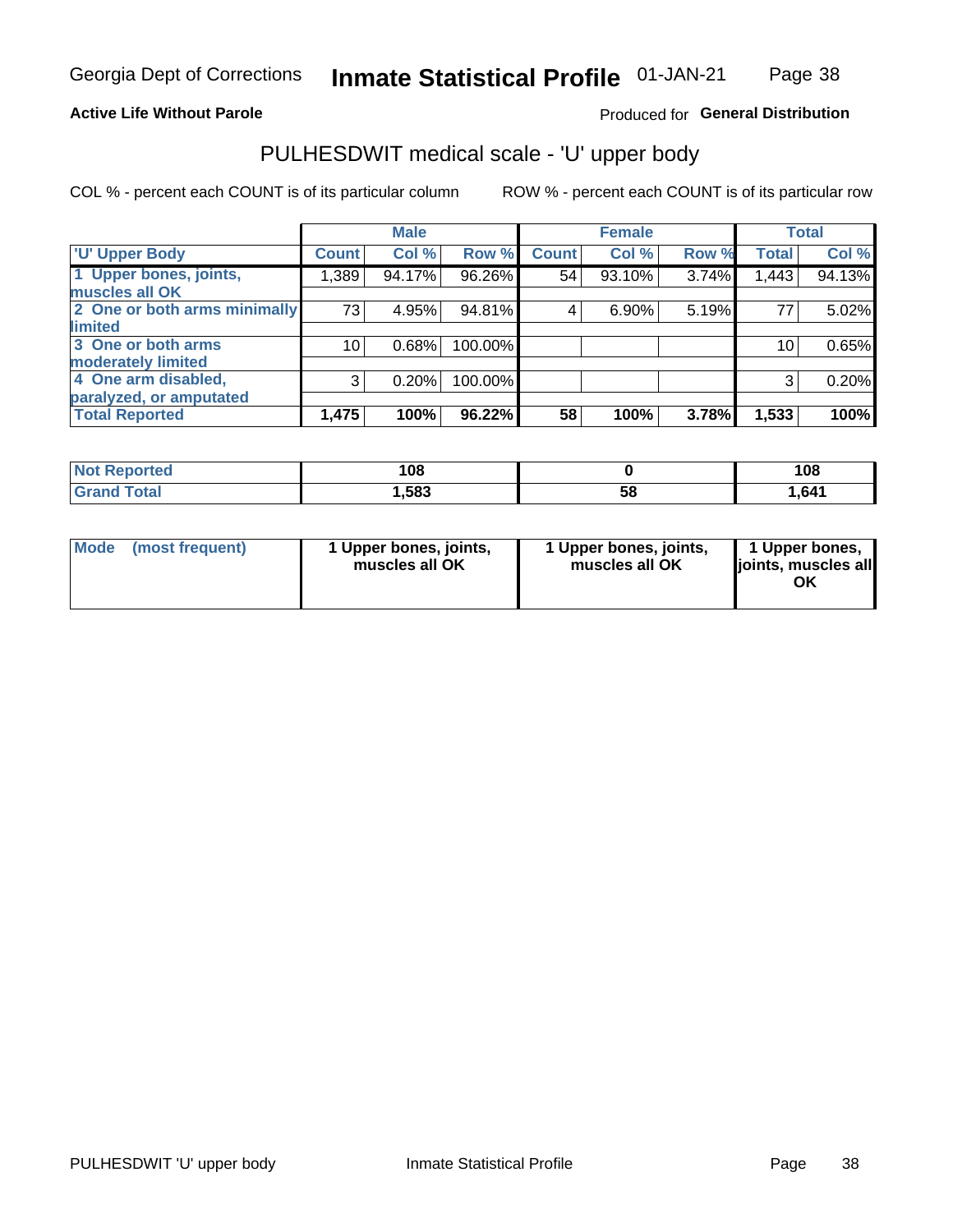### **Active Life Without Parole**

### Produced for General Distribution

## PULHESDWIT medical scale - 'L' lower body

COL % - percent each COUNT is of its particular column

|                                |              | <b>Male</b> |         |              | <b>Female</b> |       |              | <b>Total</b> |
|--------------------------------|--------------|-------------|---------|--------------|---------------|-------|--------------|--------------|
| 'L' Lower Body                 | <b>Count</b> | Col %       | Row %   | <b>Count</b> | Col %         | Row % | <b>Total</b> | Col %        |
| 1 Lower bones, joints,         | 1,281        | 86.85%      | 96.17%  | 51           | 87.93%        | 3.83% | 1,332        | 86.89%       |
| muscles all OK                 |              |             |         |              |               |       |              |              |
| 2 One or both legs minimally   | 164          | 11.12%      | 95.91%  |              | 12.07%        | 4.09% | 171          | 11.15%       |
| limited                        |              |             |         |              |               |       |              |              |
| 3 One or both legs             | 24           | 1.63%       | 100.00% |              |               |       | 24           | 1.57%        |
| moderately limited             |              |             |         |              |               |       |              |              |
| 4 One leg disabled, paralyzed, | 5            | 0.34%       | 100.00% |              |               |       | 5            | 0.33%        |
| or amputated                   |              |             |         |              |               |       |              |              |
| 5 Both legs disabled,          |              | 0.07%       | 100.00% |              |               |       |              | 0.07%        |
| paralyzed, or amputated        |              |             |         |              |               |       |              |              |
| <b>Total Reported</b>          | 1,475        | 100%        | 96.22%  | 58           | 100%          | 3.78% | 1,533        | 100.0%       |

| <b>Not Reported</b> | 108  |    | 108   |
|---------------------|------|----|-------|
| <b>Grand Total</b>  | ,583 | ხშ | 1,641 |

| Mode (most frequent) | I Lower bones, joints,<br>muscles all OK | 1 Lower bones, joints,<br>muscles all OK | 1 Lower bones,<br>joints, muscles all<br>ΟK |
|----------------------|------------------------------------------|------------------------------------------|---------------------------------------------|
|----------------------|------------------------------------------|------------------------------------------|---------------------------------------------|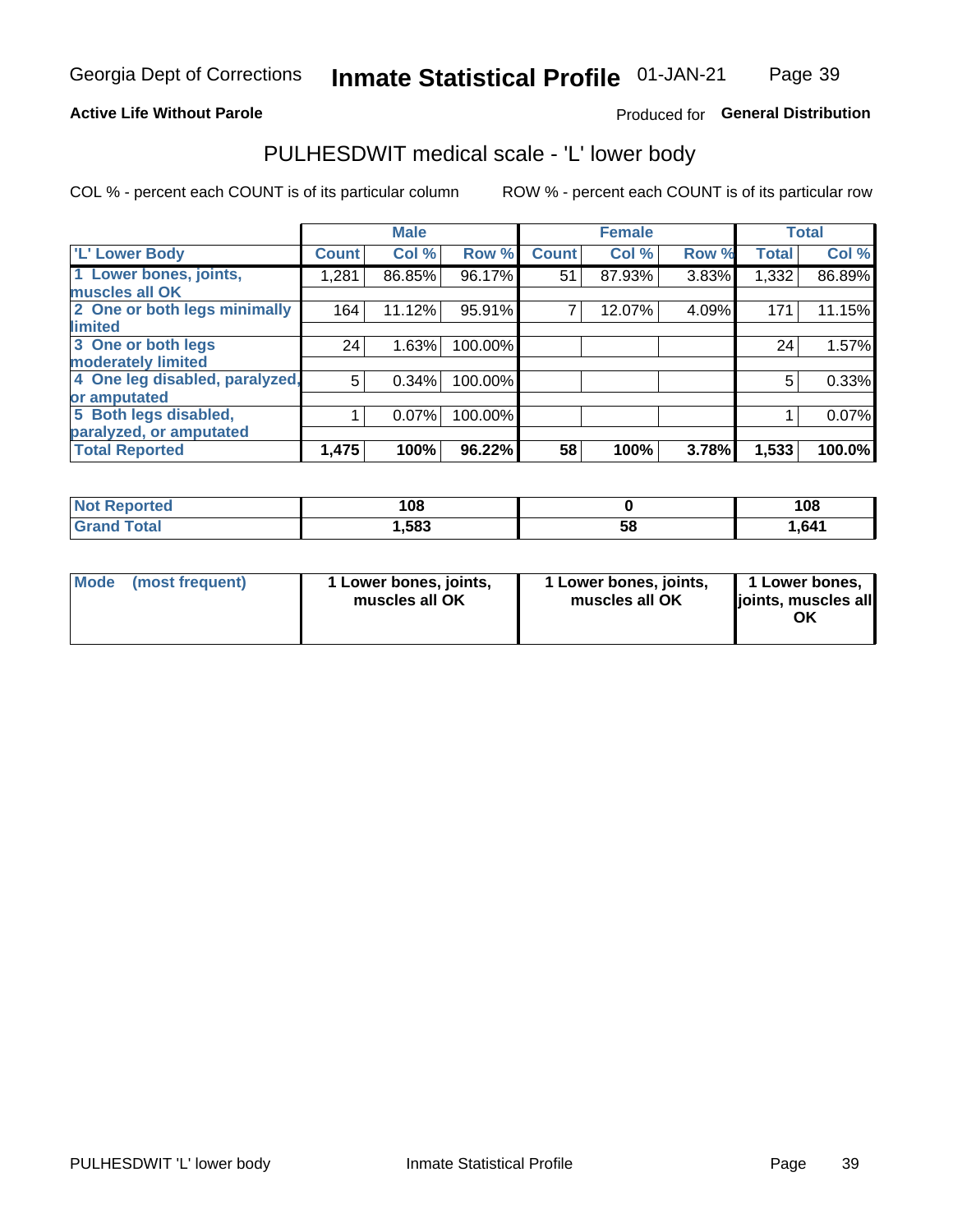Page 40

### **Active Life Without Parole**

Produced for General Distribution

## PULHESDWIT medical scale - 'H' hearing

COL % - percent each COUNT is of its particular column

|                                |              | <b>Male</b> |                    |    | <b>Female</b> |       | <b>Total</b> |        |
|--------------------------------|--------------|-------------|--------------------|----|---------------|-------|--------------|--------|
| <b>H' Hearing</b>              | <b>Count</b> | Col %       | <b>Row % Count</b> |    | Col %         | Row % | <b>Total</b> | Col %  |
| 1 Normal hearing both ears     | 1,454        | 98.84%      | 96.29%             | 56 | 100.00%       | 3.71% | 1,510        | 98.89% |
| 2 Some loss in one ear with    | 12           | 0.82%       | 100.00%            |    |               |       | 12           | 0.79%  |
| other OK, or mild loss in both |              |             |                    |    |               |       |              |        |
| 3 Total loss in one ear with   |              | 0.27%       | 100.00%            |    |               |       | 4            | 0.26%  |
| mild loss in other             |              |             |                    |    |               |       |              |        |
| 4 Severe loss in both ears     |              | $0.07\%$    | 100.00%            |    |               |       |              | 0.07%  |
| <b>Total Reported</b>          | 1,471        | 100%        | 96.33%             | 56 | 100%          | 3.67% | 1,527        | 100.0% |

| ported<br>NO1   | $\overline{a}$<br>. .<br>. . |                   | l 14  |
|-----------------|------------------------------|-------------------|-------|
| $n+n$<br>______ | ,583                         | - 62<br><b>JQ</b> | 1,641 |

| Mode (most frequent) | 1 Normal hearing both ears 1 Normal hearing both ears 1 Normal hearing | both ears |
|----------------------|------------------------------------------------------------------------|-----------|
|                      |                                                                        |           |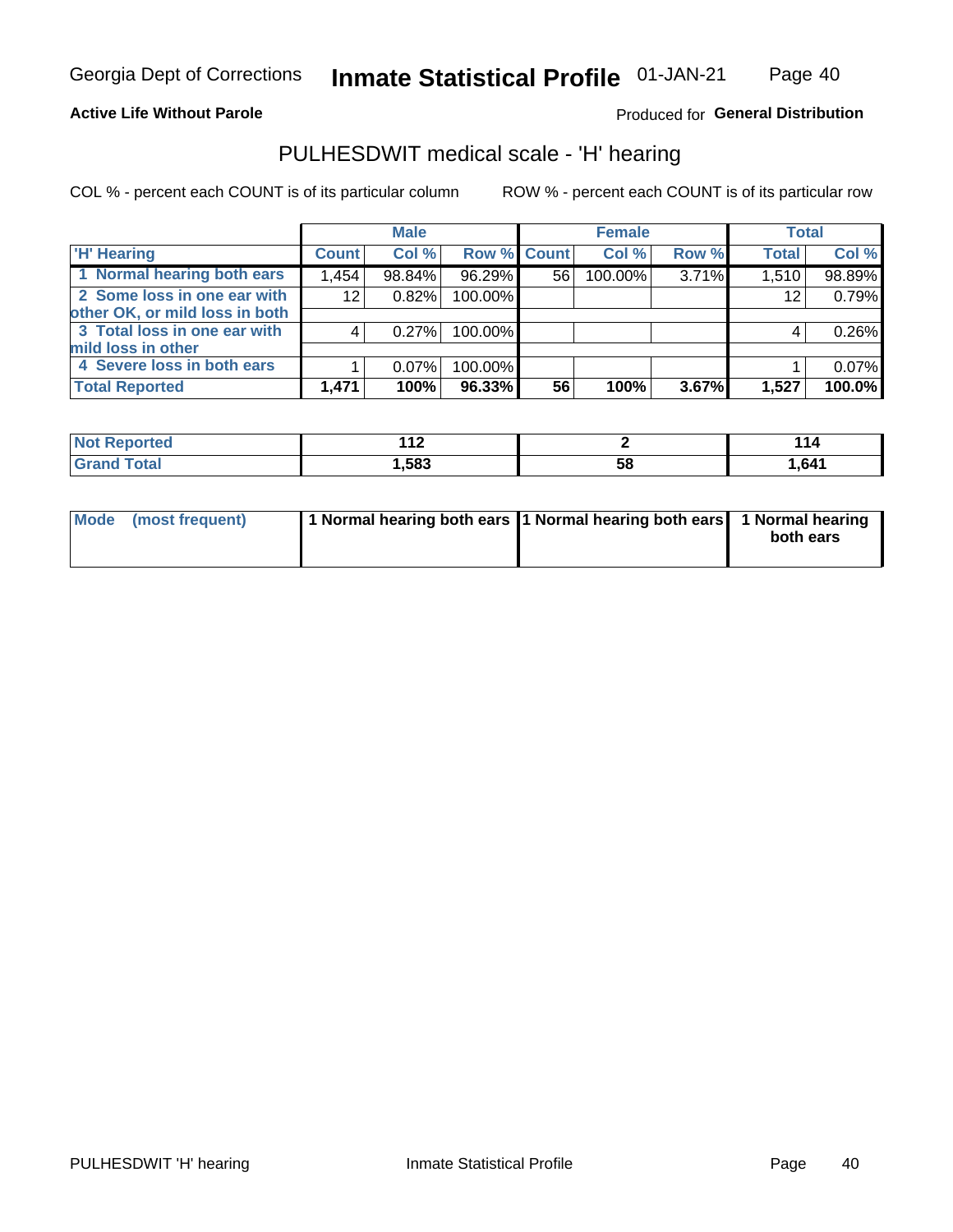Page 41

#### **Active Life Without Parole**

### Produced for General Distribution

## PULHESDWIT medical scale - 'E' vision

COL % - percent each COUNT is of its particular column

|                                 |              | <b>Male</b> |             |    | <b>Female</b> |       |              | <b>Total</b> |
|---------------------------------|--------------|-------------|-------------|----|---------------|-------|--------------|--------------|
| <b>E' Vision</b>                | <b>Count</b> | Col %       | Row % Count |    | Col %         | Row % | <b>Total</b> | Col %        |
| 1 Correctable to 20/40 in both  | 1,049        | 73.25%      | 97.04%      | 32 | 56.14%        | 2.96% | 1,081        | 72.60%       |
| eyes                            |              |             |             |    |               |       |              |              |
| 2 Correctable to 20/70 in one   | 318          | 22.21%      | 92.71%      | 25 | 43.86%        | 7.29% | 343          | 23.04%       |
| eye, may be blind in other      |              |             |             |    |               |       |              |              |
| 3 Correctable to 20/200 in one  | 58           | 4.05%       | 100.00%     |    |               |       | 58           | 3.90%        |
| eye, may be blind in other      |              |             |             |    |               |       |              |              |
| 4 One eye not correctable to    | 6            | 0.42%       | 100.00%     |    |               |       | 6            | 0.40%        |
| 20/200, other may be blind      |              |             |             |    |               |       |              |              |
| 5 Blind in both eyes, requiring |              | 0.07%       | 100.00%     |    |               |       |              | 0.07%        |
| special housing                 |              |             |             |    |               |       |              |              |
| <b>Total Reported</b>           | 1,432        | 100%        | 96.17%      | 57 | 100%          | 3.83% | 1,489        | 100.0%       |

| <b>rted</b>       | 1 F 1 |    | $\overline{a}$ |
|-------------------|-------|----|----------------|
| w                 | 1 J I |    | 1JZ            |
| $f \sim f \sim f$ | ,583  | ၁၀ | ,641           |

| Mode (most frequent) | 1 Correctable to 20/40 in both | 1 Correctable to 20/40 in   1 Correctable to |                    |
|----------------------|--------------------------------|----------------------------------------------|--------------------|
|                      | eves                           | both eves                                    | 20/40 in both eyes |
|                      |                                |                                              |                    |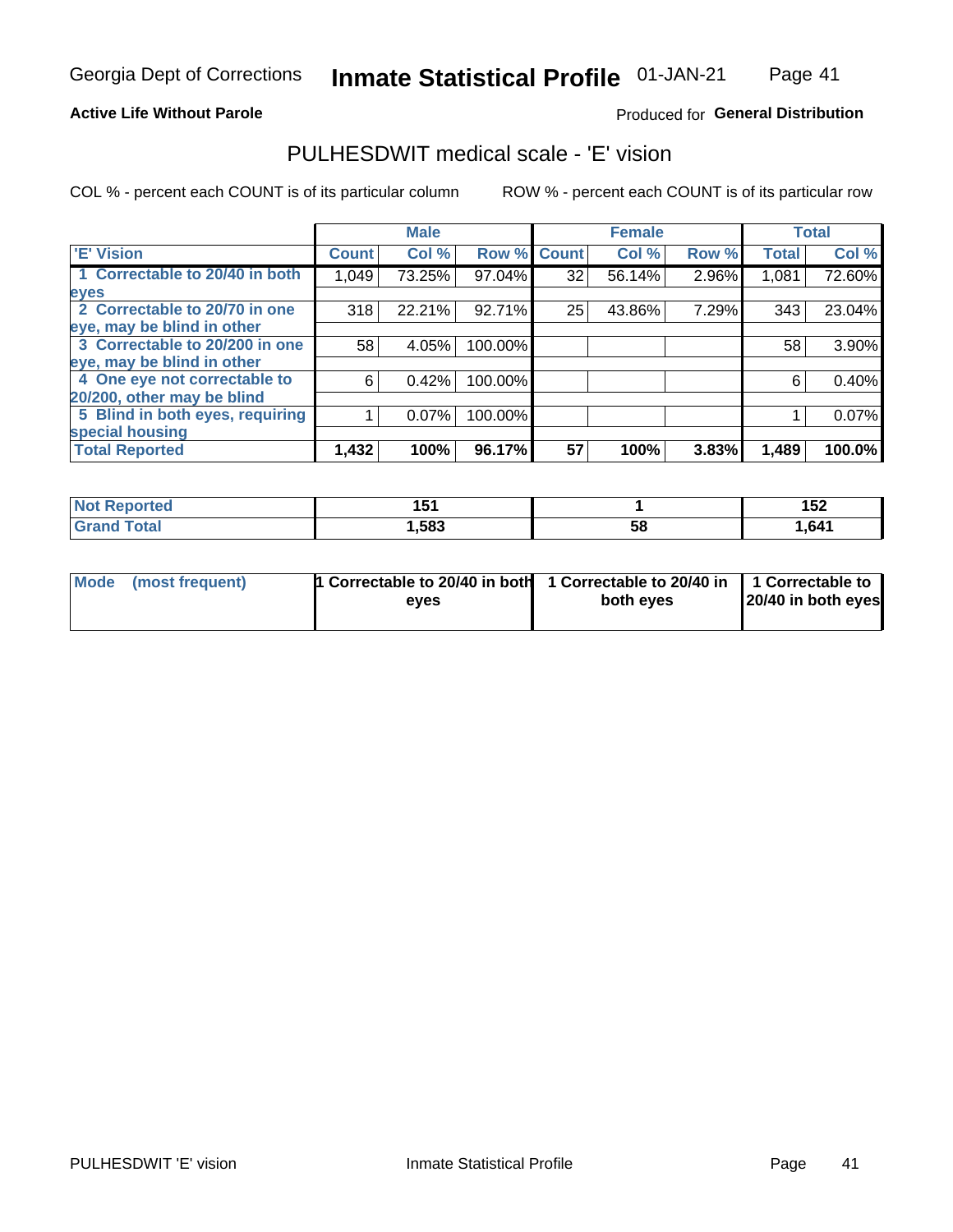### **Active Life Without Parole**

### Produced for General Distribution

## PULHESDWIT medical scale - 'S' pSychiatric

COL % - percent each COUNT is of its particular column

|                                        |                 | <b>Male</b> |                    |    | <b>Female</b> |        |              | <b>Total</b> |
|----------------------------------------|-----------------|-------------|--------------------|----|---------------|--------|--------------|--------------|
| 'S' pSychiatric                        | <b>Count</b>    | Col %       | <b>Row % Count</b> |    | Col %         | Row %  | <b>Total</b> | Col %        |
| 1 No impairment or disorders           | 1,214           | 82.75%      | 98.62%             | 17 | 32.69%        | 1.38%  | 1,231        | 81.04%       |
| 2 Stable, or in remission, or          | 201             | 13.70%      | 85.53%             | 34 | 65.38%        | 14.47% | 235          | 15.47%       |
| mild impairment or retardation         |                 |             |                    |    |               |        |              |              |
| 3 Requires moderate inpatient          | 39              | 2.66%       | 97.50%             |    | 1.92%         | 2.50%  | 40           | 2.63%        |
| treatment                              |                 |             |                    |    |               |        |              |              |
| 4 Requires intensive inpatient         | 12 <sub>1</sub> | 0.82%       | 100.00%            |    |               |        | 12           | 0.79%        |
| treatment                              |                 |             |                    |    |               |        |              |              |
| <b>5 Requires Crisis Stabilization</b> |                 | $0.07\%$    | 100.00%            |    |               |        |              | 0.07%        |
| Unit (CSU) inpatient care              |                 |             |                    |    |               |        |              |              |
| <b>Total Reported</b>                  | 1,467           | 100%        | 96.58%             | 52 | 100%          | 3.42%  | 1,519        | 100%         |

| ੋਾorted              | 14C<br><u>. . 0</u> |    | 100<br>' <i>' '</i> ' |
|----------------------|---------------------|----|-----------------------|
| <b>Total</b><br>Cror | ,583                | ວະ | ,641                  |

| Mode (most frequent) | <b>1 No impairment or disorders</b> 2 Stable, or in remission, 11 No impairment or |                       |           |
|----------------------|------------------------------------------------------------------------------------|-----------------------|-----------|
|                      |                                                                                    | or mild impairment or | disorders |
|                      |                                                                                    | retardation           |           |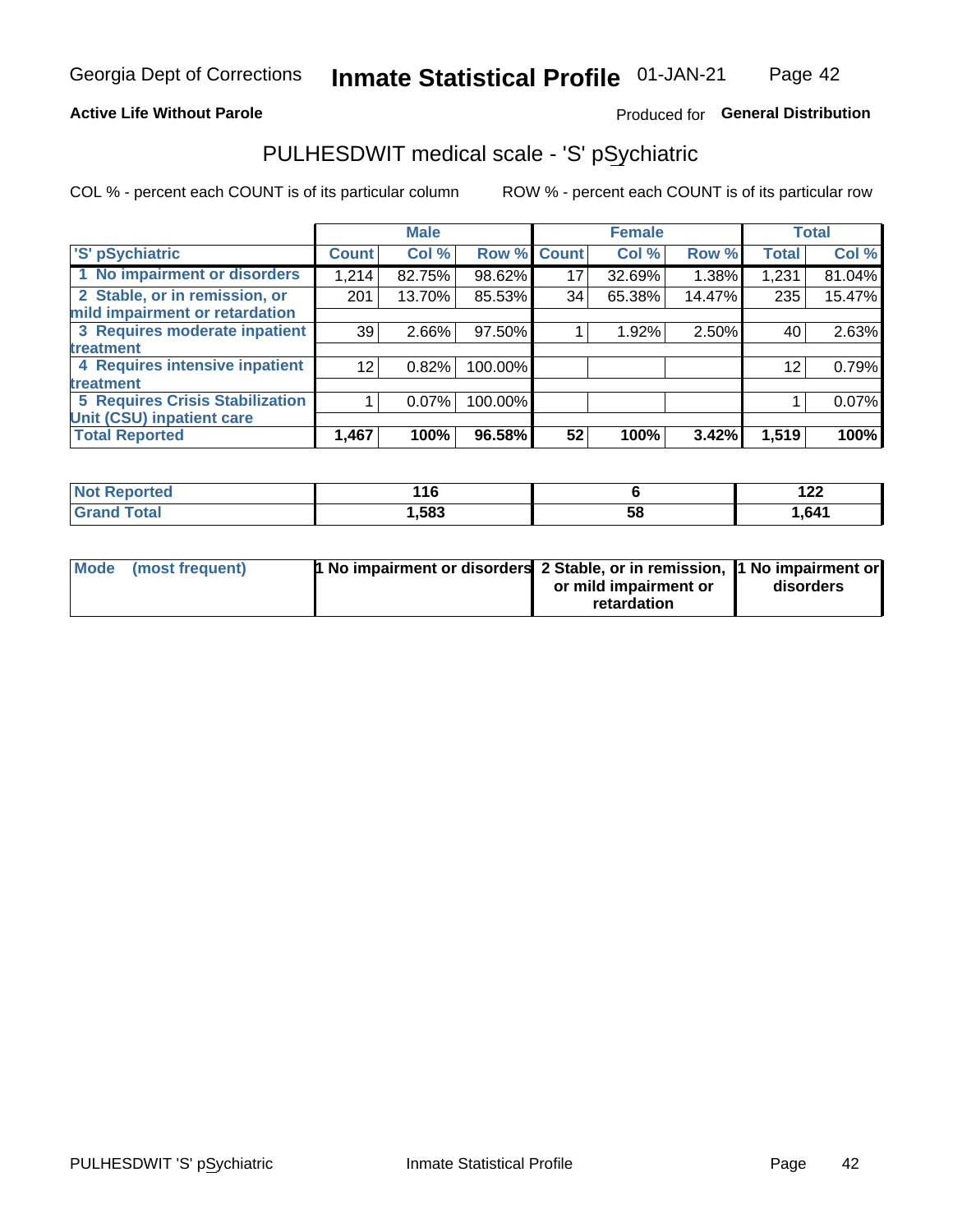### **Active Life Without Parole**

### Produced for General Distribution

## PULHESDWIT medical scale - 'D' dental

COL % - percent each COUNT is of its particular column

|                                 |              | <b>Male</b> |                    |    | <b>Female</b> |       |              | Total  |
|---------------------------------|--------------|-------------|--------------------|----|---------------|-------|--------------|--------|
| 'D' Dental                      | <b>Count</b> | Col %       | <b>Row % Count</b> |    | Col %         | Row % | <b>Total</b> | Col %  |
| 1 Minimal routine dental health | 1,054        | 76.88%      | 95.47%             | 50 | 94.34%        | 4.53% | 1,104        | 77.53% |
| <b>needs</b>                    |              |             |                    |    |               |       |              |        |
| 2 Moderate cavities and/or gum  | 277          | 20.20%      | 99.28%             | 2  | $3.77\%$      | 0.72% | 279          | 19.59% |
| <b>disease</b>                  |              |             |                    |    |               |       |              |        |
| 3 Extensive gum disease         | 40           | 2.92%       | 97.56%             |    | 1.89%         | 2.44% | 41           | 2.88%  |
| and/or widespread decay         |              |             |                    |    |               |       |              |        |
| <b>Total Reported</b>           | 1,371        | 100%        | 96.28%             | 53 | 100%          | 3.72% | 1,424        | 100%   |

| prtea         | 24c      |    | 247   |
|---------------|----------|----|-------|
| .             | <u>.</u> |    | - - - |
| <b>c</b> otal | ,583     | 58 | 641   |

| Mode<br>(most frequent) | Minimal routine dental<br>health needs | <b>Minimal routine dental</b><br>health needs | 1 Minimal routine<br>dental health<br>needs |
|-------------------------|----------------------------------------|-----------------------------------------------|---------------------------------------------|
|-------------------------|----------------------------------------|-----------------------------------------------|---------------------------------------------|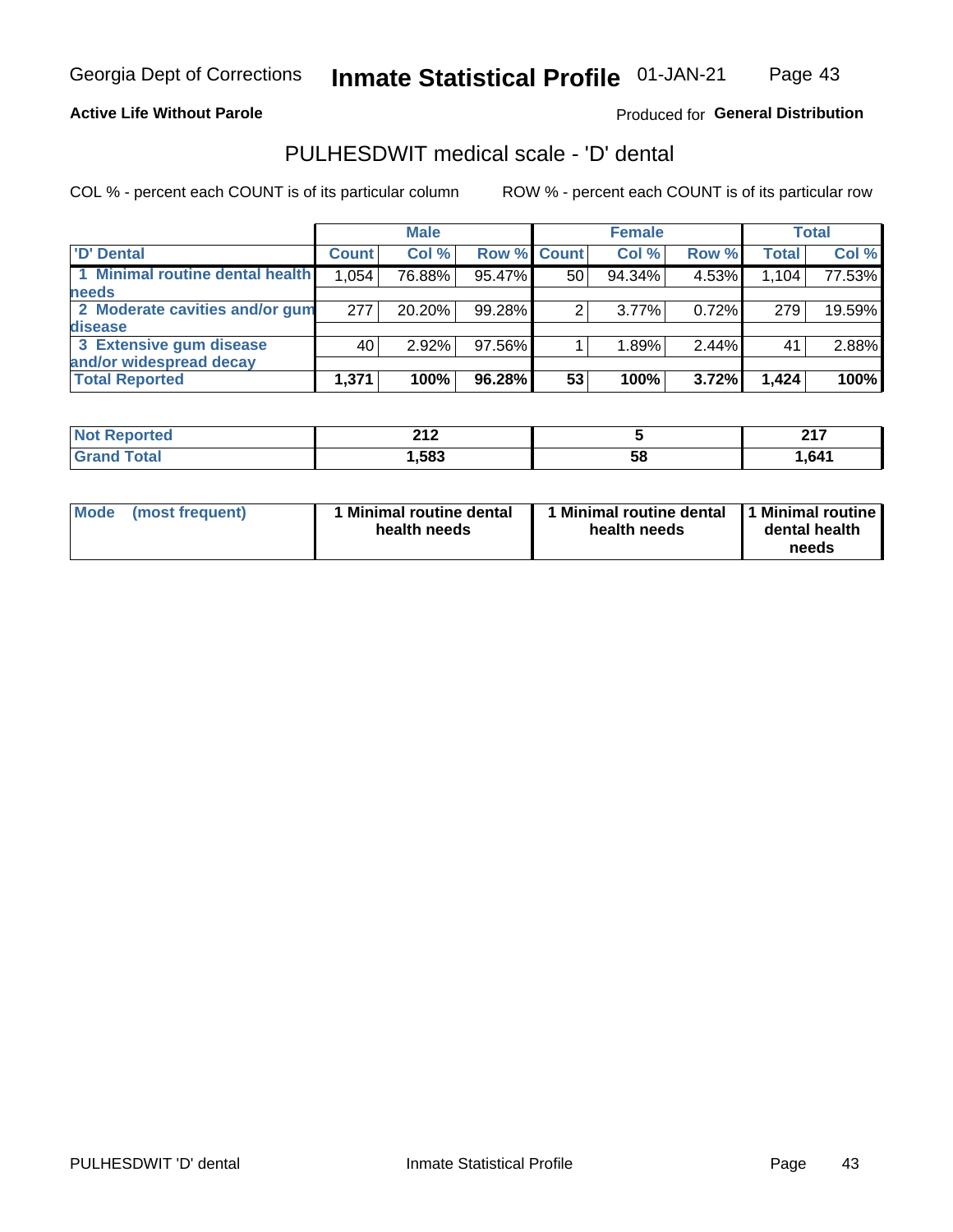### **Active Life Without Parole**

### Produced for General Distribution

### PULHESDWIT medical scale - 'W' work ability

COL % - percent each COUNT is of its particular column

|                                 |              | <b>Male</b> |         |             | <b>Female</b> |       |              | <b>Total</b> |
|---------------------------------|--------------|-------------|---------|-------------|---------------|-------|--------------|--------------|
| <b>W' work ability</b>          | <b>Count</b> | Col %       |         | Row % Count | Col %         | Row % | <b>Total</b> | Col %        |
| 1 Unrestricted work or activity | 1,231        | 83.46%      | 96.55%  | 44          | 75.86%        | 3.45% | 1,275        | 83.17%       |
| 2 Minor restrictions on type of | 190          | 12.88%      | 93.14%  | 14          | 24.14%        | 6.86% | 204          | 13.31%       |
| <b>work</b>                     |              |             |         |             |               |       |              |              |
| 3 Moderate restrictions on type | 36           | 2.44%       | 100.00% |             |               |       | 36           | 2.35%        |
| lof work                        |              |             |         |             |               |       |              |              |
| 4 Major restrictions on type of | 11           | 0.75%       | 100.00% |             |               |       | 11           | 0.72%        |
| <b>work</b>                     |              |             |         |             |               |       |              |              |
| 5 Cannot work under any         |              | 0.47%       | 100.00% |             |               |       |              | 0.46%        |
| <b>circumstances</b>            |              |             |         |             |               |       |              |              |
| <b>Total Reported</b>           | 1,475        | 100%        | 96.22%  | 58          | 100%          | 3.78% | 1,533        | 100.0%       |

| ≅norted and<br><b>NOT</b><br>Renoi | 108  |    | 108  |
|------------------------------------|------|----|------|
| <b>Total</b>                       | ,583 | 58 | .641 |

| Mode            | 1 Unrestricted work or | 1 Unrestricted work or | 1 Unrestricted   |
|-----------------|------------------------|------------------------|------------------|
| (most frequent) | activity               | activity               | work or activity |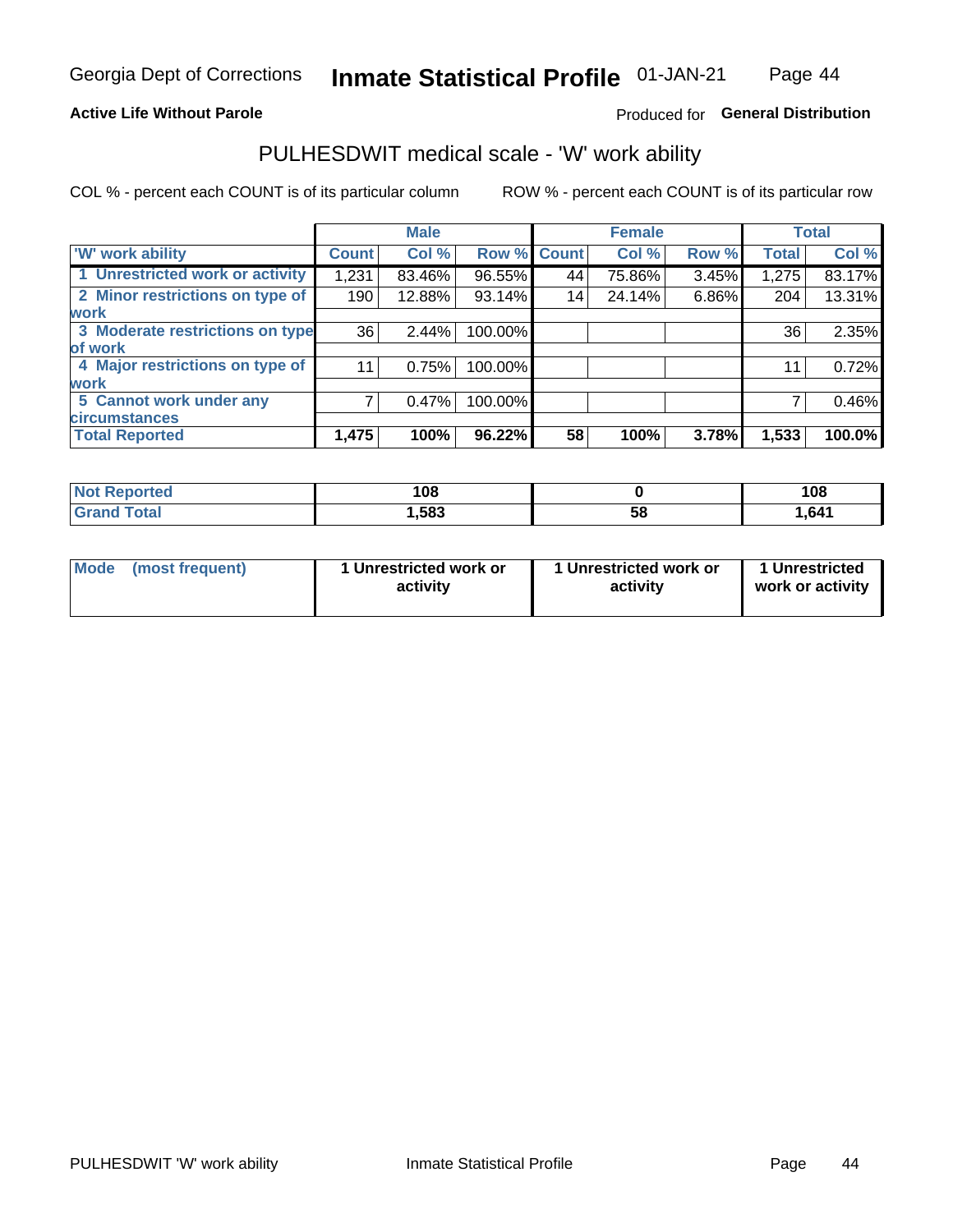### **Active Life Without Parole**

### Produced for General Distribution

## PULHESDWIT medical scale - 'I' impairment

|                                                             |                 | <b>Male</b> |             |    | <b>Female</b> |       |              | <b>Total</b> |
|-------------------------------------------------------------|-----------------|-------------|-------------|----|---------------|-------|--------------|--------------|
| <b>T' Impairment</b>                                        | <b>Count</b>    | Col %       | Row % Count |    | Col %         | Row % | <b>Total</b> | Col %        |
| 1 No impairments or<br>disabilities                         | 448, ا          | 98.37%      | 96.15%      | 58 | 100.00%       | 3.85% | 1,506        | 98.43%       |
| 2 Wheelchair-bound but                                      | 11              | 0.75%       | 100.00%     |    |               |       | 11           | 0.72%        |
| otherwise OK<br><b>3 Needs low-level Assisted</b>           | 2               | 0.14%       | 100.00%     |    |               |       | 2            | 0.13%        |
| Living (level I)                                            |                 |             |             |    |               |       |              |              |
| 4 Needs moderate Assisted                                   |                 | 0.07%       | 100.00%     |    |               |       |              | 0.07%        |
| <b>Living (level II)</b><br><b>5 Needs maximal Assisted</b> | 10 <sub>1</sub> | 0.68%       | 100.00%     |    |               |       | 10           | 0.65%        |
| <b>Living (level III)</b><br><b>Total Reported</b>          | 1,472           | 100%        | 96.21%      | 58 | 100%          | 3.79% | 1,530        | 100%         |
|                                                             |                 |             |             |    |               |       |              |              |

| <b>Reported</b> | 444   |    | 4 4 4<br>. |
|-----------------|-------|----|------------|
| `otal           | 1,583 | ၁၀ | 641. ا     |

| <b>Mode</b> | (most frequent) | <b>No impairments or</b><br>disabilities | 1 No impairments or<br>disabilities | 1 No impairments<br>or disabilities |
|-------------|-----------------|------------------------------------------|-------------------------------------|-------------------------------------|
|-------------|-----------------|------------------------------------------|-------------------------------------|-------------------------------------|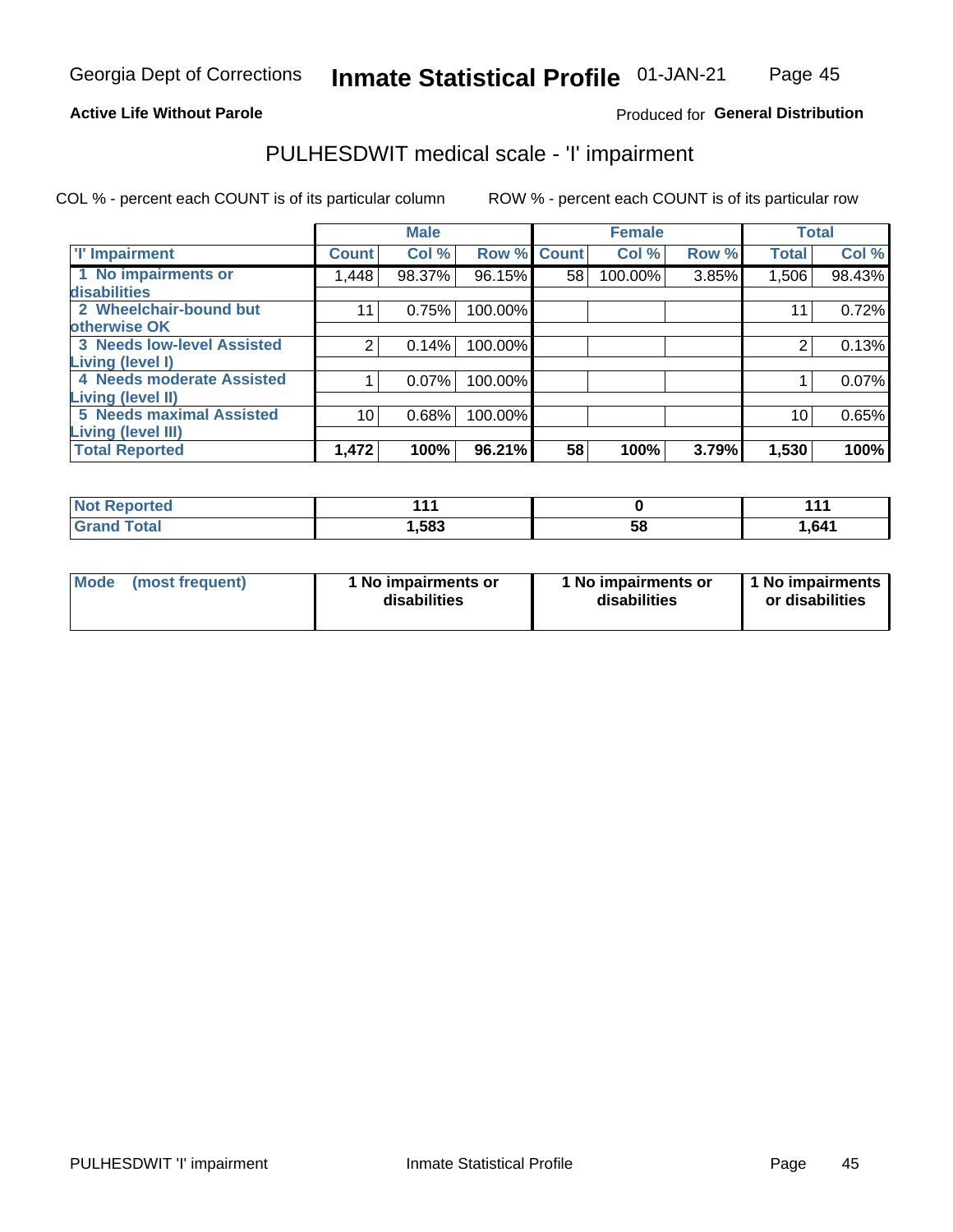### **Active Life Without Parole**

### Produced fo General Distribution

## PULHESDWIT medical scale - 'T' transportability

COL % - percent each COUNT is of its particular column

|                              |              | <b>Male</b> |             |    | <b>Female</b> |       |              | <b>Total</b> |
|------------------------------|--------------|-------------|-------------|----|---------------|-------|--------------|--------------|
| <b>T' Transportability</b>   | <b>Count</b> | Col %       | Row % Count |    | Col %         | Row % | <b>Total</b> | Col %        |
| 1 Can be transported in any  | .463         | 98.72%      | 96.25%      | 57 | 100.00%       | 3.75% | 1,520        | 98.77%       |
| ordinary approved vehicle    |              |             |             |    |               |       |              |              |
| 2 Wheelchair-bound, not      | 9            | 0.61%       | 100.00%     |    |               |       |              | 0.58%        |
| needing special vehicle      |              |             |             |    |               |       |              |              |
| 3 Wheelchair-bound, requires |              | 0.13%       | 100.00%     |    |               |       |              | 0.13%        |
| special vehicle              |              |             |             |    |               |       |              |              |
| 5 Requires ambulance         | 8            | 0.54%       | 100.00%     |    |               |       |              | 0.52%        |
| transport                    |              |             |             |    |               |       |              |              |
| <b>Total Reported</b>        | 1,482        | 100%        | 96.30%      | 57 | 100%          | 3.70% | 1,539        | 100%         |

| วrted | ◡    |    | 102   |
|-------|------|----|-------|
| `otal | .583 | 58 | 1,641 |

| <b>Mode</b> | (most frequent) | 1 Can be transported in any 1 Can be transported in any | ordinary approved vehicle   ordinary approved vehicle   transported in any | 1 Can be<br>  ordinary approved  <br>vehicle |
|-------------|-----------------|---------------------------------------------------------|----------------------------------------------------------------------------|----------------------------------------------|
|-------------|-----------------|---------------------------------------------------------|----------------------------------------------------------------------------|----------------------------------------------|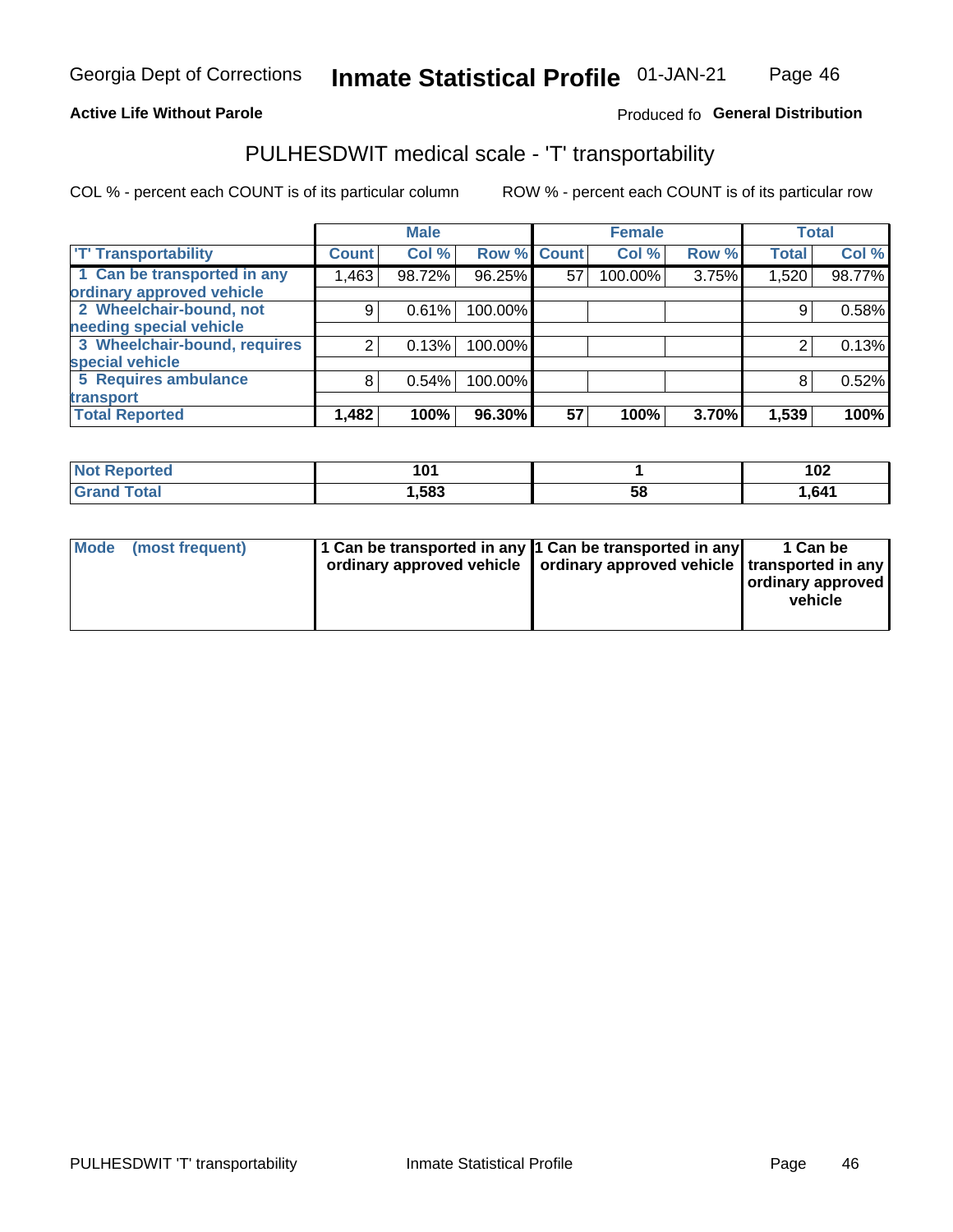#### **Inmate Statistical Profile 01-JAN-21** Page 47

**Active Life Without Parole** 

### **Produced for General Distribution**

## Number of prior Georgia incarcerations

COL % - percent each COUNT is of its particular column

|                                       |              | <b>Male</b> |                    |    | <b>Female</b> |       |       | <b>Total</b> |
|---------------------------------------|--------------|-------------|--------------------|----|---------------|-------|-------|--------------|
| <b>Num of Prior GA Incarcerations</b> | <b>Count</b> | Col %       | <b>Row % Count</b> |    | Col %         | Row % | Total | Col %        |
|                                       | 807          | 50.98%      | 94.50%             | 47 | 81.03%        | 5.50% | 854   | 52.04%       |
|                                       | 312          | 19.71%      | 98.11%             | 6  | 10.34%        | 1.89% | 318   | 19.38%       |
|                                       | 195          | 12.32%      | 98.98%             | 2  | 3.45%         | 1.02% | 197   | 12.00%       |
| 3                                     | 128          | 8.09%       | 98.46%             | 2  | 3.45%         | 1.54% | 130   | 7.92%        |
|                                       | 67           | 4.23%       | 100.00%            |    |               |       | 67    | 4.08%        |
| 5                                     | 41           | 2.59%       | 100.00%            |    |               |       | 41    | 2.50%        |
| <b>More Than 5</b>                    | 33           | 2.08%       | 97.06%             |    | 1.72%         | 2.94% | 34    | 2.07%        |
| <b>Total Reported</b>                 | 1,583        | 100%        | 96.47%             | 58 | 100%          | 3.53% | 1,641 | 100%         |

| <b>orted</b><br><b>NI</b>        |      |    |       |
|----------------------------------|------|----|-------|
| <b>Total</b><br>$\mathbf{v}$ and | ,583 | Эč | 1,641 |

| Mean (average)       | - 42 | .40 | 1.10 |
|----------------------|------|-----|------|
| Median (middle)      |      |     |      |
| Mode (most frequent) |      |     |      |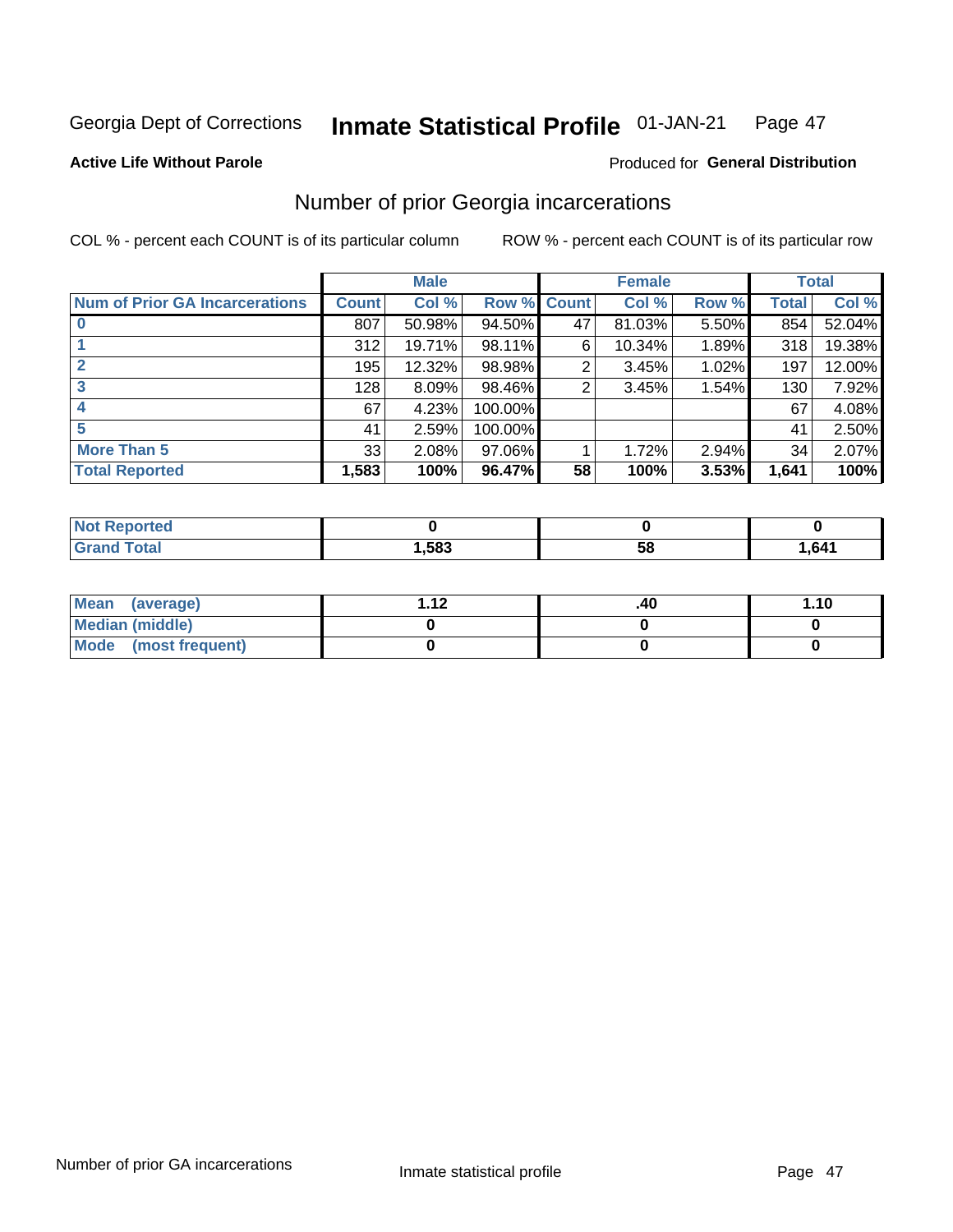#### **Inmate Statistical Profile 01-JAN-21** Page 48

**Active Life Without Parole** 

**Produced for General Distribution** 

### Prison sentence in years

COL % - percent each COUNT is of its particular column

ROW % - percent each COUNT is of its particular row

|                                 |              | <b>Male</b> |                    |    | <b>Female</b> | <b>Total</b> |       |           |
|---------------------------------|--------------|-------------|--------------------|----|---------------|--------------|-------|-----------|
| <b>Prison Sentence In Years</b> | <b>Count</b> | Col %       | <b>Row % Count</b> |    | Col %         | Row %        | Total | Col %     |
| <b>Life Without Parole</b>      | .582         | 99.94%      | 96.46%             | 58 | 100.00%       | 3.54%        | 1.640 | $99.94\%$ |
| <b>Death</b>                    |              | 0.06%       | 100.00%            |    |               |              |       | $0.06\%$  |
| <b>Total Reported</b>           | 1.583        | 100%        | 96.47% I           | 58 | 100%          | 3.53%        | 1.641 | 100%      |

| ported      |       |    |      |
|-------------|-------|----|------|
| <b>otal</b> | 1,583 | эс | .641 |

#### **Determinate (numeric) sentences only**

| ' Mea<br><b>Service</b> A<br>ЯМА. |  |  |  |
|-----------------------------------|--|--|--|
|                                   |  |  |  |

All sentences (including determinate), with life, life without parole, and death sentences figured at 45 years

| MС<br>a r -<br>-- |         |  |  |
|-------------------|---------|--|--|
|                   | ------- |  |  |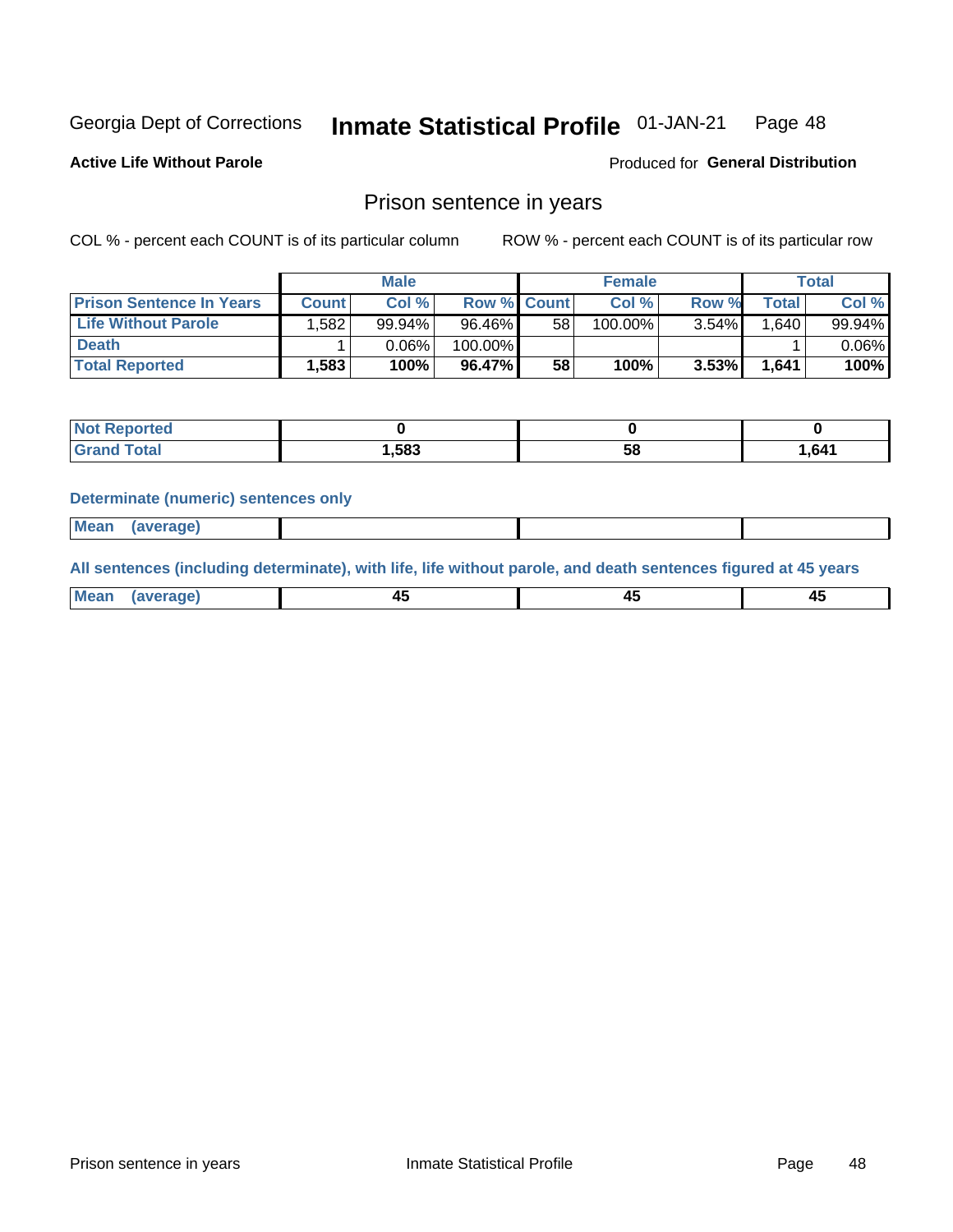#### Georgia Dept of Corrections Inmate Statistical Profile 01-JAN-21 Page 49

#### **Active Life Without Parole**

#### Produced for General Distribution

## Primary offense, broken out into felonies vs misdemeanors

COL % - percent each COUNT is of its particular column

|                                  | <b>Male</b>  |         |                    | <b>Female</b> |            |          | Total        |         |
|----------------------------------|--------------|---------|--------------------|---------------|------------|----------|--------------|---------|
| <b>Felonies and Misdemeanors</b> | <b>Count</b> | Col%    | <b>Row % Count</b> |               | Col%       | Row %    | <b>Total</b> | Col %   |
| <b>Felonies</b>                  | 1,577        | 100.00% | 96.57%             | 56            | $100.00\%$ | $3.43\%$ | 1,633        | 100.00% |
| <b>Total Reported</b>            | .577         | $100\%$ | 96.57%             | 56            | 100%       | 3.43%    | 1,633        | 100%    |

| <b>Not Reported</b>   |      |               |       |
|-----------------------|------|---------------|-------|
| Total<br><b>Grand</b> | ,583 | 570<br>.J I J | 1,641 |

| <b>Mode</b><br>frequent)<br>nies<br>≧ (most tr.<br>. | onies<br>. | lonies<br>ею<br>____ |
|------------------------------------------------------|------------|----------------------|
|------------------------------------------------------|------------|----------------------|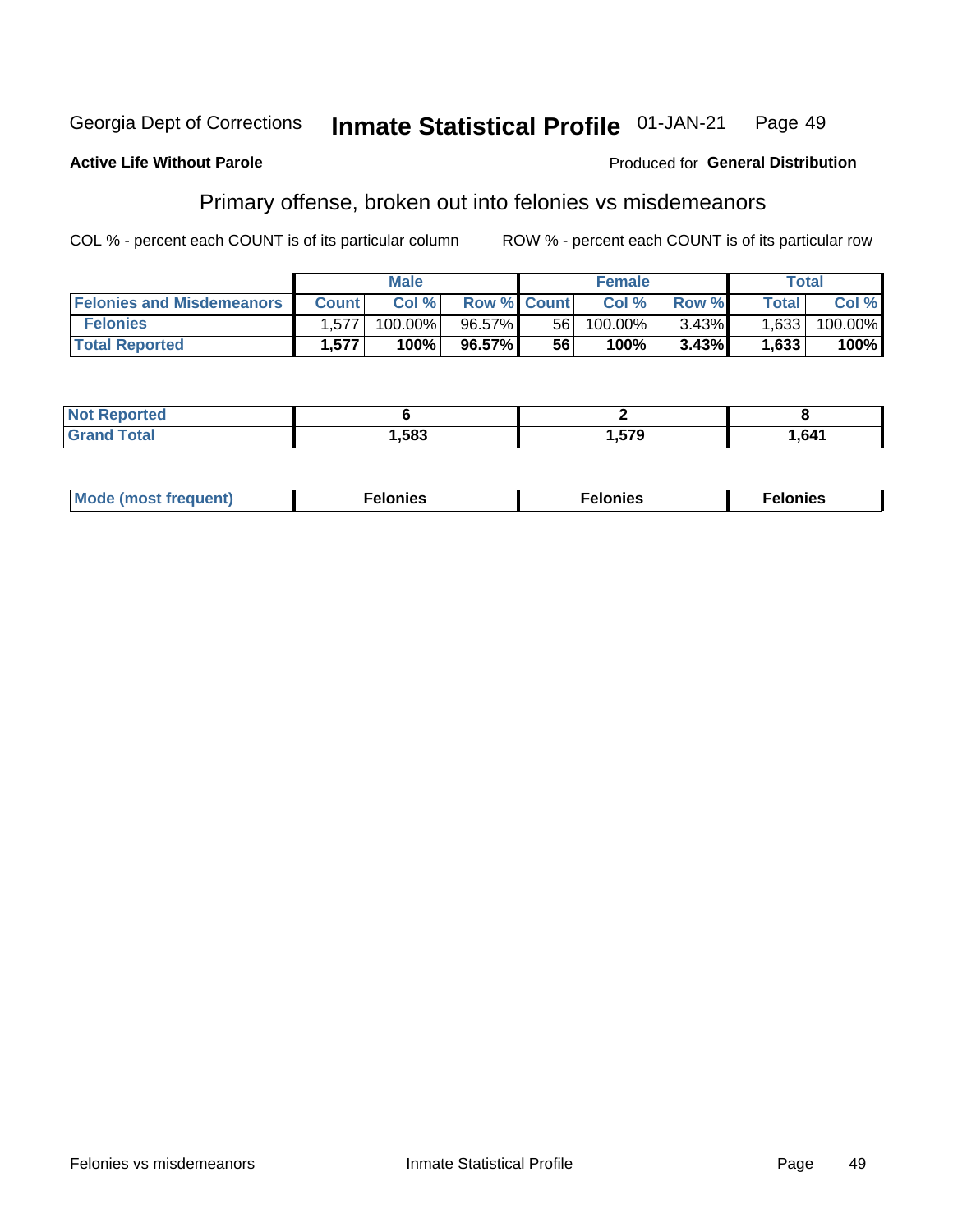#### Inmate Statistical Profile 01-JAN-21 Page 50

### **Active Life Without Parole**

#### Produced for General Distribution

## Primary offense, broken out into six broad crime categories

COL % - percent each COUNT is of its particular column

|                         | <b>Male</b>  |        |                    | <b>Female</b> |        |          | Total |         |
|-------------------------|--------------|--------|--------------------|---------------|--------|----------|-------|---------|
| <b>Crime Categories</b> | <b>Count</b> | Col %  | <b>Row % Count</b> |               | Col %  | Row %    | Total | Col %   |
| <b>Violent</b>          | 1,377        | 86.99% | 96.03%             | 57            | 98.28% | $3.97\%$ | 1.434 | 87.39%  |
| <b>Sex Crime</b>        | ا 200        | 12.63% | 99.50%             |               | 1.72%  | .50%     | 201   | 12.25%  |
| <b>Drug</b>             | 6            | .38%   | 100.00%            |               | .00%   |          |       | $.37\%$ |
| <b>Total Reported</b>   | 1,583        | 100%   | 96.47%             | 58            | 100%   | 3.53%    | 1,641 | 100%    |

| _____ | .583 | 58 | ,641 |
|-------|------|----|------|

| <b>Mode (most frequent)</b> | .             |         | .     |
|-----------------------------|---------------|---------|-------|
|                             | <b>ïolent</b> | ∕iolent | ∍lent |
|                             |               |         |       |
|                             |               |         |       |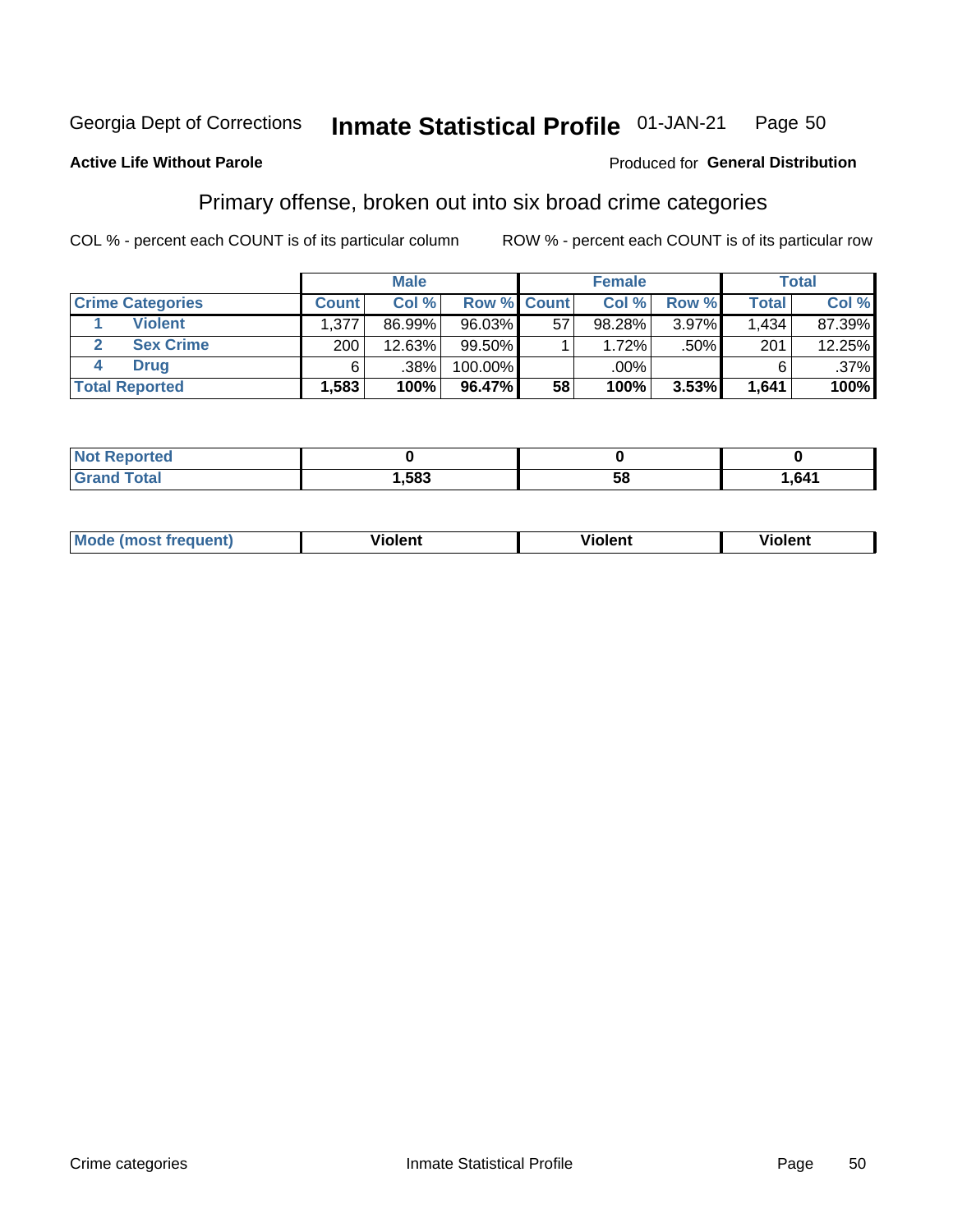#### Inmate Statistical Profile 01-JAN-21 Page 51

#### **Active Life Without Parole**

### **Produced for General Distribution**

## Primary offense, detailed offense code

COL % - percent each COUNT is of its particular column

|                                         |              | <b>Male</b>                |         |              | <b>Female</b> |        |              | <b>Total</b> |
|-----------------------------------------|--------------|----------------------------|---------|--------------|---------------|--------|--------------|--------------|
| <b>Primary Offense</b>                  | <b>Count</b> | $\overline{\text{Col }^9}$ | Row %   | <b>Count</b> | Col %         | Row %  | <b>Total</b> | Col %        |
| <b>Agg Sex Battery Atmpt (2099)</b>     |              | .06%                       | 100.00% |              |               |        | 1            | .06%         |
| <b>Aggrav Assault (1302)</b>            | 2            | .13%                       | 66.67%  | 1            | 1.72%         | 33.33% | 3            | .18%         |
| <b>Aggrav Battery (1305)</b>            |              | .06%                       | 100.00% |              |               |        |              | .06%         |
| <b>Aggrav Child Molestation (2021)</b>  | 26           | 1.64%                      | 100.00% |              |               |        | 26           | 1.58%        |
| <b>Aggrav Sexual Battery (2009)</b>     |              | .44%                       | 100.00% |              |               |        | 7            | .43%         |
| <b>Aggrav Sodomy (2003)</b>             | 12           | .76%                       | 100.00% |              |               |        | 12           | .73%         |
| <b>Armed Robbery (1902)</b>             | 159          | 10.04%                     | 99.38%  | 1            | 1.72%         | .63%   | 160          | 9.75%        |
| <b>Child Molestation (2019)</b>         | 5            | .32%                       | 100.00% |              |               |        | 5            | .30%         |
| <b>False Imprisonment (1308)</b>        |              | .06%                       | 100.00% |              |               |        |              | .06%         |
| <b>Hijacking Motor Vehicle (1911)</b>   |              | .06%                       | 100.00% |              |               |        |              | .06%         |
| Kidnapping (1311)                       | 92           | 5.81%                      | 100.00% |              |               |        | 92           | 5.61%        |
| <b>Murder (1101)</b>                    | 1,118        | 70.63%                     | 95.31%  | 55           | 94.83%        | 4.69%  | 1,173        | 71.48%       |
| <b>Poss Of Firearm Dur Crime</b>        | 2            | .13%                       | 100.00% |              |               |        | 2            | .12%         |
| (2910)                                  |              |                            |         |              |               |        |              |              |
| Rape (2001)                             | 149          | 9.41%                      | 99.33%  |              | 1.72%         | .67%   | 150          | 9.14%        |
| S/D Cocaine (4021)                      |              | .06%                       | 100.00% |              |               |        |              | .06%         |
| S/D Cont Sub Public (4017)              |              | .06%                       | 100.00% |              |               |        |              | .06%         |
| S/D Cont Sub School (4018)              |              | .06%                       | 100.00% |              |               |        | 1            | .06%         |
| <b>Traf Cocaine 401+ Gm (4103)</b>      |              | .06%                       | 100.00% |              |               |        | 1            | .06%         |
| <b>Traf Methamph 28-199 Gm</b>          |              | .06%                       | 100.00% |              |               |        | 1            | .06%         |
| (4140)                                  |              |                            |         |              |               |        |              |              |
| Traf Narcotic 29+ Gm (4113)             |              | .06%                       | 100.00% |              |               |        |              | .06%         |
| <b>Traffick Sexual Servitude (1331)</b> |              | .06%                       | 100.00% |              |               |        |              | .06%         |
| <b>Total Rported</b>                    | 1,583        | 100%                       | 96.47%  | 58           | 100%          | 3.53%  | 1,641        | 100%         |

| <b>Not</b><br><b>orted</b><br>керс |      |          |      |
|------------------------------------|------|----------|------|
| <b>Total</b>                       | ,583 | --<br>58 | 641, |

| Mode (most frequent) | 1101 Murder | 1101 Murder | 1101 Murder |
|----------------------|-------------|-------------|-------------|
|----------------------|-------------|-------------|-------------|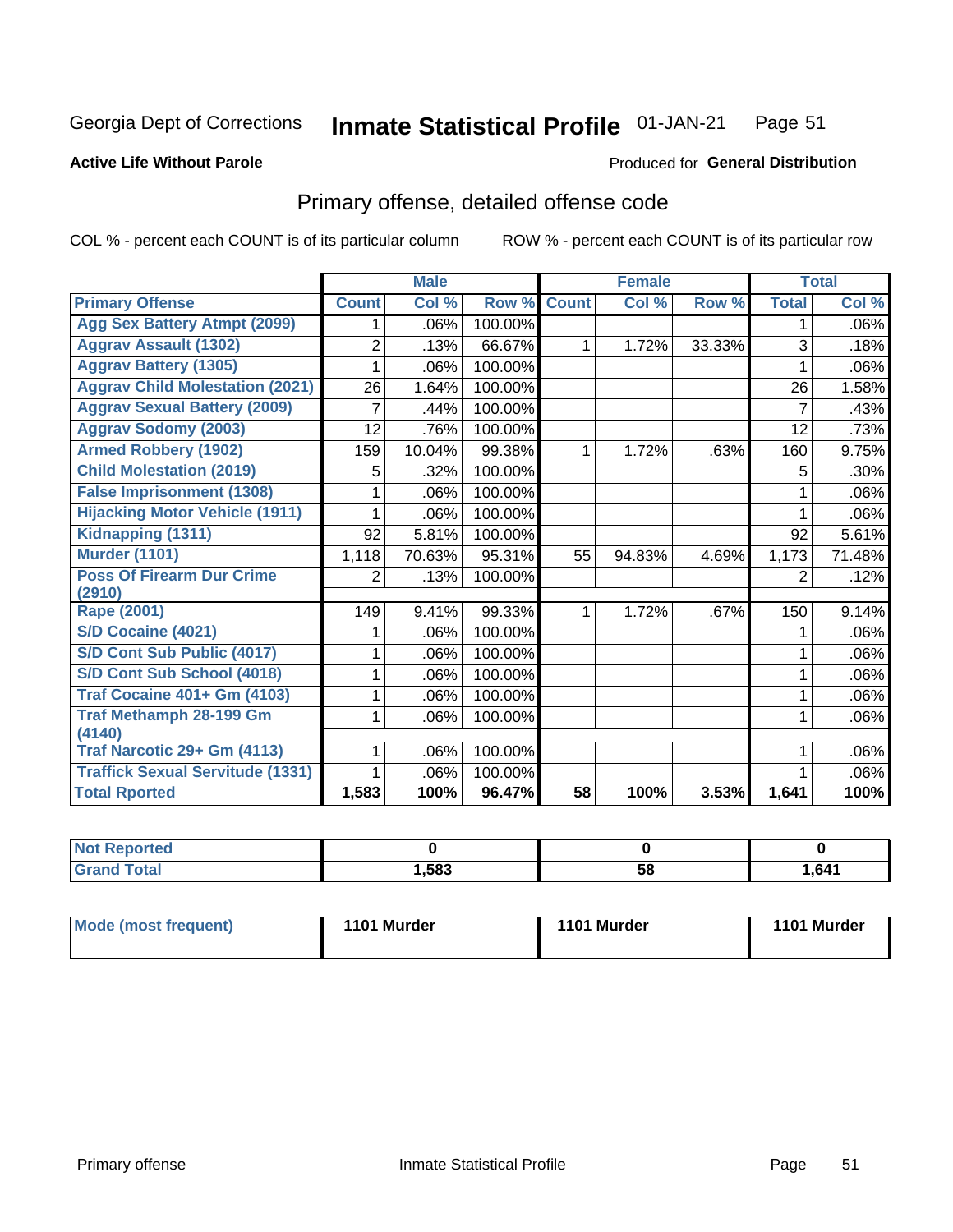#### **Inmate Statistical Profile 01-JAN-21** Page 52

**Active Life Without Parole** 

Produced for General Distribution

## County of conviction of primary offense

COL % - percent each COUNT is of its particular column

|                                |                  | <b>Male</b> |         |                | <b>Female</b> |        |                  | <b>Total</b> |
|--------------------------------|------------------|-------------|---------|----------------|---------------|--------|------------------|--------------|
| <b>County of Conviction</b>    | <b>Count</b>     | Col %       | Row %   | <b>Count</b>   | Col %         | Row %  | <b>Total</b>     | Col %        |
| 000<br><b>Unknown</b>          | 6                | .38%        | 75.00%  | 2              | 3.45%         | 25.00% | 8                | .49%         |
| <b>Appling County</b><br>001   | 4                | .25%        | 100.00% |                |               |        | 4                | .24%         |
| <b>Atkinson County</b><br>002  | 3                | .19%        | 100.00% |                |               |        | 3                | .18%         |
| <b>Bacon County</b><br>003     | 5                | .32%        | 100.00% |                |               |        | 5                | .30%         |
| <b>Baker County</b><br>004     | 1                | .06%        | 100.00% |                |               |        | 1                | .06%         |
| <b>Baldwin County</b><br>005   | 5                | .32%        | 100.00% |                |               |        | 5                | .30%         |
| <b>Banks County</b><br>006     | 3                | .19%        | 100.00% |                |               |        | 3                | .18%         |
| <b>Barrow County</b><br>007    | $\overline{7}$   | .44%        | 100.00% |                |               |        | $\overline{7}$   | .43%         |
| <b>Bartow County</b><br>008    | 9                | .57%        | 90.00%  | 1              | 1.72%         | 10.00% | 10               | .61%         |
| <b>Ben Hill County</b><br>009  | 8                | .51%        | 100.00% |                |               |        | 8                | .49%         |
| <b>Berrien County</b><br>010   | $\overline{c}$   | .13%        | 100.00% |                |               |        | $\overline{c}$   | .12%         |
| <b>Bibb County</b><br>011      | 43               | 2.72%       | 95.56%  | $\overline{2}$ | 3.45%         | 4.44%  | 45               | 2.74%        |
| <b>Bleckley County</b><br>012  | 1                | .06%        | 100.00% |                |               |        | $\mathbf{1}$     | .06%         |
| <b>Brantley County</b><br>013  | $\overline{2}$   | .13%        | 100.00% |                |               |        | $\boldsymbol{2}$ | .12%         |
| <b>Brooks County</b><br>014    | $\overline{c}$   | .13%        | 100.00% |                |               |        | $\overline{c}$   | .12%         |
| <b>Bryan County</b><br>015     | 1                | .06%        | 100.00% |                |               |        | $\mathbf{1}$     | .06%         |
| <b>Bulloch County</b><br>016   | 8                | .51%        | 88.89%  | 1              | 1.72%         | 11.11% | 9                | .55%         |
| <b>Burke County</b><br>017     | 13               | .82%        | 100.00% |                |               |        | 13               | .79%         |
| <b>Butts County</b><br>018     | 4                | .25%        | 100.00% |                |               |        | 4                | .24%         |
| <b>Calhoun County</b><br>019   | 3                | .19%        | 100.00% |                |               |        | $\sqrt{3}$       | .18%         |
| <b>Camden County</b><br>020    | 6                | .38%        | 100.00% |                |               |        | $\,6\,$          | .37%         |
| <b>Candler County</b><br>021   | 3                | .19%        | 100.00% |                |               |        | 3                | .18%         |
| <b>Carroll County</b><br>022   | 5                | .32%        | 100.00% |                |               |        | 5                | .30%         |
| <b>Catoosa County</b><br>023   | 4                | .25%        | 80.00%  | 1              | 1.72%         | 20.00% | 5                | .30%         |
| <b>Chatham County</b><br>025   | 66               | 4.17%       | 97.06%  | $\overline{2}$ | 3.45%         | 2.94%  | 68               | 4.14%        |
| <b>Chattooga County</b><br>027 | 1                | .06%        | 100.00% |                |               |        | 1                | .06%         |
| <b>Cherokee County</b><br>028  | $\boldsymbol{9}$ | .57%        | 100.00% |                |               |        | 9                | .55%         |
| <b>Clarke County</b><br>029    | 24               | 1.52%       | 96.00%  | 1              | 1.72%         | 4.00%  | 25               | 1.52%        |
| <b>Clay County</b><br>030      | 1                | .06%        | 100.00% |                |               |        | $\mathbf{1}$     | .06%         |
| <b>Clayton County</b><br>031   | 76               | 4.80%       | 93.83%  | 5              | 8.62%         | 6.17%  | 81               | 4.94%        |
| <b>Clinch County</b><br>032    | 1                | .06%        | 100.00% |                |               |        | 1                | .06%         |
| <b>Cobb County</b><br>033      | 69               | 4.36%       | 97.18%  | 2              | 3.45%         | 2.82%  | 71               | 4.33%        |
| <b>Coffee County</b><br>034    | 12               | .76%        | 85.71%  | $\overline{2}$ | 3.45%         | 14.29% | 14               | .85%         |
| <b>Colquitt County</b><br>035  | $\sqrt{3}$       | .19%        | 100.00% |                |               |        | $\mathbf{3}$     | .18%         |
| <b>Columbia County</b><br>036  | 10               | .63%        | 83.33%  | $\overline{2}$ | 3.45%         | 16.67% | 12               | .73%         |
| <b>Cook County</b><br>037      | 5                | .32%        | 100.00% |                |               |        | 5                | .30%         |
| <b>Coweta County</b><br>038    | 9                | .57%        | 100.00% |                |               |        | $\boldsymbol{9}$ | .55%         |
| <b>Crisp County</b><br>040     | 6                | .38%        | 100.00% |                |               |        | 6                | .37%         |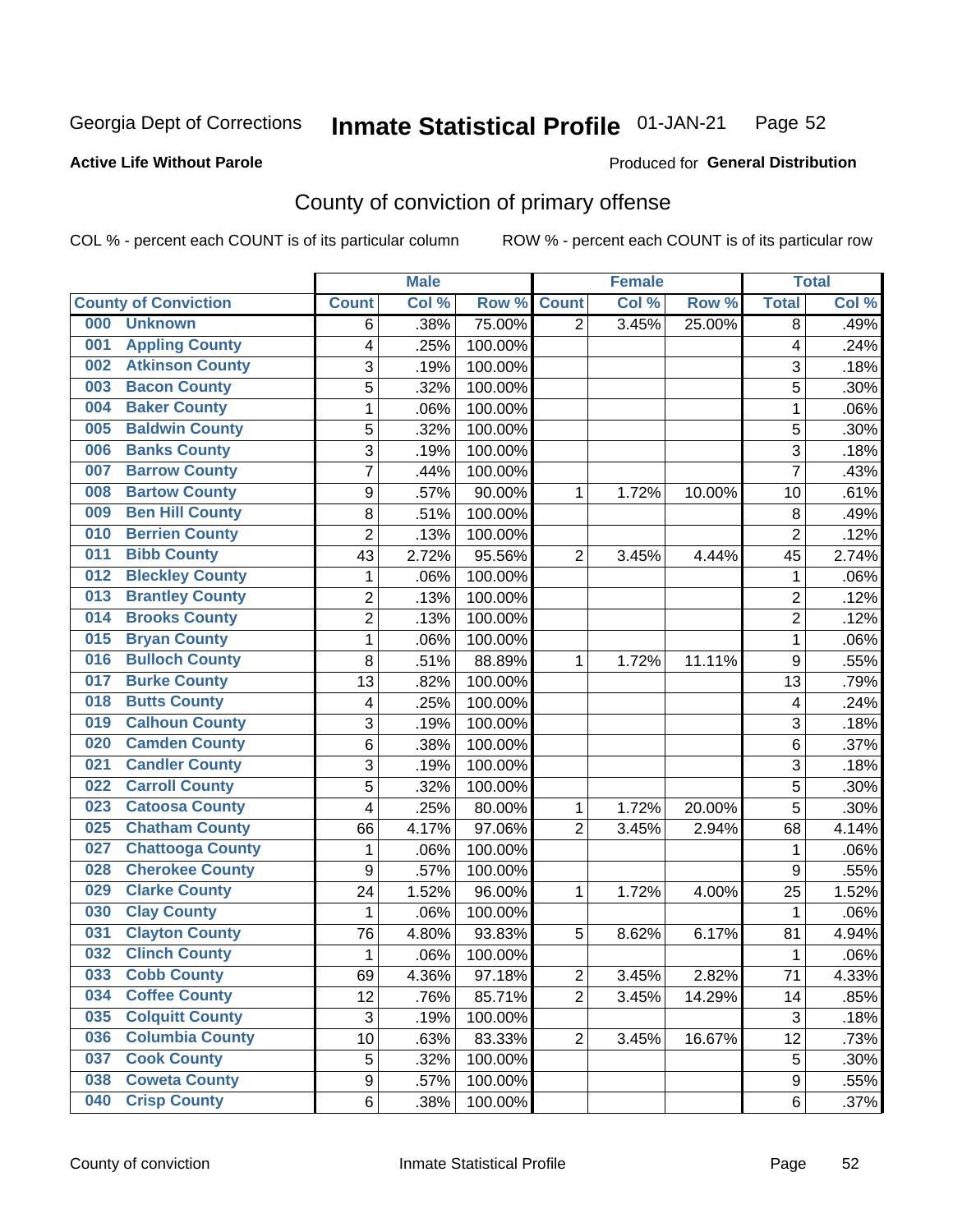#### Inmate Statistical Profile 01-JAN-21 Page 53

#### **Active Life Without Parole**

### Produced for General Distribution

## County of conviction of primary offense

COL % - percent each COUNT is of its particular column

|     |                             |                 | <b>Male</b> |         |                | <b>Female</b> |        |                | <b>Total</b> |
|-----|-----------------------------|-----------------|-------------|---------|----------------|---------------|--------|----------------|--------------|
|     | <b>County of Conviction</b> | <b>Count</b>    | Col %       | Row %   | <b>Count</b>   | Col %         | Row %  | <b>Total</b>   | Col %        |
| 041 | <b>Dade County</b>          | $\mathbf 1$     | .06%        | 100.00% |                |               |        | 1              | .06%         |
| 042 | <b>Dawson County</b>        | $\overline{c}$  | .13%        | 100.00% |                |               |        | $\overline{2}$ | .12%         |
| 043 | <b>Decatur County</b>       | 6               | .38%        | 100.00% |                |               |        | 6              | .37%         |
| 044 | <b>Dekalb County</b>        | 145             | 9.16%       | 97.32%  | 4              | 6.90%         | 2.68%  | 149            | 9.08%        |
| 046 | <b>Dooly County</b>         | $\overline{2}$  | .13%        | 100.00% |                |               |        | $\overline{2}$ | .12%         |
| 047 | <b>Dougherty County</b>     | 33              | 2.08%       | 97.06%  | 1              | 1.72%         | 2.94%  | 34             | 2.07%        |
| 048 | <b>Douglas County</b>       | 39              | 2.46%       | 95.12%  | $\overline{2}$ | 3.45%         | 4.88%  | 41             | 2.50%        |
| 049 | <b>Early County</b>         | $\overline{2}$  | .13%        | 100.00% |                |               |        | $\overline{2}$ | .12%         |
| 051 | <b>Effingham County</b>     | $\overline{7}$  | .44%        | 100.00% |                |               |        | $\overline{7}$ | .43%         |
| 052 | <b>Elbert County</b>        | $\overline{c}$  | .13%        | 66.67%  | 1              | 1.72%         | 33.33% | 3              | .18%         |
| 053 | <b>Emanuel County</b>       | $\overline{12}$ | .76%        | 100.00% |                |               |        | 12             | .73%         |
| 056 | <b>Fayette County</b>       | 9               | .57%        | 100.00% |                |               |        | 9              | .55%         |
| 057 | <b>Floyd County</b>         | 34              | 2.15%       | 97.14%  | $\mathbf{1}$   | 1.72%         | 2.86%  | 35             | 2.13%        |
| 058 | <b>Forsyth County</b>       | 5               | .32%        | 83.33%  | 1              | 1.72%         | 16.67% | 6              | .37%         |
| 059 | <b>Franklin County</b>      | 6               | .38%        | 85.71%  | 1              | 1.72%         | 14.29% | $\overline{7}$ | .43%         |
| 060 | <b>Fulton County</b>        | 216             | 13.64%      | 98.63%  | 3              | 5.17%         | 1.37%  | 219            | 13.35%       |
| 061 | <b>Gilmer County</b>        | $\overline{2}$  | .13%        | 100.00% |                |               |        | $\overline{2}$ | .12%         |
| 063 | <b>Glynn County</b>         | 21              | 1.33%       | 100.00% |                |               |        | 21             | 1.28%        |
| 064 | <b>Gordon County</b>        | $\overline{7}$  | .44%        | 100.00% |                |               |        | $\overline{7}$ | .43%         |
| 065 | <b>Grady County</b>         | 3               | .19%        | 100.00% |                |               |        | 3              | .18%         |
| 066 | <b>Greene County</b>        | $\overline{2}$  | .13%        | 100.00% |                |               |        | $\overline{2}$ | .12%         |
| 067 | <b>Gwinnett County</b>      | 71              | 4.49%       | 94.67%  | 4              | 6.90%         | 5.33%  | 75             | 4.57%        |
| 068 | <b>Habersham County</b>     | 4               | .25%        | 100.00% |                |               |        | 4              | .24%         |
| 069 | <b>Hall County</b>          | 23              | 1.45%       | 85.19%  | 4              | 6.90%         | 14.81% | 27             | 1.65%        |
| 070 | <b>Hancock County</b>       | 4               | .25%        | 100.00% |                |               |        | 4              | .24%         |
| 071 | <b>Haralson County</b>      | 5               | .32%        | 100.00% |                |               |        | 5              | .30%         |
| 072 | <b>Harris County</b>        | $\overline{2}$  | .13%        | 100.00% |                |               |        | $\overline{2}$ | .12%         |
| 073 | <b>Hart County</b>          | 3               | .19%        | 100.00% |                |               |        | 3              | .18%         |
| 075 | <b>Henry County</b>         | 18              | 1.14%       | 94.74%  | $\mathbf{1}$   | 1.72%         | 5.26%  | 19             | 1.16%        |
| 076 | <b>Houston County</b>       | 26              | 1.64%       | 100.00% |                |               |        | 26             | 1.58%        |
| 077 | <b>Irwin County</b>         | $\mathbf{1}$    | .06%        | 100.00% |                |               |        | 1              | .06%         |
| 078 | <b>Jackson County</b>       | 11              | .69%        | 100.00% |                |               |        | 11             | .67%         |
| 079 | <b>Jasper County</b>        | 1               | .06%        | 100.00% |                |               |        | 1              | .06%         |
| 080 | <b>Jeff Davis County</b>    | 1               | .06%        | 100.00% |                |               |        | 1              | .06%         |
| 081 | <b>Jefferson County</b>     | 6               | .38%        | 100.00% |                |               |        | 6              | .37%         |
| 082 | <b>Jenkins County</b>       | 1               | .06%        | 100.00% |                |               |        | 1              | .06%         |
| 083 | <b>Johnson County</b>       | 1               | .06%        | 100.00% |                |               |        | 1              | .06%         |
| 084 | <b>Jones County</b>         | 1               | .06%        | 50.00%  | 1              | 1.72%         | 50.00% | $\overline{2}$ | .12%         |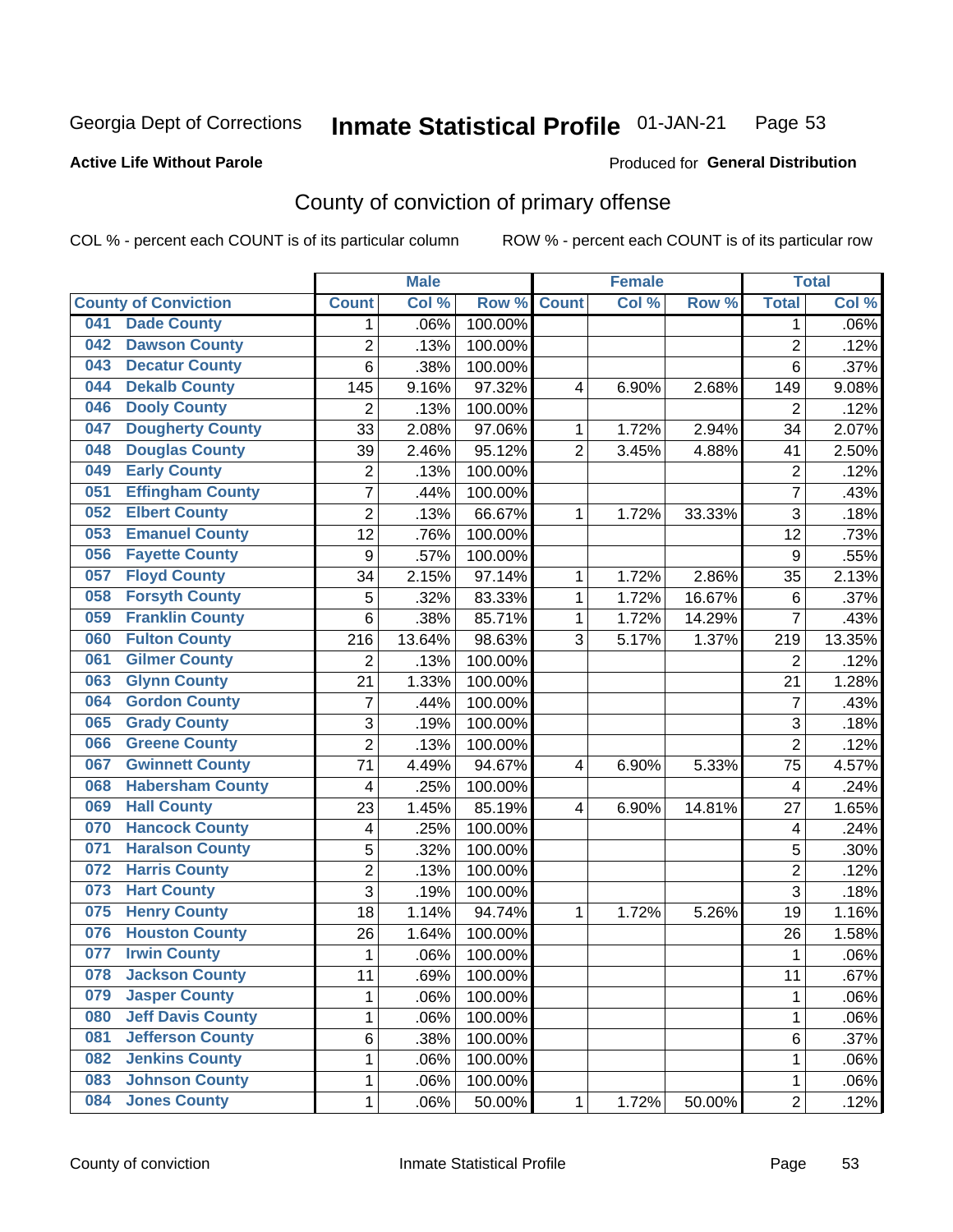#### Inmate Statistical Profile 01-JAN-21 Page 54

**Active Life Without Parole** 

Produced for General Distribution

## County of conviction of primary offense

COL % - percent each COUNT is of its particular column

|                  |                             |                 | <b>Male</b> |         |                | <b>Female</b> |        |                 | <b>Total</b> |
|------------------|-----------------------------|-----------------|-------------|---------|----------------|---------------|--------|-----------------|--------------|
|                  | <b>County of Conviction</b> | <b>Count</b>    | Col %       | Row %   | <b>Count</b>   | Col %         | Row %  | <b>Total</b>    | Col %        |
| 085              | <b>Lamar County</b>         | 1               | .06%        | 100.00% |                |               |        | 1               | $.06\%$      |
| 086              | <b>Lanier County</b>        | $\overline{2}$  | .13%        | 100.00% |                |               |        | $\overline{2}$  | .12%         |
| 087              | <b>Laurens County</b>       | 4               | .25%        | 100.00% |                |               |        | 4               | .24%         |
| 088              | <b>Lee County</b>           | 4               | .25%        | 100.00% |                |               |        | 4               | .24%         |
| 089              | <b>Liberty County</b>       | 7               | .44%        | 100.00% |                |               |        | 7               | .43%         |
| 091              | <b>Long County</b>          | 5               | .32%        | 100.00% |                |               |        | 5               | .30%         |
| 092              | <b>Lowndes County</b>       | 8               | .51%        | 100.00% |                |               |        | 8               | .49%         |
| 093              | <b>Lumpkin County</b>       | 1               | .06%        | 100.00% |                |               |        | 1               | .06%         |
| 095              | <b>Madison County</b>       | 3               | .19%        | 100.00% |                |               |        | 3               | .18%         |
| 096              | <b>Marion County</b>        | 1               | .06%        | 100.00% |                |               |        | 1               | .06%         |
| 097              | <b>Mcduffie County</b>      | 3               | .19%        | 100.00% |                |               |        | 3               | .18%         |
| 099              | <b>Meriwether County</b>    | $\overline{2}$  | .13%        | 100.00% |                |               |        | $\overline{2}$  | .12%         |
| 100              | <b>Miller County</b>        | 1               | .06%        | 100.00% |                |               |        | 1               | .06%         |
| 101              | <b>Mitchell County</b>      | 3               | .19%        | 100.00% |                |               |        | 3               | .18%         |
| 102              | <b>Monroe County</b>        | 7               | .44%        | 100.00% |                |               |        | $\overline{7}$  | .43%         |
| 104              | <b>Morgan County</b>        | 1               | .06%        | 100.00% |                |               |        | 1               | .06%         |
| 105              | <b>Murray County</b>        | 5               | .32%        | 100.00% |                |               |        | 5               | .30%         |
| 106              | <b>Muscogee County</b>      | 47              | 2.97%       | 97.92%  | 1              | 1.72%         | 2.08%  | 48              | 2.93%        |
| 107              | <b>Newton County</b>        | 15              | .95%        | 88.24%  | $\overline{2}$ | 3.45%         | 11.76% | 17              | 1.04%        |
| 108              | <b>Oconee County</b>        | 1               | .06%        | 100.00% |                |               |        | 1               | .06%         |
| 109              | <b>Oglethorpe County</b>    | 2               | .13%        | 100.00% |                |               |        | 2               | .12%         |
| 110              | <b>Paulding County</b>      | 6               | .38%        | 100.00% |                |               |        | 6               | .37%         |
| 111              | <b>Peach County</b>         | 4               | .25%        | 100.00% |                |               |        | 4               | .24%         |
| 112              | <b>Pickens County</b>       | $\overline{2}$  | .13%        | 100.00% |                |               |        | $\overline{2}$  | .12%         |
| 113              | <b>Pierce County</b>        | 2               | .13%        | 100.00% |                |               |        | 2               | .12%         |
| $\overline{114}$ | <b>Pike County</b>          | $\overline{2}$  | .13%        | 50.00%  | $\overline{2}$ | 3.45%         | 50.00% | 4               | .24%         |
| $\overline{115}$ | <b>Polk County</b>          | 6               | .38%        | 100.00% |                |               |        | 6               | .37%         |
| 116              | <b>Pulaski County</b>       | 1               | .06%        | 100.00% |                |               |        | 1               | .06%         |
| 117              | <b>Putnam County</b>        | 7               | .44%        | 100.00% |                |               |        | 7               | .43%         |
| 119              | <b>Rabun County</b>         | 1               | .06%        | 100.00% |                |               |        | 1               | .06%         |
| 120              | <b>Randolph County</b>      | 2               | .13%        | 100.00% |                |               |        | 2               | .12%         |
|                  | <b>121 Richmond County</b>  | $\overline{78}$ | 4.93%       | 96.30%  | 3              | 5.17%         | 3.70%  | $\overline{81}$ | 4.94%        |
| 122              | <b>Rockdale County</b>      | 10              | .63%        | 100.00% |                |               |        | 10              | .61%         |
| $125$            | <b>Seminole County</b>      | $\overline{2}$  | .13%        | 100.00% |                |               |        | $\overline{2}$  | .12%         |
| 126              | <b>Spalding County</b>      | 14              | .88%        | 100.00% |                |               |        | 14              | .85%         |
| 127              | <b>Stephens County</b>      | 3               | .19%        | 100.00% |                |               |        | 3               | .18%         |
| 128              | <b>Stewart County</b>       | 1               | .06%        | 100.00% |                |               |        | 1               | .06%         |
| 129              | <b>Sumter County</b>        | 6               | .38%        | 100.00% |                |               |        | 6               | .37%         |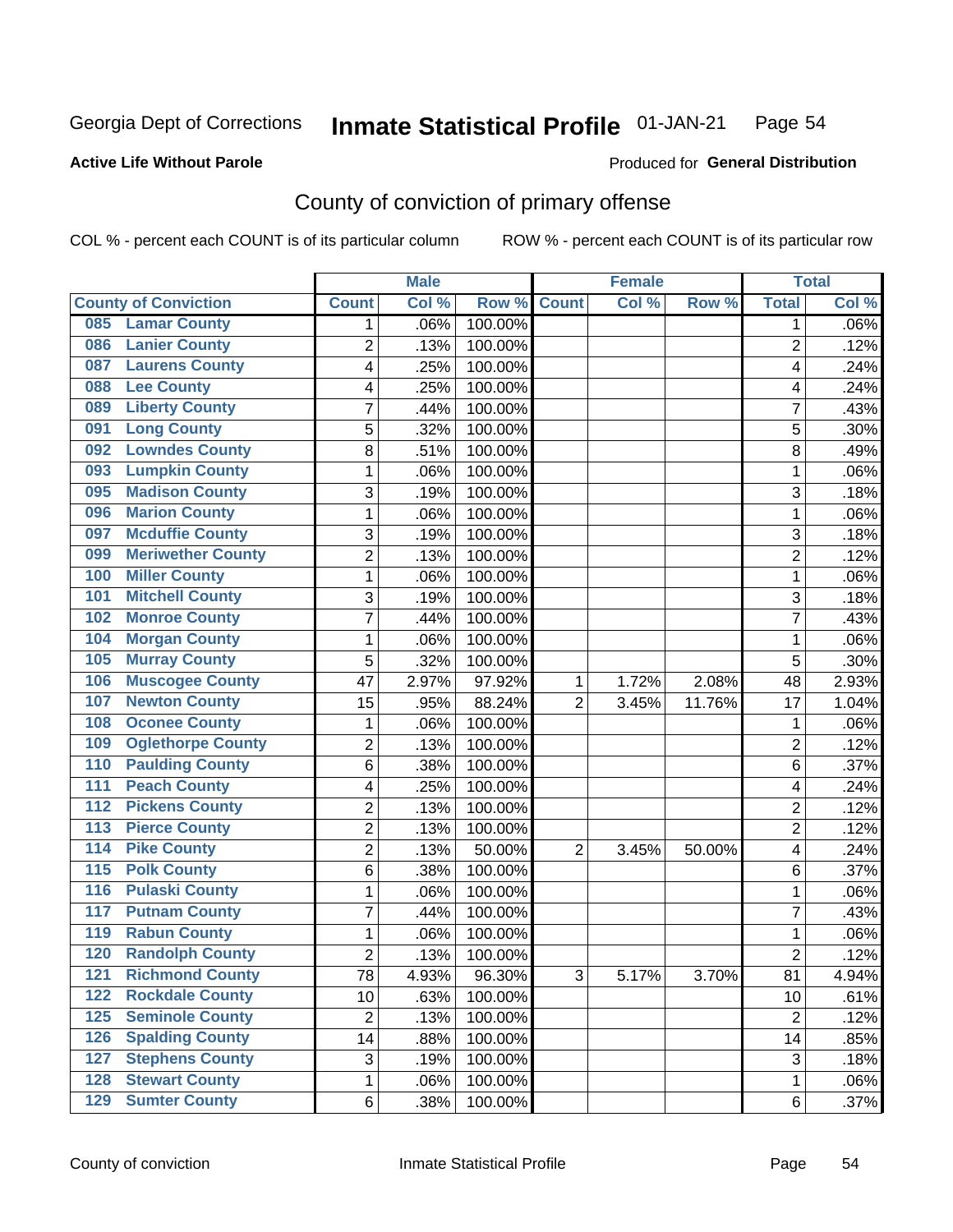#### Inmate Statistical Profile 01-JAN-21 Page 55

**Active Life Without Parole** 

Produced for General Distribution

## County of conviction of primary offense

COL % - percent each COUNT is of its particular column

|                                 |                | <b>Male</b> |         |                 | <b>Female</b> |        |                | <b>Total</b> |
|---------------------------------|----------------|-------------|---------|-----------------|---------------|--------|----------------|--------------|
| <b>County of Conviction</b>     | <b>Count</b>   | Col %       | Row %   | <b>Count</b>    | Col %         | Row %  | <b>Total</b>   | Col %        |
| <b>Taliaferro County</b><br>131 |                | .06%        | 100.00% |                 |               |        | 1              | .06%         |
| <b>Tattnall County</b><br>132   | 3              | .19%        | 75.00%  | 1               | 1.72%         | 25.00% | 4              | .24%         |
| <b>Taylor County</b><br>133     | 1              | .06%        | 100.00% |                 |               |        | 1              | .06%         |
| <b>Terrell County</b><br>135    | 3              | .19%        | 100.00% |                 |               |        | 3              | .18%         |
| <b>Thomas County</b><br>136     | 5              | .32%        | 100.00% |                 |               |        | 5              | .30%         |
| <b>Tift County</b><br>137       | 9              | .57%        | 100.00% |                 |               |        | 9              | .55%         |
| <b>Toombs County</b><br>138     | 10             | .63%        | 100.00% |                 |               |        | 10             | .61%         |
| <b>Towns County</b><br>139      |                | .06%        | 100.00% |                 |               |        |                | .06%         |
| <b>Treutlen County</b><br>140   | 5              | .32%        | 100.00% |                 |               |        | 5              | $.30\%$      |
| <b>Troup County</b><br>141      | 10             | .63%        | 90.91%  | 1               | 1.72%         | 9.09%  | 11             | .67%         |
| <b>Turner County</b><br>142     | $\overline{2}$ | .13%        | 100.00% |                 |               |        | $\overline{2}$ | .12%         |
| <b>Twiggs County</b><br>143     | 1              | .06%        | 100.00% |                 |               |        | 1              | .06%         |
| <b>Upson County</b><br>145      | 5              | .32%        | 100.00% |                 |               |        | 5              | .30%         |
| <b>Walker County</b><br>146     | 9              | .57%        | 90.00%  | 1               | 1.72%         | 10.00% | 10             | .61%         |
| <b>Walton County</b><br>147     | 21             | 1.33%       | 100.00% |                 |               |        | 21             | 1.28%        |
| <b>Ware County</b><br>148       | 16             | 1.01%       | 100.00% |                 |               |        | 16             | .98%         |
| <b>Warren County</b><br>149     | 3              | .19%        | 75.00%  | 1               | 1.72%         | 25.00% | 4              | .24%         |
| <b>Washington County</b><br>150 | 4              | .25%        | 100.00% |                 |               |        | 4              | .24%         |
| <b>Wayne County</b><br>151      | 12             | .76%        | 100.00% |                 |               |        | 12             | .73%         |
| <b>White County</b><br>154      | 1              | .06%        | 100.00% |                 |               |        | 1              | .06%         |
| <b>Whitfield County</b><br>155  | 13             | .82%        | 92.86%  | 1               | 1.72%         | 7.14%  | 14             | .85%         |
| <b>Wilkes County</b><br>157     | $\overline{2}$ | .13%        | 100.00% |                 |               |        | 2              | .12%         |
| <b>Worth County</b><br>159      | 1              | .06%        | 100.00% |                 |               |        |                | .06%         |
| <b>Total Rported</b>            | 1,583          | 100%        | 96.47%  | $\overline{58}$ | 100%          | 3.53%  | 1,641          | 100%         |

| rtea        |      |   |      |
|-------------|------|---|------|
| $C = 4 - 7$ | ,583 | u | ,641 |

|  | Mode (most frequent) | <b>Fulton County</b> | <b>Clayton County</b> | <b>Fulton County</b> |
|--|----------------------|----------------------|-----------------------|----------------------|
|--|----------------------|----------------------|-----------------------|----------------------|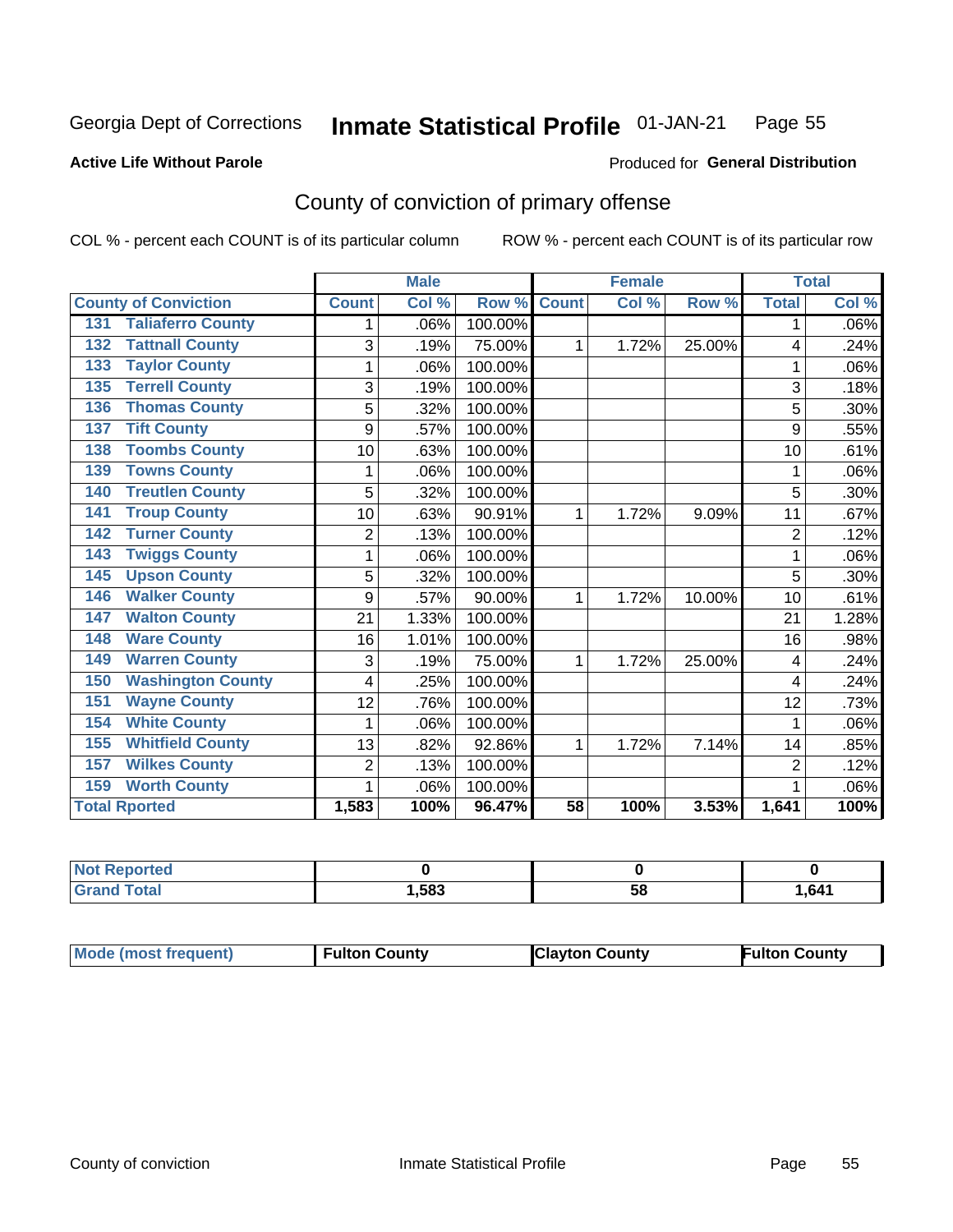### **Georgia Dept of Corrections Active Life Without Parole**

#### Inmate Statistical Profile 01-JAN-21 Page 56

Produced for General Distribution

## Circuit of conviction of primary offense

|                         |                                 |                 | <b>Male</b> |         |                          | <b>Female</b> |        |                  | <b>Total</b> |
|-------------------------|---------------------------------|-----------------|-------------|---------|--------------------------|---------------|--------|------------------|--------------|
|                         | <b>Circuit of Conviction</b>    | <b>Count</b>    | Col %       | Row %   | <b>Count</b>             | Col %         | Row %  | <b>Total</b>     | Col %        |
| 1                       | <b>Alapaha Circuit</b>          | $\overline{13}$ | .82%        | 100.00% |                          |               |        | 13               | .80%         |
| $\overline{2}$          | <b>Alcovy Circuit</b>           | 36              | 2.28%       | 94.74%  | $\overline{2}$           | 3.57%         | 5.26%  | 38               | 2.33%        |
| $\overline{\mathbf{3}}$ | <b>Atlanta Circuit</b>          | 216             | 13.70%      | 98.63%  | 3                        | 5.36%         | 1.37%  | 219              | 13.41%       |
| 4                       | <b>Atlantic Circuit</b>         | 16              | 1.01%       | 94.12%  | $\mathbf 1$              | 1.79%         | 5.88%  | 17               | 1.04%        |
| 5                       | <b>Augusta Circuit</b>          | 101             | 6.40%       | 95.28%  | 5                        | 8.93%         | 4.72%  | 106              | 6.49%        |
| $\overline{6}$          | <b>Blue Ridge Circuit</b>       | 9               | .57%        | 100.00% |                          |               |        | $\boldsymbol{9}$ | .55%         |
| 7                       | <b>Brunswick Circuit</b>        | 44              | 2.79%       | 100.00% |                          |               |        | 44               | 2.69%        |
| 8                       | <b>Chattahoochee Circuit</b>    | 51              | 3.23%       | 98.08%  | 1                        | 1.79%         | 1.92%  | 52               | 3.18%        |
| $\overline{9}$          | <b>Cherokee Circuit</b>         | 16              | 1.01%       | 94.12%  | 1                        | 1.79%         | 5.88%  | 17               | 1.04%        |
| 10                      | <b>Clayton Circuit</b>          | 76              | 4.82%       | 93.83%  | 5                        | 8.93%         | 6.17%  | 81               | 4.96%        |
| $\overline{11}$         | <b>Cobb Circuit</b>             | 69              | 4.38%       | 97.18%  | $\overline{c}$           | 3.57%         | 2.82%  | 71               | 4.35%        |
| 12                      | <b>Conasauga Circuit</b>        | 18              | 1.14%       | 94.74%  | $\mathbf{1}$             | 1.79%         | 5.26%  | 19               | 1.16%        |
| 13                      | <b>Cordele Circuit</b>          | 16              | 1.01%       | 100.00% |                          |               |        | 16               | .98%         |
| $\overline{14}$         | <b>Coweta Circuit</b>           | 26              | 1.65%       | 96.30%  | $\mathbf{1}$             | 1.79%         | 3.70%  | 27               | 1.65%        |
| $\overline{15}$         | <b>Dougherty Circuit</b>        | 33              | 2.09%       | 97.06%  | $\mathbf 1$              | 1.79%         | 2.94%  | 34               | 2.08%        |
| 16                      | <b>Dublin Circuit</b>           | 11              | .70%        | 100.00% |                          |               |        | 11               | .67%         |
| 17                      | <b>Eastern Circuit</b>          | 66              | 4.19%       | 97.06%  | $\overline{2}$           | 3.57%         | 2.94%  | 68               | 4.16%        |
| 18                      | <b>Flint Circuit</b>            | 18              | 1.14%       | 94.74%  | $\mathbf{1}$             | 1.79%         | 5.26%  | 19               | 1.16%        |
| 19                      | <b>Griffin Circuit</b>          | 30              | 1.90%       | 93.75%  | $\overline{2}$           | 3.57%         | 6.25%  | 32               | 1.96%        |
| $\overline{20}$         | <b>Gwinnett Circuit</b>         | 71              | 4.50%       | 94.67%  | 4                        | 7.14%         | 5.33%  | 75               | 4.59%        |
| $\overline{21}$         | <b>Houston Circuit</b>          | 26              | 1.65%       | 100.00% |                          |               |        | 26               | 1.59%        |
| $\overline{22}$         | <b>Lookout Mountain Circuit</b> | 15              | .95%        | 88.24%  | $\overline{2}$           | 3.57%         | 11.76% | 17               | 1.04%        |
| 23                      | <b>Macon Circuit</b>            | 47              | 2.98%       | 95.92%  | $\overline{2}$           | 3.57%         | 4.08%  | 49               | 3.00%        |
| $\overline{24}$         | <b>Middle Circuit</b>           | 35              | 2.22%       | 100.00% |                          |               |        | 35               | 2.14%        |
| $\overline{25}$         | <b>Mountain Circuit</b>         | $\, 8$          | .51%        | 100.00% |                          |               |        | 8                | .49%         |
| 26                      | <b>Northeastern Circuit</b>     | 25              | 1.59%       | 86.21%  | $\overline{\mathcal{A}}$ | 7.14%         | 13.79% | 29               | 1.78%        |
| $\overline{27}$         | <b>Northern Circuit</b>         | 16              | 1.01%       | 88.89%  | $\overline{c}$           | 3.57%         | 11.11% | 18               | 1.10%        |
| 28                      | <b>Ocmulgee Circuit</b>         | 21              | 1.33%       | 95.45%  | $\mathbf{1}$             | 1.79%         | 4.55%  | 22               | 1.35%        |
| 29                      | <b>Oconee Circuit</b>           | $\overline{2}$  | .13%        | 100.00% |                          |               |        | $\overline{2}$   | .12%         |
| 30                      | <b>Ogeechee Circuit</b>         | 16              | 1.01%       | 94.12%  | 1                        | 1.79%         | 5.88%  | 17               | 1.04%        |
| $\overline{31}$         | <b>Pataula Circuit</b>          | 11              | .70%        | 100.00% |                          |               |        | 11               | .67%         |
| 32                      | <b>Piedmont Circuit</b>         | 21              | 1.33%       | 100.00% |                          |               |        | 21               | 1.29%        |
| 33                      | <b>Rome Circuit</b>             | 34              | 2.16%       | 97.14%  | $\mathbf{1}$             | 1.79%         | 2.86%  | 35               | 2.14%        |
| 34                      | <b>South Georgia Circuit</b>    | 16              | 1.01%       | 100.00% |                          |               |        | 16               | .98%         |
| 35                      | <b>Southern Circuit</b>         | 18              | 1.14%       | 100.00% |                          |               |        | 18               | 1.10%        |
| 36                      | <b>Southwestern Circuit</b>     | 11              | .70%        | 100.00% |                          |               |        | 11               | .67%         |
| 37                      | <b>Stone Mountain Circuit</b>   | 145             | 9.19%       | 97.32%  | 4                        | 7.14%         | 2.68%  | 149              | 9.12%        |
| 38                      | <b>Tallapoosa Circuit</b>       | 11              | .70%        | 100.00% |                          |               |        | 11               | .67%         |
| 39                      | <b>Tifton Circuit</b>           | 13              | .82%        | 100.00% |                          |               |        | 13               | .80%         |
| 40                      | <b>Toombs Circuit</b>           | 9               | .57%        | 90.00%  | $\mathbf{1}$             | 1.79%         | 10.00% | 10 <sub>1</sub>  | .61%         |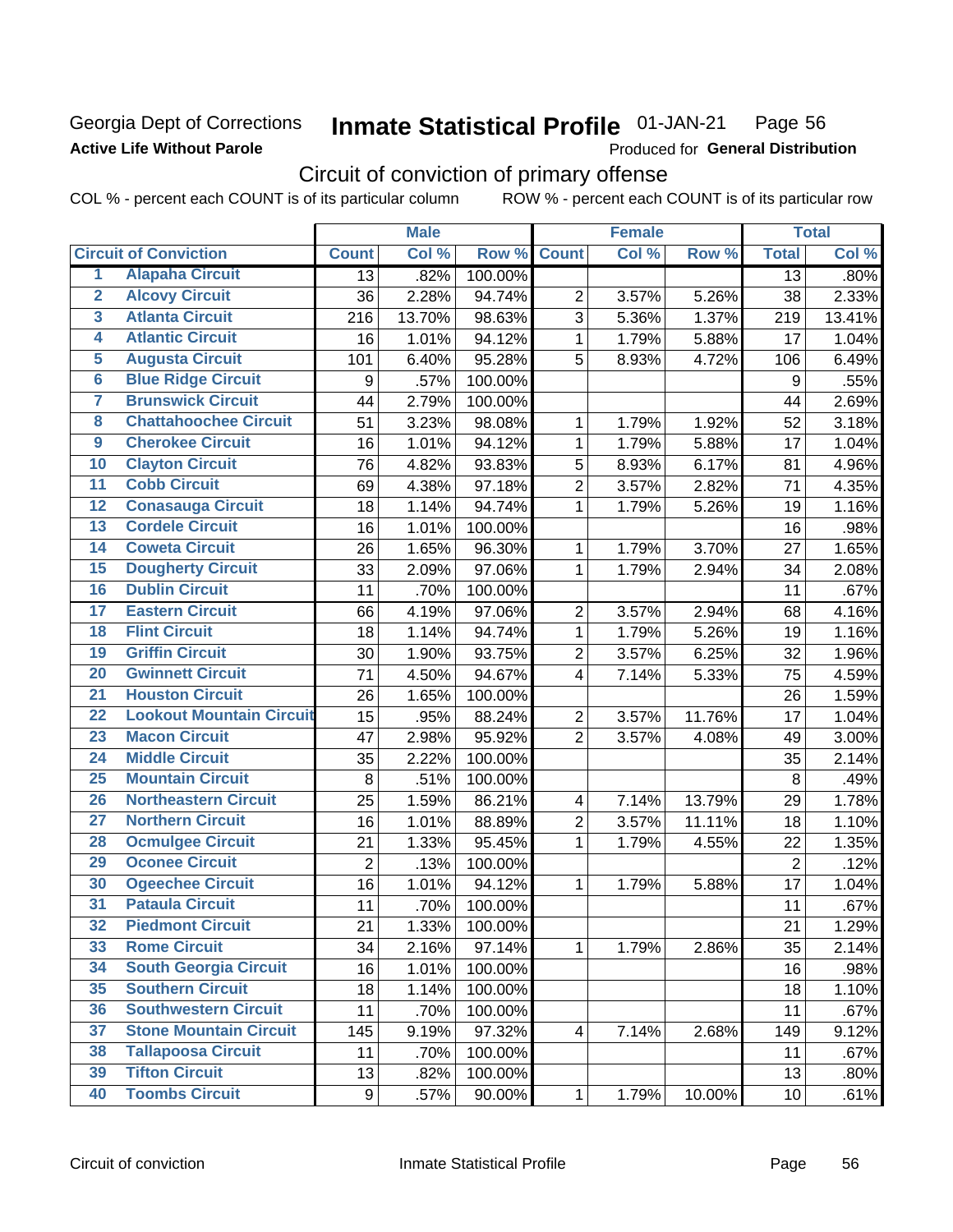## **Georgia Dept of Corrections Active Life Without Parole**

#### Inmate Statistical Profile 01-JAN-21 Page 57

Produced for General Distribution

## Circuit of conviction of primary offense

|    |                                  |              | <b>Male</b>    |         |                | <b>Female</b> |        |              | <b>Total</b>   |
|----|----------------------------------|--------------|----------------|---------|----------------|---------------|--------|--------------|----------------|
|    | <b>Circuit of Conviction</b>     | <b>Count</b> | Col %          | Row %   | <b>Count</b>   | Col %         | Row %  | <b>Total</b> | Col %          |
| 41 | <b>Waycross Circuit</b>          | 37           | 2.35%          | 94.87%  | $\overline{2}$ | 3.57%         | 5.13%  | 39           | 2.39%          |
| 42 | <b>Western Circuit</b>           | 25           | 1.59%          | 96.15%  |                | 1.79%         | 3.85%  | 26           | 1.59%          |
| 43 | <b>Rockdale Circuit</b>          | 10           | .63%           | 100.00% |                |               |        | 10           | .61%           |
| 44 | <b>Douglas Circuit</b>           | 39           | 2.47%          | 95.12%  | $\overline{2}$ | 3.57%         | 4.88%  | 41           | 2.51%          |
| 45 | <b>Appalachian Circuit</b>       | 4            | .25%           | 100.00% |                |               |        | 4            | .24%           |
| 46 | <b>Enotah Circuit</b>            | 3            | .19%           | 100.00% |                |               |        | 3            | .18%           |
| 47 | <b>Bell-Forsyth J.C.</b>         | 5            | .32%           | 83.33%  |                | 1.79%         | 16.67% | 6            | .37%           |
| 48 | <b>Towaliga Judicial Circuit</b> | 12           | .76%           | 100.00% |                |               |        | 12           | .73%           |
| 49 | <b>Paulding Circuit</b>          | 6            | .38%           | 100.00% |                |               |        | 6            | .37%           |
|    | <b>Total Rported</b>             | 1,577        | 100%           | 96.57%  | 56             | 100%          | 3.43%  | 1,633        | 100%           |
|    | <b>Not Reported</b>              |              | 6              |         |                | $\mathbf{2}$  |        |              | 8              |
|    | <b>Grand Total</b>               |              | 1,583          |         |                | 58            |        |              | 1,641          |
|    | <b>Mode (most frequent)</b>      |              | <b>Atlanta</b> |         |                | Augusta       |        |              | <b>Atlanta</b> |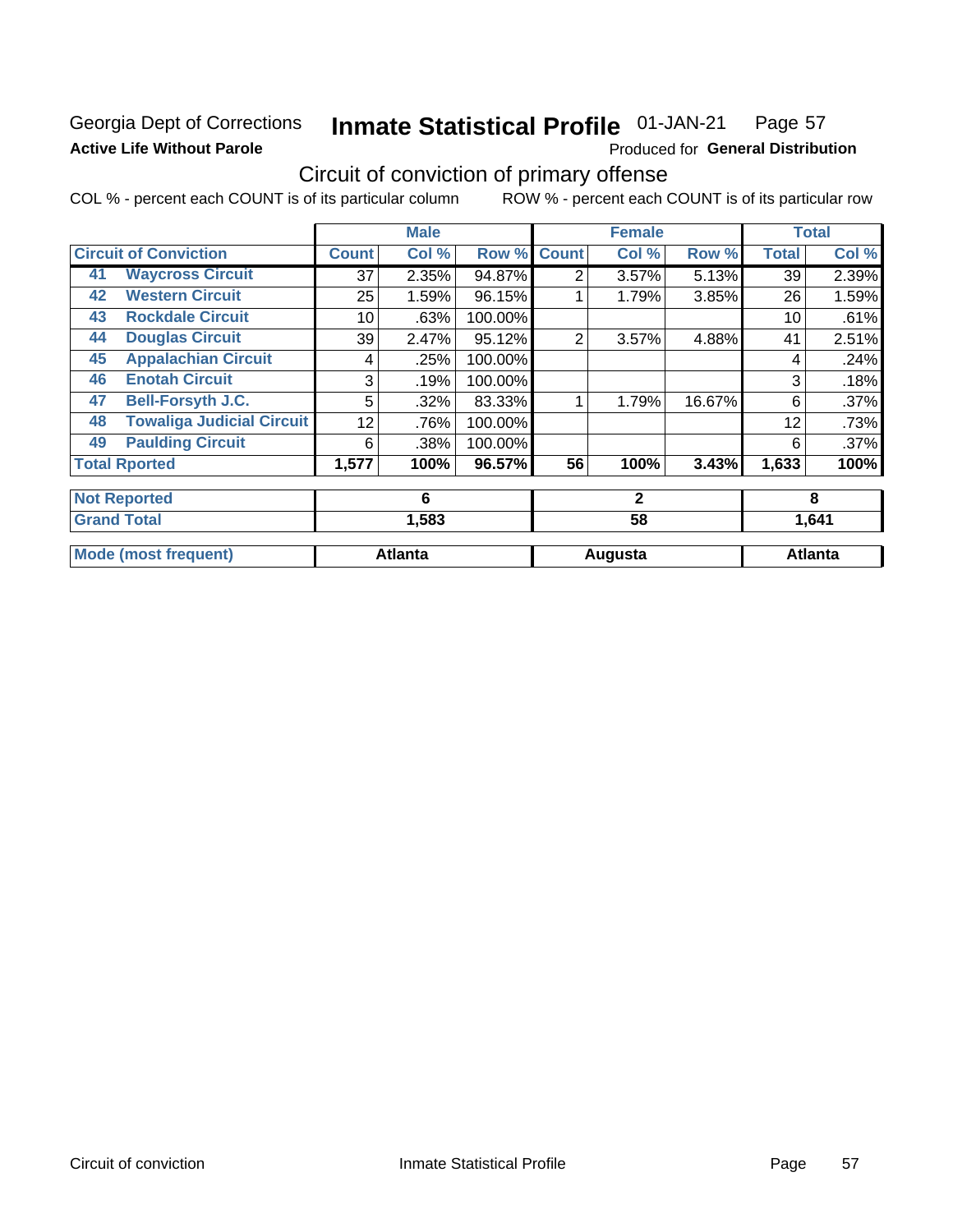### **Active Life Without Parole**

### Produced for General Distribution

## Years served (jail + prison) in this incarceration

COL % - percent each COUNT is of its particular column

|                        |              | <b>Male</b> |                  |                 | <b>Female</b> |                     |              | <b>Total</b> |
|------------------------|--------------|-------------|------------------|-----------------|---------------|---------------------|--------------|--------------|
| <b>Years Served</b>    | <b>Count</b> | Col %       | Row <sup>%</sup> | <b>Count</b>    | Col %         | Row %               | <b>Total</b> | Col %        |
| Less than one year     | 10           | 0.63%       | 100.00%          |                 |               |                     | 10           | 0.61%        |
| 1 to 1.99 years        | 33           | 2.08%       | 100.00%          |                 |               |                     | 33           | 2.01%        |
| 2 to 2.99 years        | 78           | 4.93%       | 96.30%           | 3               | 5.17%         | 3.70%               | 81           | 4.94%        |
| 3 to 3.99 years        | 90           | 5.69%       | 96.77%           | 3               | 5.17%         | 3.23%               | 93           | 5.67%        |
| 4 to 4.99 years        | 131          | 8.28%       | 95.62%           | 6               | 10.34%        | 4.38%               | 137          | 8.35%        |
| 5 to 5.99 years        | 109          | 6.89%       | 96.46%           | 4               | 6.90%         | 3.54%               | 113          | 6.89%        |
| 6 to 6.99 years        | 122          | 7.71%       | 93.85%           | 8               | 13.79%        | 6.15%               | 130          | 7.92%        |
| 7 to 7.99 years        | 114          | 7.20%       | 94.21%           | $\overline{7}$  | 12.07%        | 5.79%               | 121          | 7.37%        |
| <b>8 to 8.99 years</b> | 103          | 6.51%       | 92.79%           | 8               | 13.79%        | 7.21%               | 111          | 6.76%        |
| 9 to 9.99 years        | 96           | 6.06%       | 96.97%           | 3               | 5.17%         | 3.03%               | 99           | 6.03%        |
| 10 to 10.99 years      | 74           | 4.67%       | 94.87%           | 4               | 6.90%         | 5.13%               | 78           | 4.75%        |
| 11 to 11.99 years      | 54           | 3.41%       | 98.18%           | 1               | 1.72%         | 1.82%               | 55           | 3.35%        |
| 12 to 12.99 years      | 41           | 2.59%       | 97.62%           | 1               | 1.72%         | 2.38%               | 42           | 2.56%        |
| 13 to 13.99 years      | 42           | 2.65%       | 100.00%          |                 |               |                     | 42           | 2.56%        |
| 14 to 14.99 years      | 28           | 1.77%       | 93.33%           | $\overline{c}$  | 3.45%         | 6.67%               | 30           | 1.83%        |
| 15 to 15.99 years      | 28           | 1.77%       | 96.55%           | 1               | 1.72%         | 3.45%               | 29           | 1.77%        |
| 16 to 16.99 years      | 42           | 2.65%       | 100.00%          |                 |               |                     | 42           | 2.56%        |
| 17 to 17.99 years      | 31           | 1.96%       | 93.94%           | $\overline{2}$  | 3.45%         | 6.06%               | 33           | 2.01%        |
| 18 to 18.99 years      | 39           | 2.46%       | 92.86%           | 3               | 5.17%         | $\overline{7.14\%}$ | 42           | 2.56%        |
| 19 to 19.99 years      | 39           | 2.46%       | 100.00%          |                 |               |                     | 39           | 2.38%        |
| 20 to 20.99 years      | 40           | 2.53%       | 100.00%          |                 |               |                     | 40           | 2.44%        |
| 21 to 21.99 years      | 31           | 1.96%       | 100.00%          |                 |               |                     | 31           | 1.89%        |
| 22 to 22.99 years      | 35           | 2.21%       | 97.22%           | 1               | 1.72%         | 2.78%               | 36           | 2.19%        |
| 23 to 23.99 years      | 40           | 2.53%       | 97.56%           | 1               | 1.72%         | 2.44%               | 41           | 2.50%        |
| 24 to 24.99 years      | 41           | 2.59%       | 100.00%          |                 |               |                     | 41           | 2.50%        |
| 25 to 25.99 years      | 23           | 1.45%       | 100.00%          |                 |               |                     | 23           | 1.40%        |
| 26 to 26.99 years      | 25           | 1.58%       | 100.00%          |                 |               |                     | 25           | 1.52%        |
| 27 to 27.99 years      | 14           | 0.88%       | 100.00%          |                 |               |                     | 14           | 0.85%        |
| 28 to 28.99 years      | 3            | 0.19%       | 100.00%          |                 |               |                     | 3            | 0.18%        |
| 29 to 29.99 years      | 5            | 0.32%       | 100.00%          |                 |               |                     | 5            | 0.30%        |
| Thirty + years         | 22           | 1.39%       | 100.00%          |                 |               |                     | 22           | 1.34%        |
| <b>Total Reported</b>  | 1,583        | 100%        | 96.47%           | $\overline{58}$ | 100%          | 3.53%               | 1,641        | 100%         |

| <b>Not Reported</b>     |                 |                   |                 |
|-------------------------|-----------------|-------------------|-----------------|
| <b>Grand Total</b>      | 1.583           | 58                | 1,641           |
|                         |                 |                   |                 |
| Mean<br>(average)       | 11.42           | 8.88              | 11.33           |
| <b>Median (middle)</b>  | 9.03            | 7.84              | 8.9             |
| Mode<br>(most frequent) | 4 to 4.99 years | 10 to 10.99 years | 4 to 4.99 years |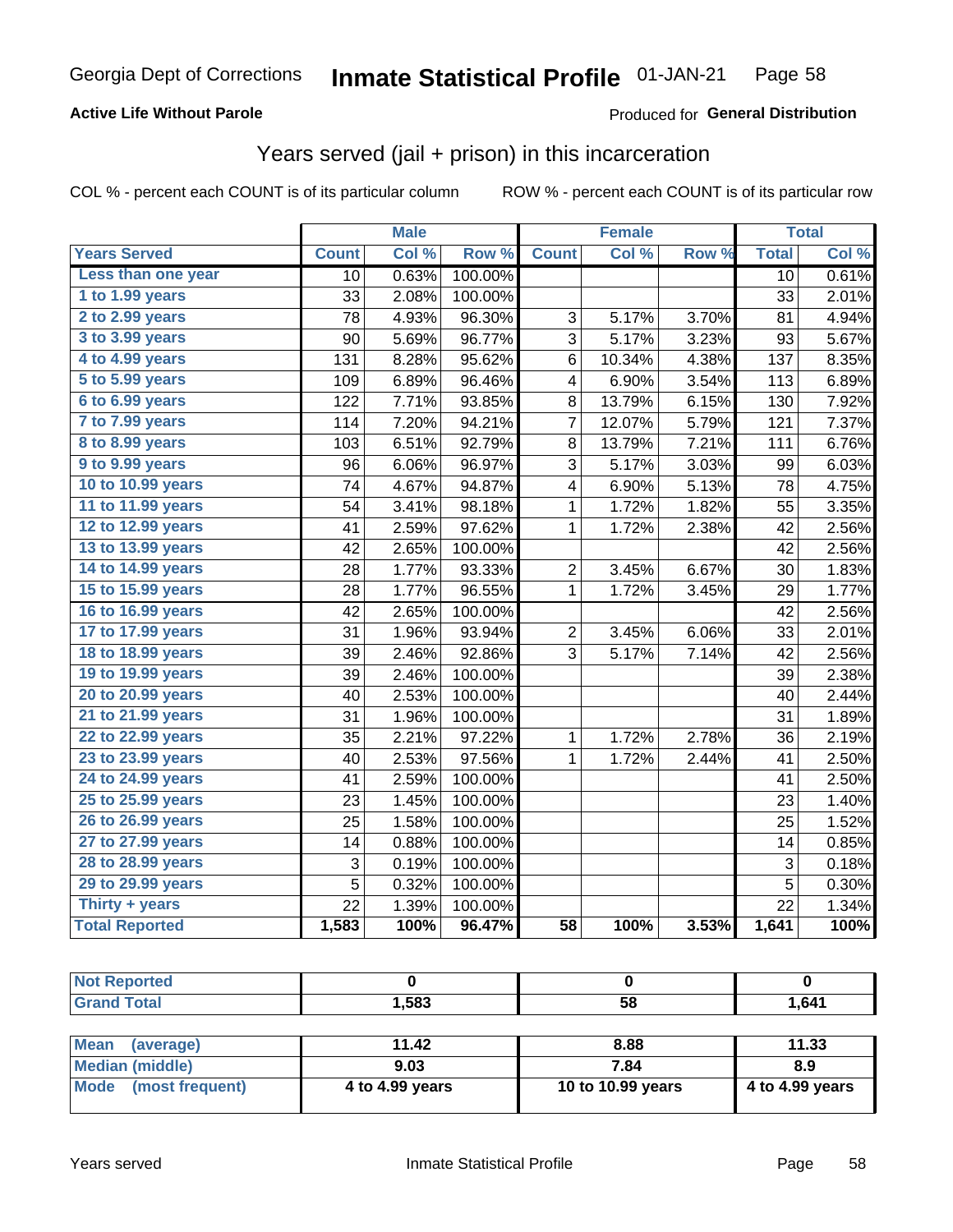#### Inmate Statistical Profile 01-JAN-21 Page 59

**Active Life Without Parole** 

Produced for General Distribution

## Results of most recent HIV tests

COL % - percent each COUNT is of its particular column

|                         | <b>Male</b>  |        |        | <b>Female</b> |         |          | Total |        |
|-------------------------|--------------|--------|--------|---------------|---------|----------|-------|--------|
| <b>HIV Test Results</b> | <b>Count</b> | Col %  | Row %I | <b>Count</b>  | Col %   | Row %    | Total | Col %  |
| <b>Positive</b>         | 12           | 0.79%  | 92.31% |               | $.89\%$ | $7.69\%$ | 13    | 0.83%  |
| <b>Negative</b>         | .507         | 99.21% | 96.66% | 52            | 98.11%  | $3.34\%$ | .559  | 99.17% |
| <b>Total Reported</b>   | 1,519        | 100%   | 96.63% | 53            | 100%    | 3.37%    | 1,572 | 100%   |

| <b>Not</b><br><b>Reported</b> | 64   |    | 0ă   |
|-------------------------------|------|----|------|
| int<br>$10.02$ K $^{-1}$      | ,583 | 58 | .641 |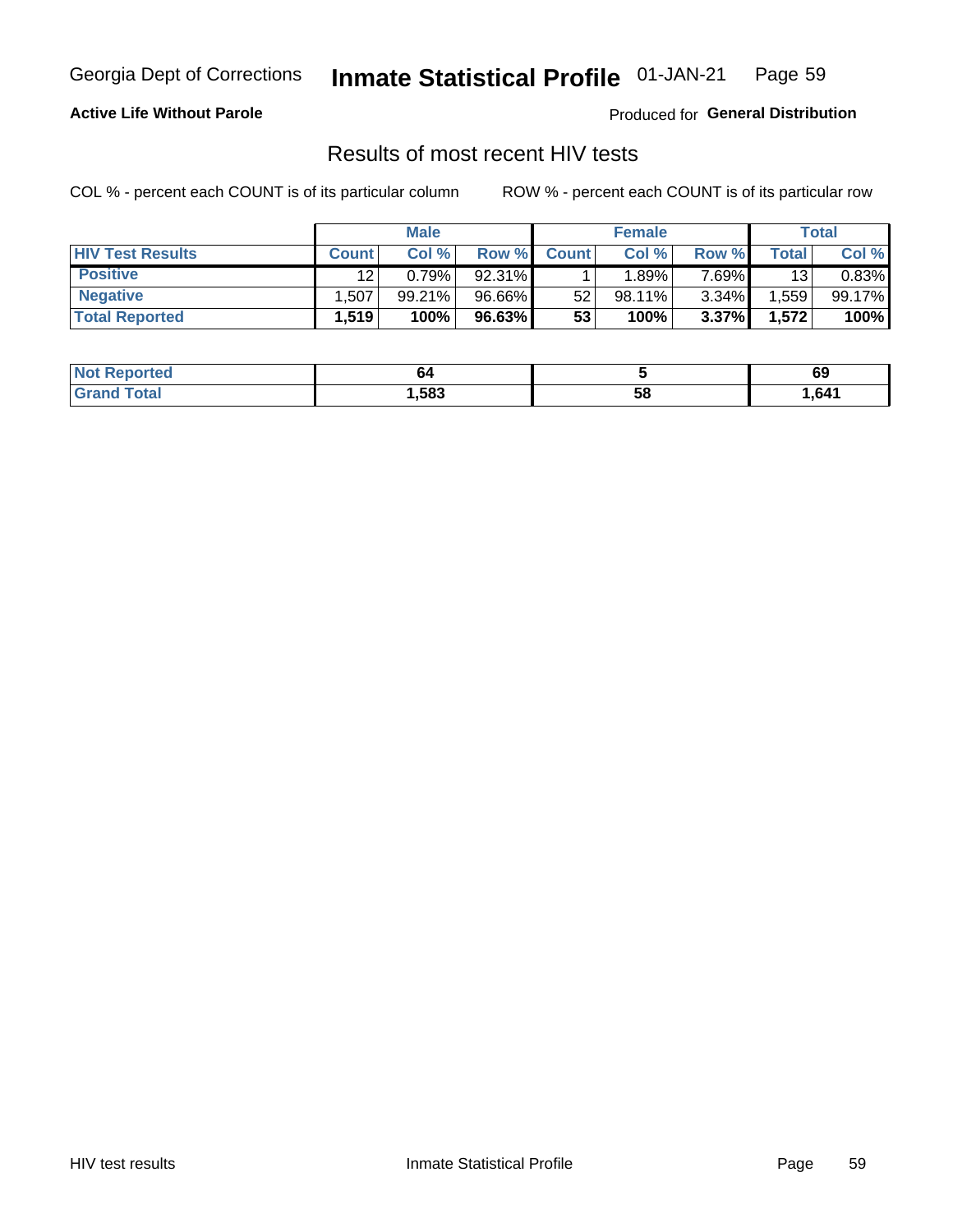## Georgia Dept of Corrections **Inmate Statistical Profile** 01-JAN-21 Page 60

### **Active Life Without Parole**

Produced for **General Distribution**

## Results of most recent tuberculosis test

|                                  | <b>Male</b>  |        |           | <b>Female</b> |           |          | Total        |        |
|----------------------------------|--------------|--------|-----------|---------------|-----------|----------|--------------|--------|
| <b>Tuberculosis Test Results</b> | <b>Count</b> | Col %  | Row %I    | <b>Count</b>  | Col %     | Row %    | <b>Total</b> | Col %  |
| <b>Positive on current test</b>  | 292          | 18.62% | $99.32\%$ |               | 3.57%     | $0.68\%$ | 294          | 18.10% |
| <b>Negative</b>                  | 1.276        | 81.38% | 95.94%    | 54            | $96.43\%$ | 4.06%    | 1,330        | 81.90% |
| <b>Total Reported</b>            | .568         | 100%   | 96.55%    | 56            | 100%      | 3.45%    | 1,624        | 100%   |

| <b>Not Reported</b> |      |    |      |
|---------------------|------|----|------|
| <b>Total</b>        | .583 | วซ | .641 |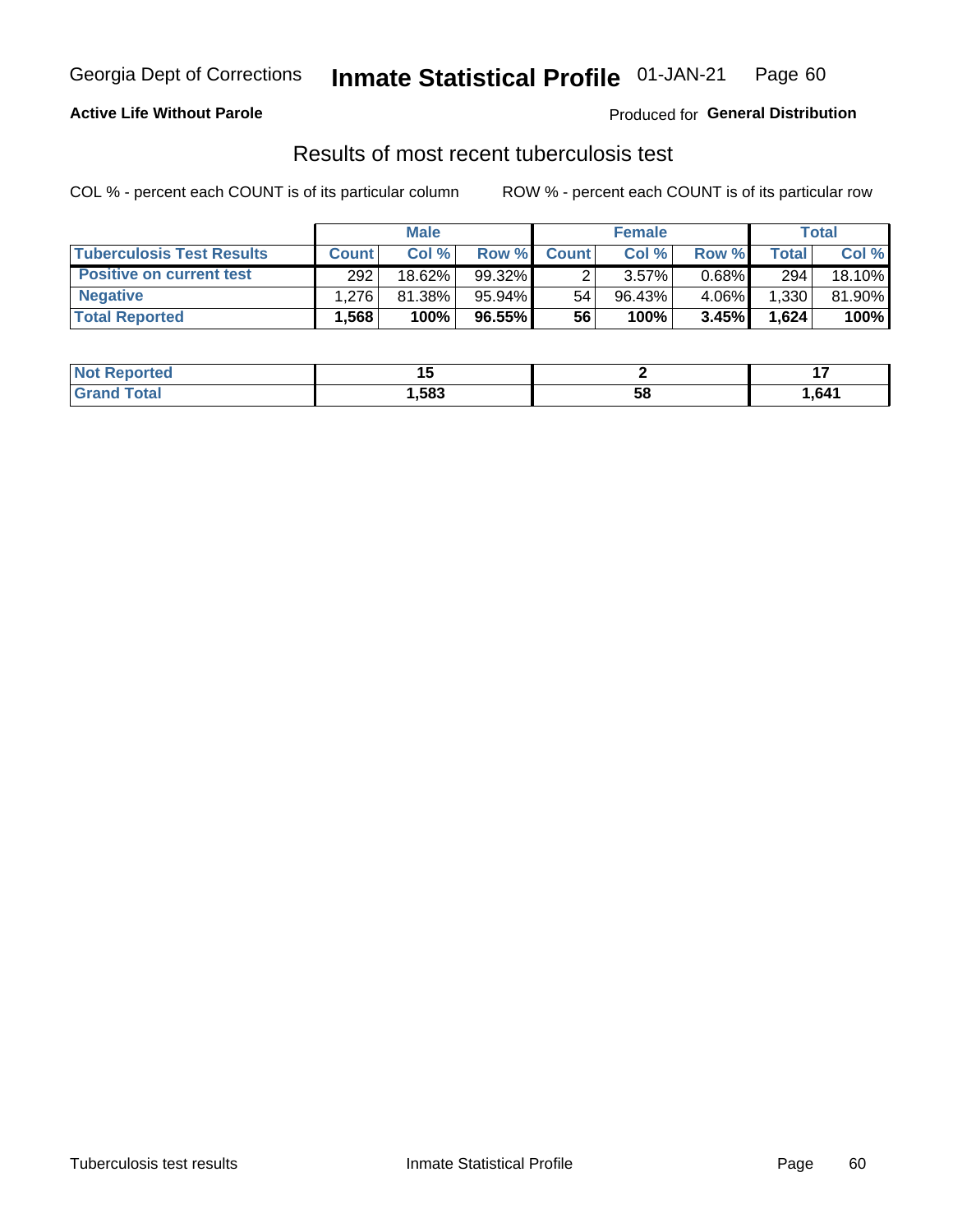## Georgia Dept of Corrections **Inmate Statistical Profile** 01-JAN-21 Page 61

### **Active Life Without Parole**

Produced for **General Distribution**

### Results of most recent syphilis test

|                                 | <b>Male</b>  |           |        | <b>Female</b> |           |          | Total |        |
|---------------------------------|--------------|-----------|--------|---------------|-----------|----------|-------|--------|
| <b>Syphilis Test Results</b>    | <b>Count</b> | Col%      | Row %  | <b>Count</b>  | Col%      | Row %    | Total | Col %  |
| <b>Positive on current test</b> | 15           | $2.60\%$  | 93.75% |               | 9.09%     | $6.25\%$ | 16    | 2.73%  |
| <b>Negative</b>                 | 561          | $97.40\%$ | 98.25% | 10            | $90.91\%$ | 1.75%    | 571   | 97.27% |
| <b>Total Reported</b>           | 576          | 100%      | 98.13% | 11            | 100%      | $1.87\%$ | 587   | 100%   |

| <b>Not Reported</b>     | 007.ء | . .<br>. . | 054. ا |
|-------------------------|-------|------------|--------|
| <b>Total</b><br>' Grand | ,583  | 58         | 641.,  |